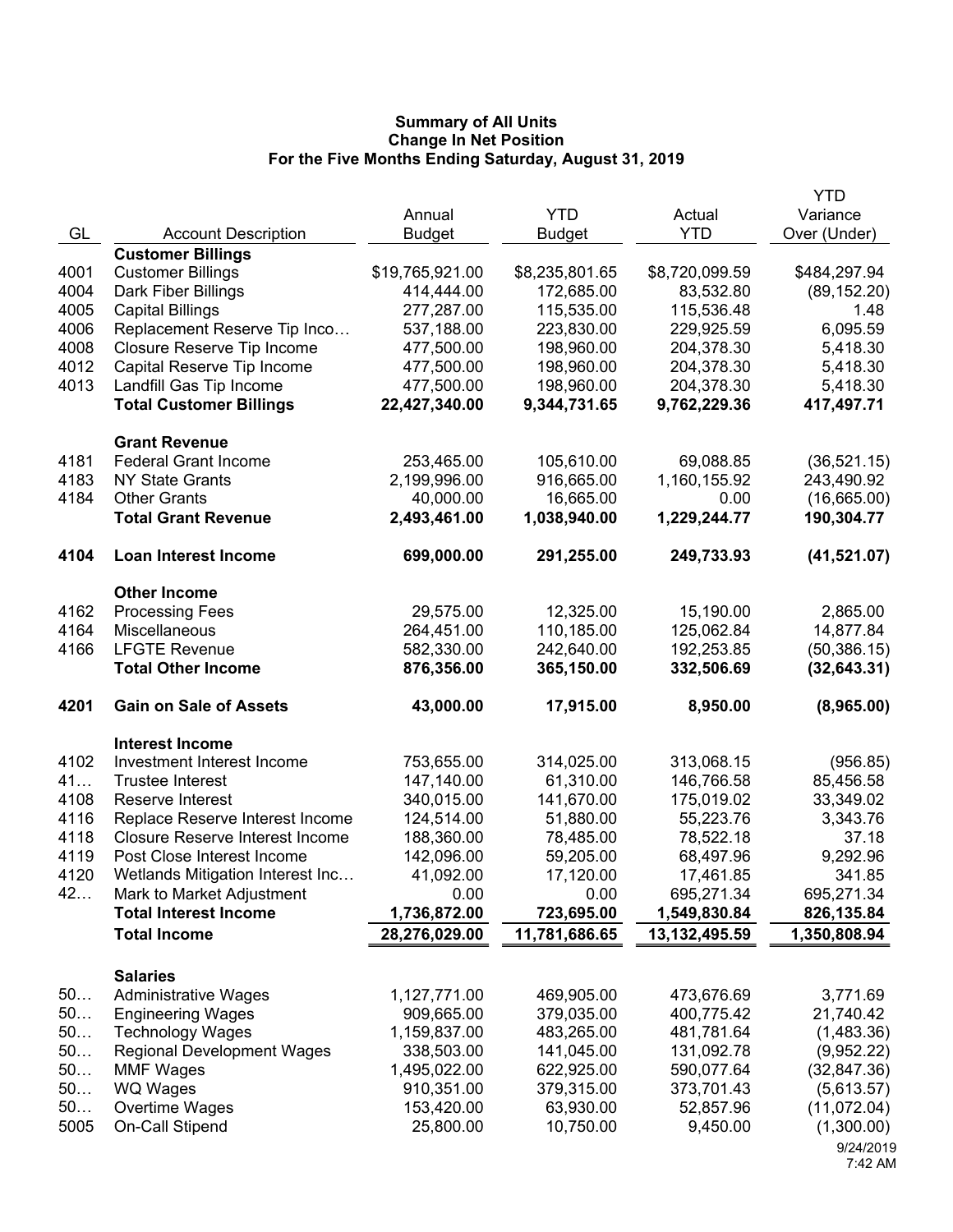|      |                                           |               |              |              | YTD          |
|------|-------------------------------------------|---------------|--------------|--------------|--------------|
|      |                                           | Annual        | <b>YTD</b>   | Actual       | Variance     |
| GL   | <b>Account Description</b>                | <b>Budget</b> | Budget       | <b>YTD</b>   | Over (Under) |
|      | <b>Total Salaries</b>                     | 6,120,369.00  | 2,550,170.00 | 2,513,413.56 | (36, 756.44) |
|      |                                           |               |              |              |              |
|      | <b>Fringe Benefits</b>                    |               |              |              |              |
| 50   | <b>FICA Expense</b>                       | 467,941.00    | 194,980.00   | 179,816.48   | (15, 163.52) |
| 50   | <b>Pension Expense</b>                    | 839,448.00    | 349,760.00   | 334,135.98   | (15,624.02)  |
| 50   | <b>Health Insurance</b>                   | 775,655.00    | 323,190.00   | 306,884.01   | (16, 305.99) |
| 50   | Retiree Health Insurance                  | 56,380.00     | 23,490.00    | 24,198.18    | 708.18       |
| 50   | <b>Workers Comp</b>                       | 220,984.00    | 92,080.00    | 95,911.50    | 3,831.50     |
| 50   | <b>Disability Insurance</b>               | 3,893.00      | 1,630.00     | 1,622.15     | (7.85)       |
| 5036 | Unemployment                              | 10,000.00     | 4,165.00     | 0.00         | (4, 165.00)  |
| 50   | Post Retire Overhead                      | 478,401.00    | 199,345.00   | 193,581.96   | (5,763.04)   |
| 5051 | <b>Benefit Admin. Fees</b>                | 10,000.00     | 4,165.00     | 2,663.70     | (1,501.30)   |
| 5054 | <b>Employee Physicals &amp; Screening</b> | 15,375.00     | 6,410.00     | 3,273.70     | (3, 136.30)  |
|      | <b>Total Fringe Benefits</b>              | 2,878,077.00  | 1,199,215.00 | 1,142,087.66 | (57, 127.34) |
|      | <b>Operations &amp; Maintenance</b>       |               |              |              |              |
| 5062 | Third Party Temporary - O&M               | 49,000.00     | 20,415.00    | 23,676.32    | 3,261.32     |
| 5133 | Equipment Maintenance Contr               | 340,000.00    | 141,665.00   | 241,410.94   | 99,745.94    |
| 5134 | <b>Maintenance Contracts</b>              | 178,692.00    | 74,455.00    | 46,518.68    | (27, 936.32) |
| 5135 | <b>Underground Locating</b>               | 95,000.00     | 39,585.00    | 19,160.38    | (20, 424.62) |
| 5403 | <b>Safety Equipment &amp; Supplies</b>    | 38,400.00     | 16,000.00    | 11,509.52    | (4,490.48)   |
| 5702 | Large Parts                               | 95,000.00     | 39,585.00    | 37,220.12    | (2,364.88)   |
| 5703 | <b>Small Equipment</b>                    | 30,000.00     | 12,500.00    | 1,696.78     | (10,803.22)  |
| 5704 | <b>O&amp;M Supplies</b>                   | 25,000.00     | 10,420.00    | 7,630.80     | (2,789.20)   |
| 5706 | Shop Tools                                | 16,540.00     | 6,895.00     | 1,064.18     | (5,830.82)   |
| 5708 | Fuels                                     | 248,000.00    | 103,335.00   | 96,629.11    | (6,705.89)   |
| 5710 | Lubricants                                | 20,000.00     | 8,335.00     | 5,014.65     | (3,320.35)   |
| 5712 | Purchased Maintenance & Repair            | 135,000.00    | 56,248.35    | 38,136.01    | (18, 112.34) |
| 5716 | <b>Equipment Rental</b>                   | 10,000.00     | 4,165.00     | 6,329.10     | 2,164.10     |
| 5718 | Tires                                     | 46,000.00     | 19,165.00    | 2,903.31     | (16, 261.69) |
| 5720 | <b>Offnet Circuit Lease</b>               | 600,000.00    | 250,000.00   | 227,694.01   | (22, 305.99) |
| 5770 | Other Tool, Equip & O&M                   | 11,000.00     | 4,583.35     | 6,354.39     | 1,771.04     |
| 5815 | Chemicals                                 | 117,040.00    | 48,770.00    | 24,249.26    | (24, 520.74) |
| 5820 | <b>LFG Maintenance</b>                    | 75,000.00     | 31,250.00    | 24,658.05    | (6,591.95)   |
| 5830 | Collo Expense                             | 185,000.00    | 77,085.00    | 63,516.34    | (13,568.66)  |
| 5834 | Permitting                                | 3,000.00      | 1,250.00     | 269.00       | (981.00)     |
| 5836 | Pole Attachment Fees                      | 279,479.00    | 116,450.00   | 148,300.16   | 31,850.16    |
| 5838 | <b>Conduit Lease</b>                      | 24,696.00     | 10,290.00    | 9,576.84     | (713.16)     |
| 5902 | Lab Fees                                  | 9,100.00      | 3,795.00     | 1,872.00     | (1,923.00)   |
| 5904 | <b>SCADA</b>                              | 28,820.00     | 12,010.00    | 0.00         | (12,010.00)  |
| 5932 | Monitoring & Testing                      | 115,600.00    | 48,165.00    | 43,316.00    | (4,849.00)   |
| 6008 | <b>Contract Hauling</b>                   | 27,500.00     | 11,460.00    | 6,032.50     | (5,427.50)   |
| 6010 | <b>Cape Vincent Reserve</b>               | 700.00        | 290.00       | 700.00       | 410.00       |
| 6106 | <b>Annual Report</b>                      | 5,000.00      | 2,085.00     | 0.00         | (2,085.00)   |
| 6110 | Marketing                                 | 5,000.00      | 2,085.00     | 0.00         | (2,085.00)   |
| 8090 | <b>Purchases for Resale</b>               | 139,000.00    | 57,918.35    | 51,548.76    | (6,369.59)   |
|      | Total O & M                               | 2,952,567.00  | 1,230,255.05 |              |              |
|      |                                           |               |              | 1,146,987.21 | (83, 267.84) |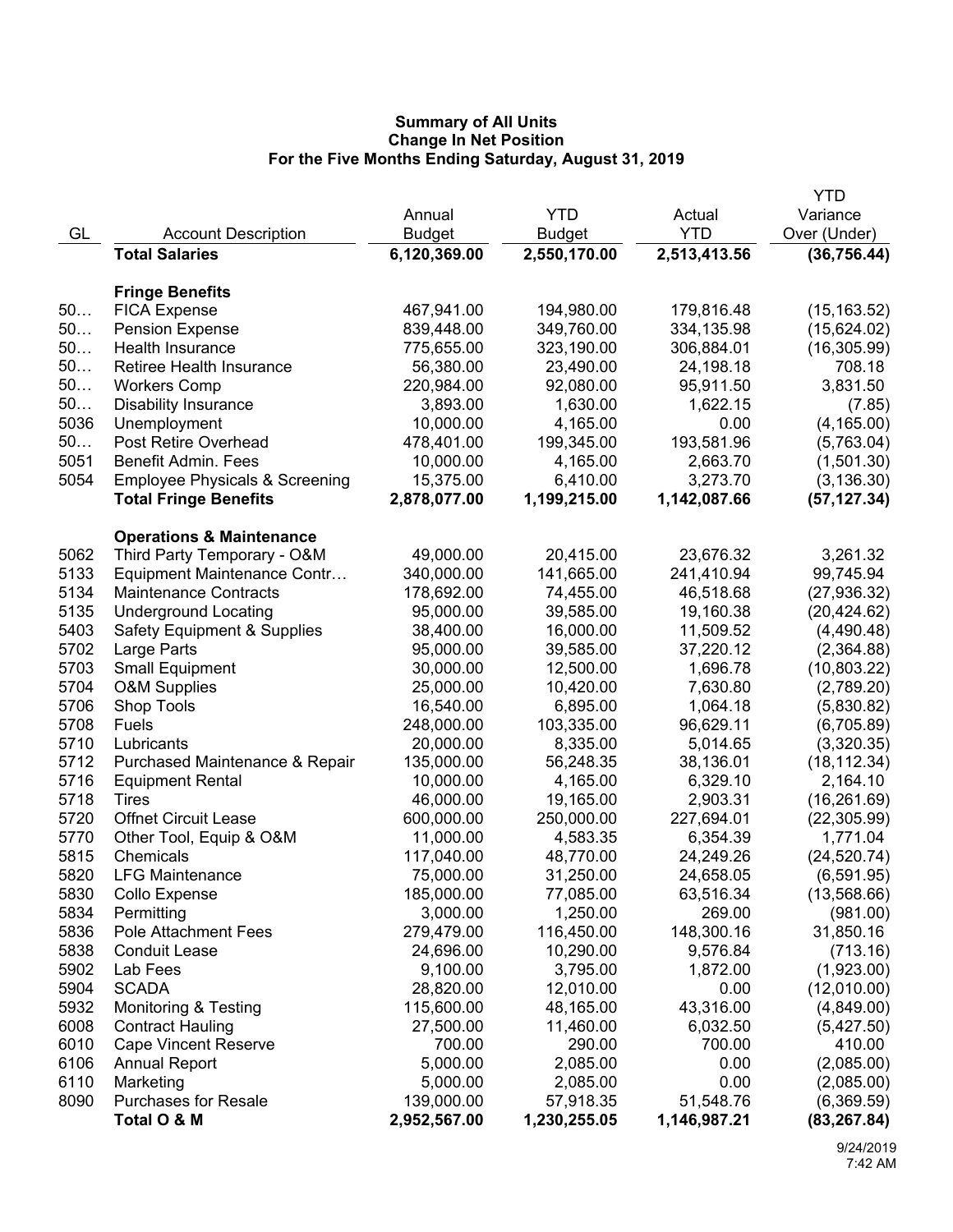| 50<br>50     | <b>FICA Expense</b><br><b>Pension Expense</b>               | 6,637.00<br>8,068.00   | 2,765.00<br>3,360.00   | 0.00<br>0.00 | (2,765.00)<br>(3,360.00)    |
|--------------|-------------------------------------------------------------|------------------------|------------------------|--------------|-----------------------------|
|              |                                                             |                        |                        |              |                             |
| 50           | Health Insurance                                            | 23,120.00              | 9,635.00               | 0.00         | (9,635.00)                  |
| 50           | <b>Workers Comp</b>                                         | 9,552.00               | 3,980.00               | 0.00         | (3,980.00)                  |
| 50           | <b>Disability Insurance</b>                                 | 49.00                  | 20.00                  | 0.00         | (20.00)                     |
| 50           | Post Retire Overhead                                        | 11,040.00              | 4,600.00               | 0.00         | (4,600.00)                  |
| 6300         | RTS -Safety Equipment & Sup                                 | 1,350.00               | 565.00                 | 348.04       | (216.96)                    |
| 6305         | RTS - Large Parts                                           | 7,500.00               | 3,125.00               | 164.30       | (2,960.70)                  |
| 6310         | RTS - Small Equipment                                       | 4,005.00               | 1,670.00               | 0.00         | (1,670.00)                  |
| 6315         | RTS - O&M Supplies                                          | 14,000.00              | 5,835.00               | 2,950.65     | (2,884.35)                  |
| 6320         | RTS - Fuels                                                 | 3,500.00               | 1,460.00               | 478.74       | (981.26)                    |
| 6325         | RTS - Purchased Maintenance                                 | 7,500.00               | 3,125.00               | 0.00         | (3, 125.00)                 |
| 6330         | <b>RTS - Contract Hauling</b>                               | 185,000.00             | 77,085.00              | 0.00         | (77,085.00)                 |
| 6335         | RTS - Office Supplies                                       | 250.00                 | 105.00                 | 98.10        | (6.90)                      |
| 6340         | <b>RTS - Cellular Services</b>                              | 1,020.00               | 425.00                 | 0.00         | (425.00)                    |
| 6345         | RTS - Other Communications                                  | 2,400.00               | 1,000.00               | 0.00         | (1,000.00)                  |
| 6350         | RTS - Office Equipment Mainte                               | 500.00                 | 210.00                 | 0.00         | (210.00)                    |
| 6355         | RTS - Employee Mileage Reim                                 | 150.00                 | 65.00                  | 0.00         | (65.00)                     |
| 6360         | RTS - Employee Uniforms                                     | 150.00                 | 65.00                  | 0.00         | (65.00)                     |
| 6365         | RTS - Gas & Electric                                        | 5,000.00               | 2,085.00               | 118.92       | (1,966.08)                  |
| 6370         | RTS - Propane                                               | 2,500.00               | 1,040.00               | 0.00         | (1,040.00)                  |
| 6375         | RTS - Building Supplies                                     | 1,000.00               | 415.00                 | 217.96       | (197.04)                    |
| 6380         | RTS - Site Supplies                                         | 1,000.00               | 415.00                 | 0.00         | (415.00)                    |
| 6385<br>6390 | RTS - Building Maintenance &                                | 1,500.00               | 625.00                 | 0.00<br>0.00 | (625.00)                    |
| 6395         | RTS - Site Maintenance & Repair                             | 4,000.00               | 1,665.00               | 0.00         | (1,665.00)                  |
| 6400         | RTS - Auto/Light Truck Rep. &                               | 2,000.00               | 835.00                 | 0.00         | (835.00)                    |
| 6410         | RTS - Auto/Light Truck Fuel<br>RTS - Programming & Software | 1,500.00               | 625.00                 | 0.00         | (625.00)                    |
|              | <b>Total Recycling Transfer Stati</b>                       | 5,000.00<br>396,048.00 | 2,085.00<br>165,035.00 | 4,376.71     | (2,085.00)<br>(160, 658.29) |
|              |                                                             |                        |                        |              |                             |
|              | <b>Waste Diversion</b>                                      |                        |                        |              |                             |
| 5125         | <b>Promotional Materials - RRR</b>                          | 75,000.00              | 31,250.00              | 9,705.03     | (21, 544.97)                |
| 6009         | Household Hazardous Waste                                   | 70,000.00              | 29,165.00              | 31,180.25    | 2,015.25                    |
| 6011         | Recycling Incentive                                         | 67,755.00              | 28,230.00              | 26,594.05    | (1,635.95)                  |
| 6012         | Recycling Incentive-County Ca                               | 600,000.00             | 250,000.00             | 0.00         | (250,000.00)                |
| 6013         | <b>CRT Recycling</b>                                        | 115,000.00             | 47,915.00              | 44,119.80    | (3,795.20)                  |
| 6015         | Ag Plastics Recycling                                       | 25,000.00              | 10,415.00              | 0.00         | (10, 415.00)                |
| 6017         | <b>Book Debinding</b>                                       | 7,500.00               | 3,125.00               | 912.31       | (2,212.69)                  |
| 6018         | <b>Mattress Recycling - All Counties</b>                    | 102,500.00             | 42,710.00              | 79,636.00    | 36,926.00                   |
| 6020         | <b>Waste Audit</b>                                          | 35,000.00              | 14,585.00              | 0.00         | (14, 585.00)                |
|              | <b>Total Waste Diversion</b>                                | 1,097,755.00           | 457,395.00             | 192,147.44   | (265, 247.56)               |
| 6002         | <b>Sewage Treatment</b>                                     | 1,510,963.00           | 629,570.00             | 624,717.62   | (4,852.38)                  |
| 6004         | <b>Water Purchases</b>                                      | 706,548.00             | 294,400.00             | 273,683.38   | (20, 716.62)                |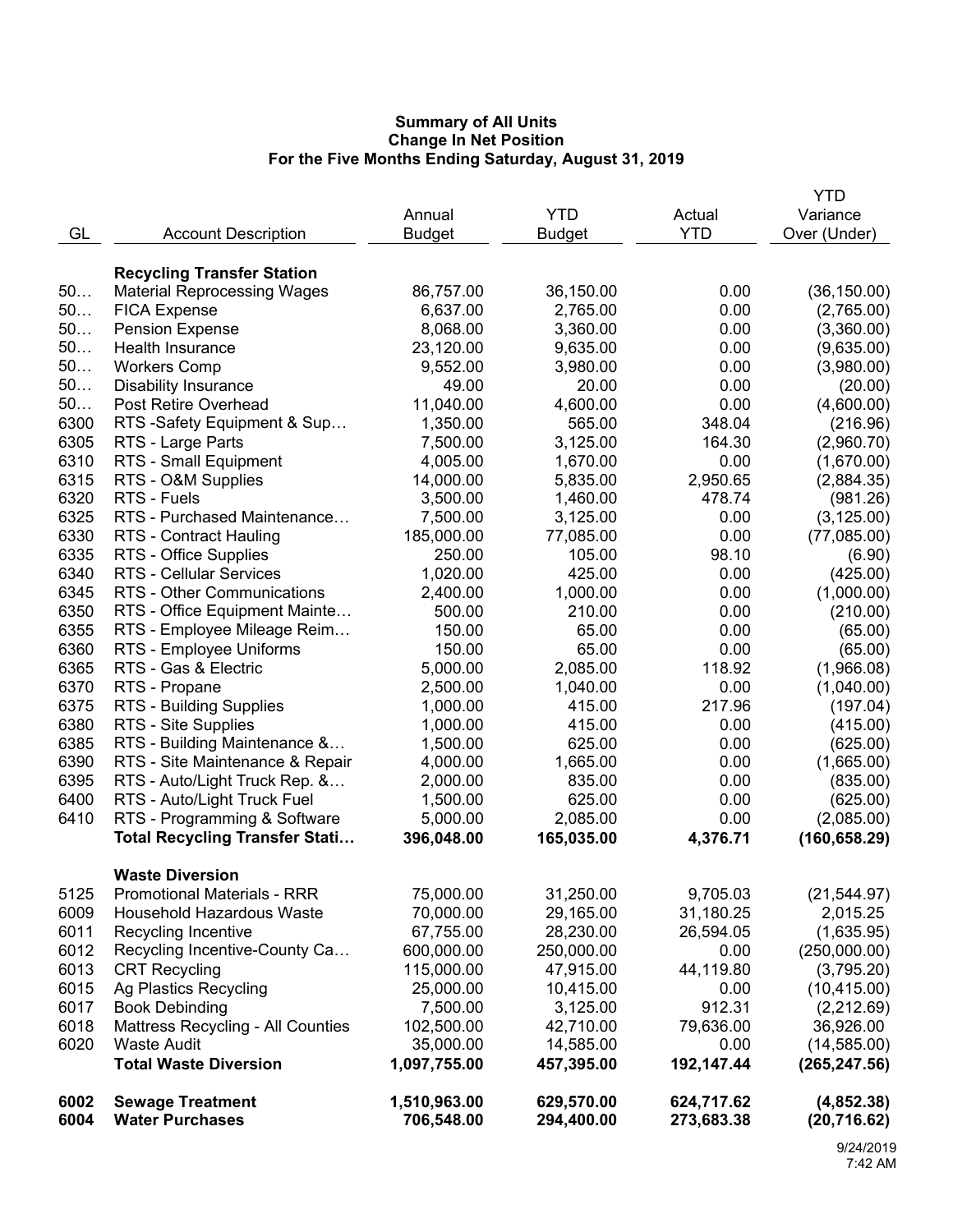|      |                                        |               |               |            | <b>YTD</b>   |
|------|----------------------------------------|---------------|---------------|------------|--------------|
|      |                                        | Annual        | <b>YTD</b>    | Actual     | Variance     |
| GL   | <b>Account Description</b>             | <b>Budget</b> | <b>Budget</b> | <b>YTD</b> | Over (Under) |
| 60   | <b>Closure &amp; Post Closure Care</b> | 807,956.00    | 336,650.00    | 548,411.46 | 211,761.46   |
| 6006 | <b>Host Community Benefits</b>         | 902,316.00    | 375,965.00    | 434,342.21 | 58,377.21    |
| 6007 | <b>LFGTE Revenue Sharing</b>           | 10,000.00     | 4,165.00      | 0.00       | (4, 165.00)  |
|      | <b>Office &amp; Administrative</b>     |               |               |            |              |
| 5053 | Misc Employee Costs                    | 10,170.00     | 4,235.00      | 1,218.93   | (3,016.07)   |
| 5102 | <b>Office Rent</b>                     | 119,040.00    | 49,600.00     | 49,600.00  | 0.00         |
| 5104 | <b>Office Supplies</b>                 | 25,750.00     | 10,725.00     | 6,825.97   | (3,899.03)   |
| 5110 | Postage & Shipping                     | 8,500.00      | 3,540.00      | 2,329.98   | (1,210.02)   |
| 5112 | Telephone                              | 32,240.00     | 13,435.00     | 14,821.80  | 1,386.80     |
| 5114 | <b>Cellular Services</b>               | 38,500.00     | 16,040.00     | 8,442.12   | (7, 597.88)  |
| 5118 | <b>Other Communications</b>            | 11,600.00     | 4,830.00      | 3,747.73   | (1,082.27)   |
| 5120 | Dues & Subscriptions                   | 12,125.00     | 5,055.00      | 1,730.99   | (3,324.01)   |
| 5122 | Public Info & Advertising              | 11,750.00     | 4,895.00      | 952.79     | (3,942.21)   |
| 5123 | <b>Promotional Materials</b>           | 16,000.00     | 6,670.00      | 4,047.71   | (2,622.29)   |
| 5130 | <b>Office Equipment</b>                | 15,500.00     | 6,455.00      | 1,889.38   | (4, 565.62)  |
| 5132 | <b>Office Equip Maintenance</b>        | 1,200.00      | 500.00        | 0.00       | (500.00)     |
| 5170 | <b>Other Office Expenses</b>           | 7,670.00      | 3,195.85      | 886.30     | (2,309.55)   |
| 5172 | <b>Filing Fees</b>                     | 11,300.00     | 4,710.00      | 1,339.51   | (3,370.49)   |
| 5173 | <b>Credit Card Processing Fees</b>     | 1,200.00      | 500.00        | 207.75     | (292.25)     |
| 5202 | Employee Mileage Reimburse             | 31,162.00     | 12,985.00     | 10,267.63  | (2,717.37)   |
| 5204 | Empl. Meals & Incidental               | 21,175.00     | 8,825.00      | 3,127.54   | (5,697.46)   |
| 5206 | Empl. Lodging                          | 43,800.00     | 18,250.00     | 9,041.70   | (9,208.30)   |
| 5270 | <b>Travel &amp; Meeting Expense</b>    | 8,200.00      | 3,425.00      | 1,164.25   | (2,260.75)   |
| 5312 | <b>Continuing Education</b>            | 8,000.00      | 3,335.00      | 0.00       | (3,335.00)   |
| 5370 | Training & Development                 | 55,100.00     | 22,956.65     | 11,589.16  | (11, 367.49) |
| 5402 | <b>Employee Uniforms</b>               | 33,075.00     | 13,785.00     | 5,846.84   | (7,938.16)   |
| 5508 | <b>Cleaning Services</b>               | 27,000.00     | 11,250.00     | 8,415.00   | (2,835.00)   |
| 5570 | <b>Other General Expense</b>           | 3,500.00      | 1,460.00      | 125.00     | (1,335.00)   |
| 6102 | Board Member Travel & Expen            | 1,750.00      | 730.00        | 278.40     | (451.60)     |
| 6104 | Sponsorships                           | 9,000.00      | 3,750.00      | 4,870.00   | 1,120.00     |
| 6210 | <b>Trustee Fees</b>                    | 8,500.00      | 3,540.00      | 0.00       | (3,540.00)   |
|      | <b>Total Office &amp; Admin</b>        | 572,807.00    | 238,677.50    | 152,766.48 | (85, 911.02) |
|      | <b>Utilities</b>                       |               |               |            |              |
| 5802 | Gas & Electric                         | 150,400.00    | 62,665.00     | 41,461.42  | (21, 203.58) |
| 5803 | Propane                                | 25,000.00     | 10,415.00     | 2,454.39   | (7,960.61)   |
|      | <b>Total Utilities</b>                 | 175,400.00    | 73,080.00     | 43,915.81  | (29, 164.19) |
|      | <b>Materials &amp; Supplies</b>        |               |               |            |              |
| 5806 | <b>Building Supplies</b>               | 7,000.00      | 2,915.00      | 1,845.97   | (1,069.03)   |
| 5810 | <b>Site Supplies</b>                   | 20,000.00     | 8,331.65      | 6,073.35   | (2,258.30)   |
| 5824 | Sand, Gravel & Stone                   | 200,000.00    | 83,335.00     | 84,799.53  | 1,464.53     |
| 5826 | Seed & Mulch                           | 30,000.00     | 12,500.00     | 18,255.40  | 5,755.40     |
|      | <b>Total Materials &amp; Supplies</b>  | 257,000.00    | 107,081.65    | 110,974.25 | 3,892.60     |

**Professional Fees**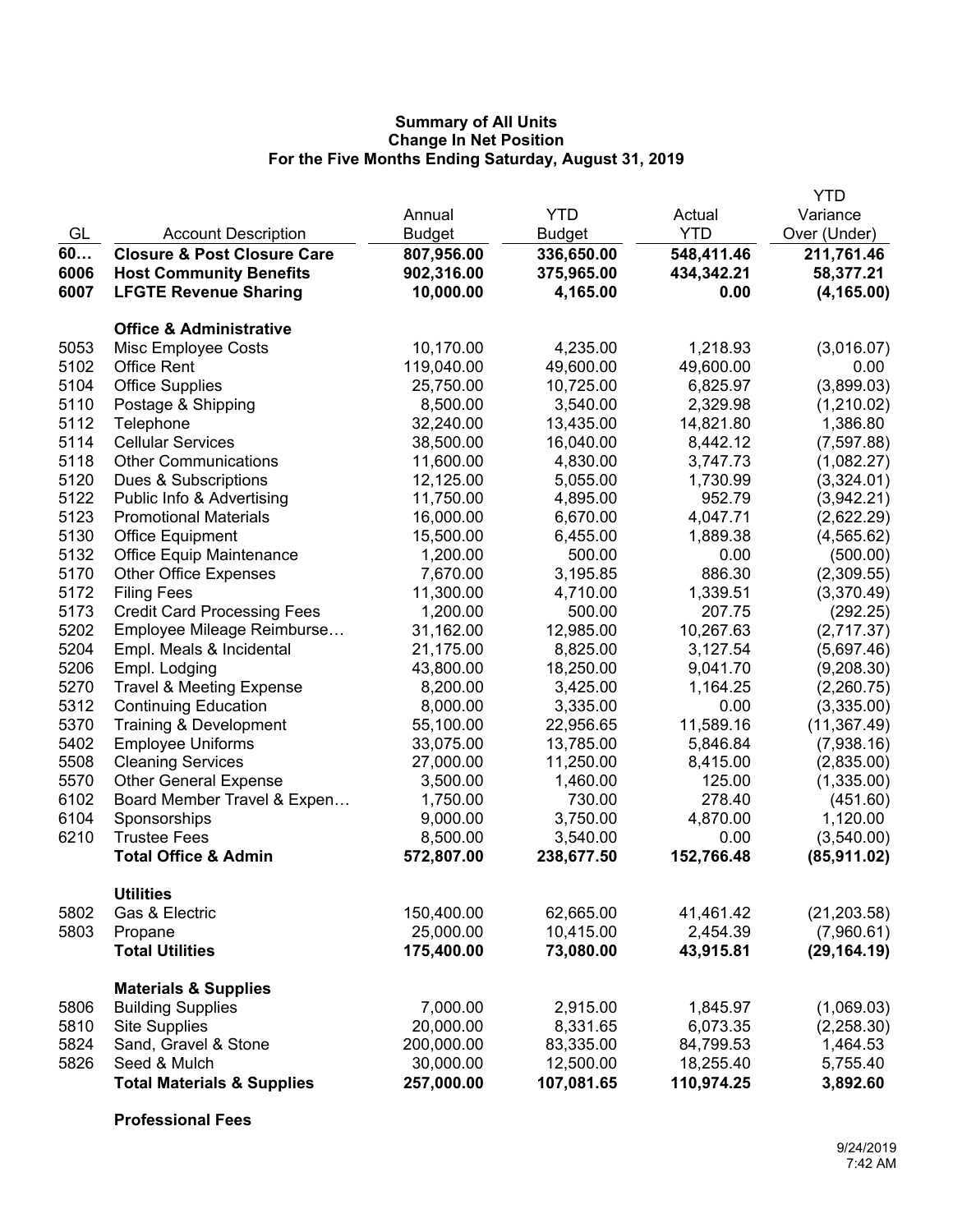|                                          |                                                                                                                                                                                                                                                                                                                                                                                                                                                                                                                           |                                                                                                                                                                                                                                                                              |                                                                                                                                                                                                                                                                           | <b>YTD</b>                                                                                                                                                                                                                             |
|------------------------------------------|---------------------------------------------------------------------------------------------------------------------------------------------------------------------------------------------------------------------------------------------------------------------------------------------------------------------------------------------------------------------------------------------------------------------------------------------------------------------------------------------------------------------------|------------------------------------------------------------------------------------------------------------------------------------------------------------------------------------------------------------------------------------------------------------------------------|---------------------------------------------------------------------------------------------------------------------------------------------------------------------------------------------------------------------------------------------------------------------------|----------------------------------------------------------------------------------------------------------------------------------------------------------------------------------------------------------------------------------------|
|                                          | Annual                                                                                                                                                                                                                                                                                                                                                                                                                                                                                                                    | <b>YTD</b>                                                                                                                                                                                                                                                                   | Actual                                                                                                                                                                                                                                                                    | Variance                                                                                                                                                                                                                               |
|                                          |                                                                                                                                                                                                                                                                                                                                                                                                                                                                                                                           |                                                                                                                                                                                                                                                                              | <b>YTD</b>                                                                                                                                                                                                                                                                | Over (Under)                                                                                                                                                                                                                           |
|                                          |                                                                                                                                                                                                                                                                                                                                                                                                                                                                                                                           |                                                                                                                                                                                                                                                                              |                                                                                                                                                                                                                                                                           | (18, 302.16)                                                                                                                                                                                                                           |
|                                          |                                                                                                                                                                                                                                                                                                                                                                                                                                                                                                                           |                                                                                                                                                                                                                                                                              |                                                                                                                                                                                                                                                                           | 422.85                                                                                                                                                                                                                                 |
|                                          |                                                                                                                                                                                                                                                                                                                                                                                                                                                                                                                           |                                                                                                                                                                                                                                                                              |                                                                                                                                                                                                                                                                           | 13,525.00                                                                                                                                                                                                                              |
|                                          |                                                                                                                                                                                                                                                                                                                                                                                                                                                                                                                           |                                                                                                                                                                                                                                                                              |                                                                                                                                                                                                                                                                           | (76, 102.94)                                                                                                                                                                                                                           |
| <b>Total Professional Fees</b>           | 490,859.00                                                                                                                                                                                                                                                                                                                                                                                                                                                                                                                | 204,538.35                                                                                                                                                                                                                                                                   | 124,081.10                                                                                                                                                                                                                                                                | (80, 457.25)                                                                                                                                                                                                                           |
| <b>Repairs &amp; Maintenance</b>         |                                                                                                                                                                                                                                                                                                                                                                                                                                                                                                                           |                                                                                                                                                                                                                                                                              |                                                                                                                                                                                                                                                                           |                                                                                                                                                                                                                                        |
| <b>Building Maintenance &amp; Repair</b> | 60,500.00                                                                                                                                                                                                                                                                                                                                                                                                                                                                                                                 | 25,205.00                                                                                                                                                                                                                                                                    | 11,687.05                                                                                                                                                                                                                                                                 | (13, 517.95)                                                                                                                                                                                                                           |
| Site Maint & Repair                      | 35,500.00                                                                                                                                                                                                                                                                                                                                                                                                                                                                                                                 | 14,790.00                                                                                                                                                                                                                                                                    | 5,006.39                                                                                                                                                                                                                                                                  | (9,783.61)                                                                                                                                                                                                                             |
| Pipeline Maintenance                     | 85,000.00                                                                                                                                                                                                                                                                                                                                                                                                                                                                                                                 | 35,420.00                                                                                                                                                                                                                                                                    | 19,910.60                                                                                                                                                                                                                                                                 | (15,509.40)                                                                                                                                                                                                                            |
| <b>Total Repairs &amp; Maintenance</b>   | 181,000.00                                                                                                                                                                                                                                                                                                                                                                                                                                                                                                                | 75,415.00                                                                                                                                                                                                                                                                    | 36,604.04                                                                                                                                                                                                                                                                 | (38, 810.96)                                                                                                                                                                                                                           |
| <b>Automobile</b>                        |                                                                                                                                                                                                                                                                                                                                                                                                                                                                                                                           |                                                                                                                                                                                                                                                                              |                                                                                                                                                                                                                                                                           |                                                                                                                                                                                                                                        |
| Auto/Light Truck Rep. & Maint.           | 34,877.00                                                                                                                                                                                                                                                                                                                                                                                                                                                                                                                 | 14,530.00                                                                                                                                                                                                                                                                    | 5,884.13                                                                                                                                                                                                                                                                  | (8,645.87)                                                                                                                                                                                                                             |
| Auto/Light Truck Fuel                    | 89,500.00                                                                                                                                                                                                                                                                                                                                                                                                                                                                                                                 | 37,290.00                                                                                                                                                                                                                                                                    | 24,084.62                                                                                                                                                                                                                                                                 | (13, 205.38)                                                                                                                                                                                                                           |
| Auto/Light Truck Rental/Lease            | 206,200.00                                                                                                                                                                                                                                                                                                                                                                                                                                                                                                                | 85,920.00                                                                                                                                                                                                                                                                    | 81,005.70                                                                                                                                                                                                                                                                 | (4,914.30)                                                                                                                                                                                                                             |
|                                          | 44,500.00                                                                                                                                                                                                                                                                                                                                                                                                                                                                                                                 | 18,540.00                                                                                                                                                                                                                                                                    | 18,541.65                                                                                                                                                                                                                                                                 | 1.65                                                                                                                                                                                                                                   |
| <b>Total Automobile</b>                  | 375,077.00                                                                                                                                                                                                                                                                                                                                                                                                                                                                                                                | 156,280.00                                                                                                                                                                                                                                                                   | 129,516.10                                                                                                                                                                                                                                                                | (26, 763.90)                                                                                                                                                                                                                           |
| Computer                                 |                                                                                                                                                                                                                                                                                                                                                                                                                                                                                                                           |                                                                                                                                                                                                                                                                              |                                                                                                                                                                                                                                                                           |                                                                                                                                                                                                                                        |
|                                          |                                                                                                                                                                                                                                                                                                                                                                                                                                                                                                                           |                                                                                                                                                                                                                                                                              |                                                                                                                                                                                                                                                                           | 7,694.02                                                                                                                                                                                                                               |
|                                          |                                                                                                                                                                                                                                                                                                                                                                                                                                                                                                                           |                                                                                                                                                                                                                                                                              |                                                                                                                                                                                                                                                                           | (5,217.00)                                                                                                                                                                                                                             |
|                                          |                                                                                                                                                                                                                                                                                                                                                                                                                                                                                                                           |                                                                                                                                                                                                                                                                              |                                                                                                                                                                                                                                                                           | (3,970.02)                                                                                                                                                                                                                             |
|                                          |                                                                                                                                                                                                                                                                                                                                                                                                                                                                                                                           |                                                                                                                                                                                                                                                                              |                                                                                                                                                                                                                                                                           | 10,880.92                                                                                                                                                                                                                              |
|                                          |                                                                                                                                                                                                                                                                                                                                                                                                                                                                                                                           |                                                                                                                                                                                                                                                                              |                                                                                                                                                                                                                                                                           | (1, 120.00)                                                                                                                                                                                                                            |
|                                          |                                                                                                                                                                                                                                                                                                                                                                                                                                                                                                                           |                                                                                                                                                                                                                                                                              |                                                                                                                                                                                                                                                                           | 11,625.26                                                                                                                                                                                                                              |
|                                          |                                                                                                                                                                                                                                                                                                                                                                                                                                                                                                                           |                                                                                                                                                                                                                                                                              |                                                                                                                                                                                                                                                                           | 19,893.18                                                                                                                                                                                                                              |
| <b>Insurance</b>                         | 388,600.00                                                                                                                                                                                                                                                                                                                                                                                                                                                                                                                | 161,920.00                                                                                                                                                                                                                                                                   | 161,916.70                                                                                                                                                                                                                                                                | (3.30)                                                                                                                                                                                                                                 |
|                                          |                                                                                                                                                                                                                                                                                                                                                                                                                                                                                                                           |                                                                                                                                                                                                                                                                              |                                                                                                                                                                                                                                                                           | 95,287.14                                                                                                                                                                                                                              |
|                                          |                                                                                                                                                                                                                                                                                                                                                                                                                                                                                                                           |                                                                                                                                                                                                                                                                              |                                                                                                                                                                                                                                                                           | 5.00                                                                                                                                                                                                                                   |
|                                          |                                                                                                                                                                                                                                                                                                                                                                                                                                                                                                                           |                                                                                                                                                                                                                                                                              |                                                                                                                                                                                                                                                                           | (52, 105.00)                                                                                                                                                                                                                           |
|                                          |                                                                                                                                                                                                                                                                                                                                                                                                                                                                                                                           |                                                                                                                                                                                                                                                                              |                                                                                                                                                                                                                                                                           | (242, 739.76)                                                                                                                                                                                                                          |
|                                          |                                                                                                                                                                                                                                                                                                                                                                                                                                                                                                                           |                                                                                                                                                                                                                                                                              |                                                                                                                                                                                                                                                                           | (12.20)                                                                                                                                                                                                                                |
|                                          |                                                                                                                                                                                                                                                                                                                                                                                                                                                                                                                           |                                                                                                                                                                                                                                                                              |                                                                                                                                                                                                                                                                           | (163, 936.53)                                                                                                                                                                                                                          |
|                                          |                                                                                                                                                                                                                                                                                                                                                                                                                                                                                                                           |                                                                                                                                                                                                                                                                              |                                                                                                                                                                                                                                                                           | (32,884.15)                                                                                                                                                                                                                            |
|                                          |                                                                                                                                                                                                                                                                                                                                                                                                                                                                                                                           |                                                                                                                                                                                                                                                                              |                                                                                                                                                                                                                                                                           | (996, 363.14)                                                                                                                                                                                                                          |
| <b>Change in Net Position</b>            | (2,369,054.00)                                                                                                                                                                                                                                                                                                                                                                                                                                                                                                            | (987, 185.05)                                                                                                                                                                                                                                                                | 1,359,987.03                                                                                                                                                                                                                                                              | 2,347,172.08                                                                                                                                                                                                                           |
|                                          | <b>Account Description</b><br>Legal<br><b>Investment Banking Fees</b><br><b>Accounting Fees</b><br>Consulting<br>Vehicle Ins<br><b>Computer Equipment</b><br><b>Computer Maintenance</b><br>Programming & Software<br><b>ECMS Expense</b><br>Web Page Design & Maintenance<br><b>GIS</b><br><b>Total Computer</b><br><b>Grants</b><br><b>Engineering Allocation</b><br>NYS Administrative Assessm<br><b>Depreciation</b><br><b>Amortization</b><br><b>Interest Expense</b><br><b>Contingency</b><br><b>Total Expenses</b> | <b>Budget</b><br>118,000.00<br>47,159.00<br>41,700.00<br>284,000.00<br>60,640.00<br>13,000.00<br>191,129.00<br>18,656.00<br>2,690.00<br>42,450.00<br>328,565.00<br>812,500.00<br>0.00<br>125,047.00<br>8,806,100.00<br>24,400.00<br>646,199.00<br>78,930.00<br>30,645,083.00 | <b>Budget</b><br>49,173.35<br>19,655.00<br>17,375.00<br>118,335.00<br>25,273.35<br>5,415.00<br>79,636.65<br>7,775.00<br>1,120.00<br>17,690.00<br>136,910.00<br>338,540.00<br>(5.00)<br>52,105.00<br>3,669,210.00<br>10,165.00<br>269,250.00<br>32,884.15<br>12,768,871.70 | 30,871.19<br>20,077.85<br>30,900.00<br>42,232.06<br>32,967.37<br>198.00<br>75,666.63<br>18,655.92<br>0.00<br>29,315.26<br>156,803.18<br>433,827.14<br>0.00<br>0.00<br>3,426,470.24<br>10,152.80<br>105,313.47<br>0.00<br>11,772,508.56 |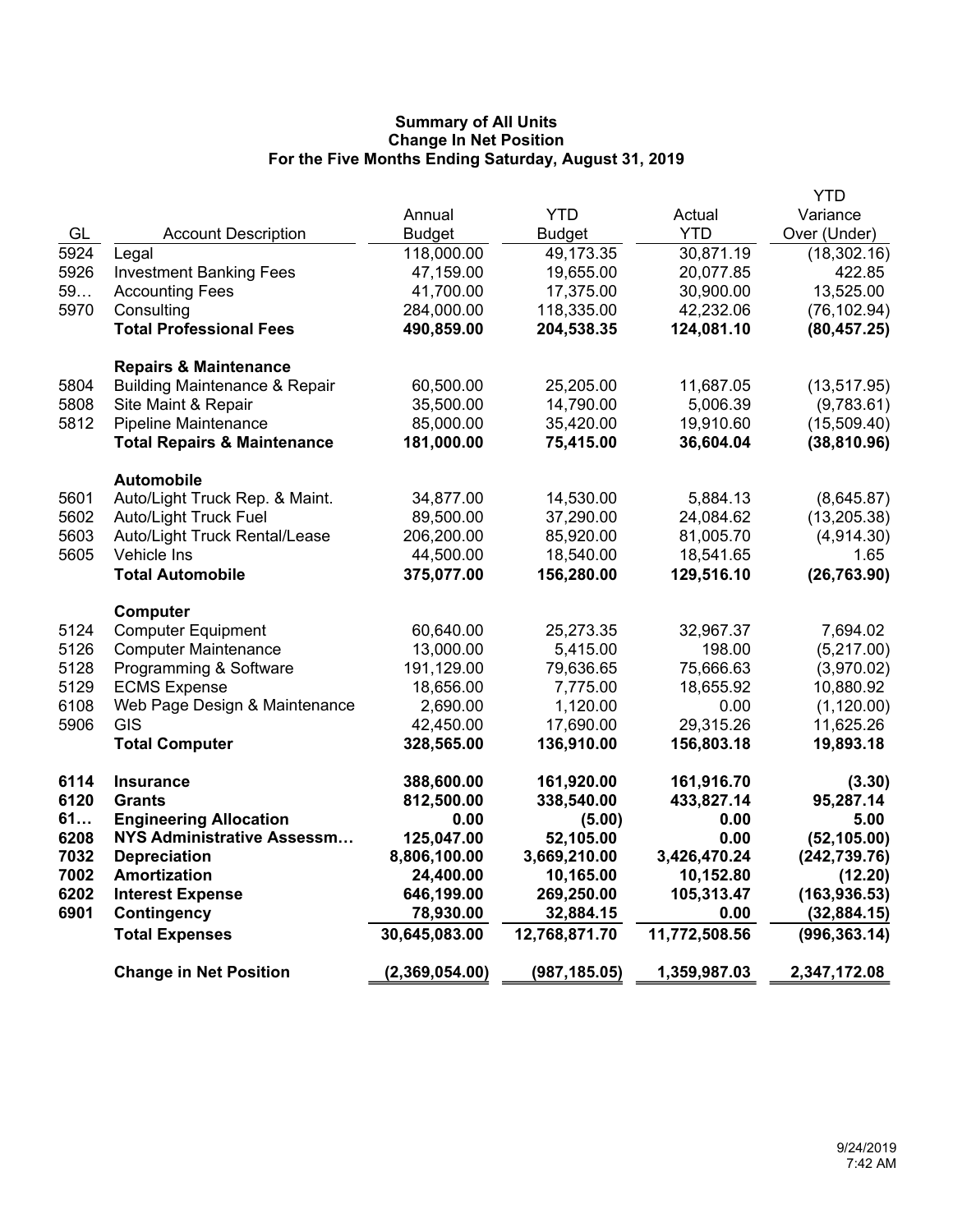# **Administration Change In Net Position For the Five Months Ending Saturday, August 31, 2019**

| GL   | <b>Account Description</b>                          | Annual<br><b>Budget</b>  | <b>YTD</b><br><b>Budget</b> | Actual<br><b>YTD</b>     | <b>YTD</b><br>Variance<br>Over (Under) |
|------|-----------------------------------------------------|--------------------------|-----------------------------|--------------------------|----------------------------------------|
|      | <b>Grant Revenue</b>                                |                          |                             |                          |                                        |
| 4183 | <b>NY State Grants</b>                              | \$10,000.00              | \$4,165.00                  | \$6,165.00               | \$2,000.00                             |
|      | <b>Total Grant Revenue</b>                          | 10,000.00                | 4,165.00                    | 6,165.00                 | 2,000.00                               |
|      | <b>Other Income</b>                                 |                          |                             |                          |                                        |
| 4164 | Miscellaneous                                       | 172,900.00               | 72,040.00                   | 81,005.77                | 8,965.77                               |
|      | <b>Total Other Income</b>                           | 172,900.00               | 72,040.00                   | 81,005.77                | 8,965.77                               |
| 4201 | <b>Gain on Sale of Assets</b>                       | 28,000.00                | 11,665.00                   | 4,650.00                 | (7,015.00)                             |
|      | <b>Interest Income</b>                              |                          |                             |                          |                                        |
| 4102 | Investment Interest Income                          | 313,200.00               | 130,500.00                  | 122,300.42               | (8, 199.58)                            |
| 42   | Mark to Market Adjustment                           | 0.00                     | 0.00                        | 103,658.65               | 103,658.65                             |
|      | <b>Total Interest Income</b><br><b>Total Income</b> | 313,200.00<br>524,100.00 | 130,500.00<br>218,370.00    | 225,959.07<br>317,779.84 | 95,459.07<br>99,409.84                 |
|      |                                                     |                          |                             |                          |                                        |
| 50   | <b>Salaries</b>                                     |                          | 465,255.00                  |                          |                                        |
| 50   | <b>Administrative Wages</b><br>Overtime Wages       | 1,116,610.00<br>0.00     | 0.00                        | 468,714.13<br>359.40     | 3,459.13<br>359.40                     |
|      | <b>Total Salaries</b>                               | 1,116,610.00             | 465,255.00                  | 469,073.53               | 3,818.53                               |
|      |                                                     |                          |                             |                          |                                        |
| 50   | <b>Fringe Benefits</b><br><b>FICA Expense</b>       | 85,421.00                | 35,590.00                   | 33,229.69                | (2,360.31)                             |
| 50   | <b>Pension Expense</b>                              | 156,928.00               | 65,385.00                   | 65,641.13                | 256.13                                 |
| 50   | Health Insurance                                    | 115,730.00               | 48,220.00                   | 47,738.56                | (481.44)                               |
| 50   | Retiree Health Insurance                            | 56,380.00                | 23,490.00                   | 24,198.18                | 708.18                                 |
| 50   | <b>Workers Comp</b>                                 | 2,094.00                 | 875.00                      | 896.72                   | 21.72                                  |
| 50   | <b>Disability Insurance</b>                         | 965.00                   | 400.00                      | 402.10                   | 2.10                                   |
| 5036 | Unemployment                                        | 10,000.00                | 4,165.00                    | 0.00                     | (4, 165.00)                            |
| 50   | Post Retire Overhead                                | 76,231.00                | 31,765.00                   | 29,855.19                | (1,909.81)                             |
| 5051 | <b>Benefit Admin. Fees</b>                          | 10,000.00                | 4,165.00                    | 2,663.70                 | (1,501.30)                             |
| 5054 | <b>Employee Physicals &amp; Screening</b>           | 875.00                   | 365.00                      | 0.00                     | (365.00)                               |
|      | <b>Total Fringe Benefits</b>                        | 514,624.00               | 214,420.00                  | 204,625.27               | (9,794.73)                             |
|      | <b>Operations &amp; Maintenance</b>                 |                          |                             |                          |                                        |
| 5134 | <b>Maintenance Contracts</b>                        | 3,692.00                 | 1,540.00                    | 674.76                   | (865.24)                               |
| 5403 | <b>Safety Equipment &amp; Supplies</b>              | 7,500.00                 | 3,125.00                    | 3,250.49                 | 125.49                                 |
| 6106 | <b>Annual Report</b>                                | 5,000.00                 | 2,085.00                    | 0.00                     | (2,085.00)                             |
|      | Total O & M                                         | 16,192.00                | 6,750.00                    | 3,925.25                 | (2,824.75)                             |
|      | <b>Office &amp; Administrative</b>                  |                          |                             |                          |                                        |
| 5053 | Misc Employee Costs                                 | 5,670.00                 | 2,365.00                    | 454.37                   | (1,910.63)                             |
| 5102 | <b>Office Rent</b>                                  | 64,000.00                | 26,665.00                   | 26,666.65                | 1.65                                   |
| 5104 | <b>Office Supplies</b>                              | 10,000.00                | 4,165.00                    | 3,261.55                 | (903.45)                               |
| 5110 | Postage & Shipping                                  | 6,000.00                 | 2,500.00                    | 2,143.54                 | (356.46)                               |
| 5112 | Telephone                                           | 3,240.00                 | 1,350.00                    | 1,629.87                 | 279.87                                 |
|      |                                                     |                          |                             |                          | 9/24/2019                              |
|      |                                                     |                          |                             |                          | 7:42 AM                                |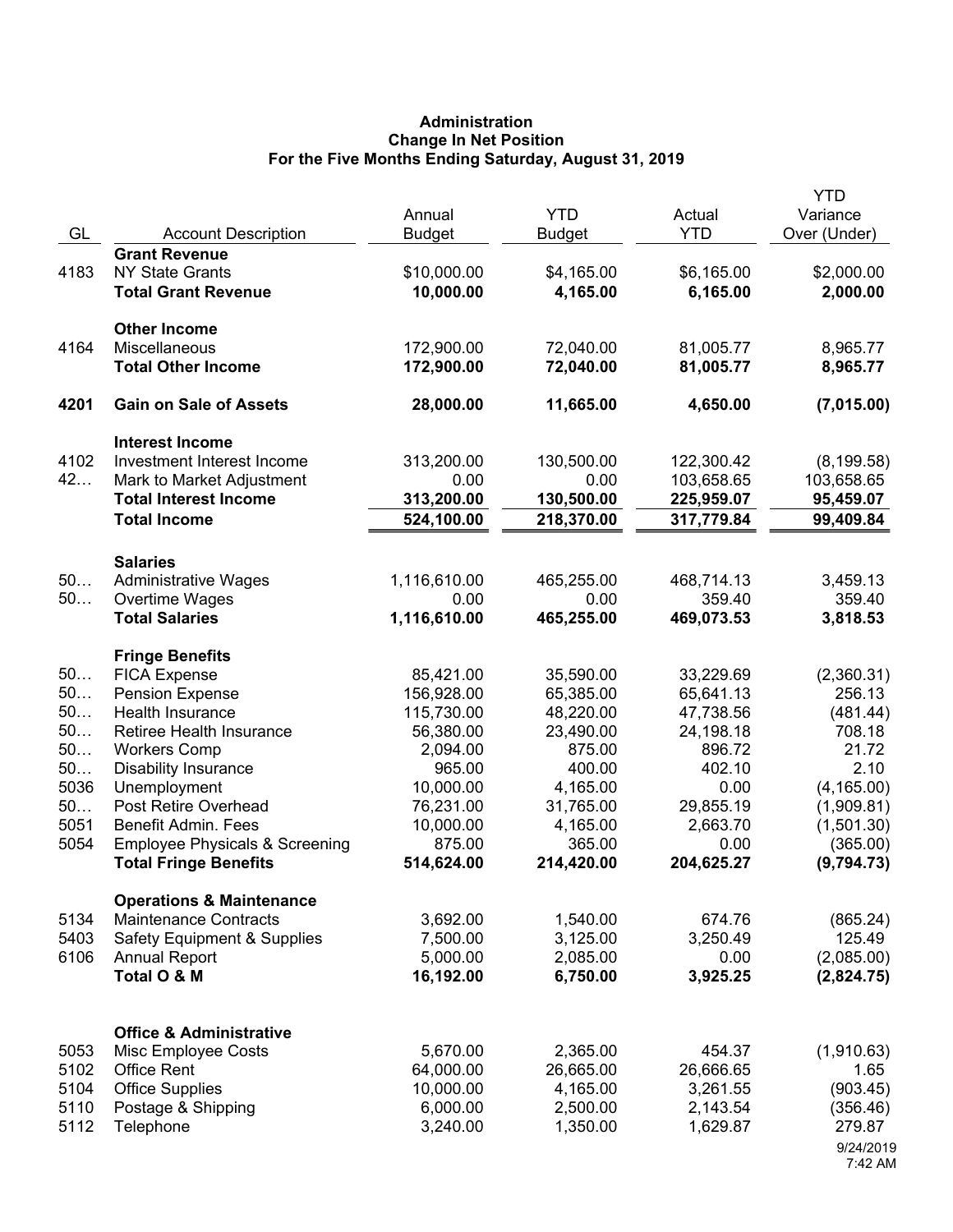# **Administration Change In Net Position For the Five Months Ending Saturday, August 31, 2019**

|              | <b>Change in Net Position</b>                            | 132,771.00            | 55,325.00             | 199,508.63            | 144,183.63            |
|--------------|----------------------------------------------------------|-----------------------|-----------------------|-----------------------|-----------------------|
|              | <b>Total Expenses</b>                                    | 391,329.00            | 163,045.00            | 118,271.21            | (44, 773.79)          |
| 6901         | Contingency                                              | 23,930.00             | 9,969.15              | 0.00                  | (9,969.15)            |
| 7032         | <b>Depreciation</b>                                      | 255,800.00            | 106,585.00            | 96,400.85             | (10, 184.15)          |
| 61           | <b>Admin Allocation</b>                                  | (1,995,799.00)        | (831, 585.00)         | (855, 862.76)         | (24, 277.76)          |
| 6114         | <b>Insurance</b>                                         | 17,800.00             | 7,415.00              | 7,416.65              | 1.65                  |
|              | <b>Total Computer</b>                                    | 186,492.00            | 77,705.00             | 77,156.99             | (548.01)              |
| 6108         | Web Page Design & Maintenance                            | 2,690.00              | 1,120.00              | 0.00                  | (1, 120.00)           |
| 5129         | <b>ECMS Expense</b>                                      | 18,656.00             | 7,775.00              | 18,655.92             | 10,880.92             |
| 5128         | Programming & Software                                   | 126,506.00            | 52,710.00             | 41,928.28             | (10, 781.72)          |
| 5126         | <b>Computer Maintenance</b>                              | 13,000.00             | 5,415.00              | 198.00                | (5,217.00)            |
| 5124         | <b>Computer Equipment</b>                                | 25,640.00             | 10,685.00             | 16,374.79             | 5,689.79              |
|              | <b>Computer</b>                                          |                       |                       |                       |                       |
|              | <b>Total Automobile</b>                                  | 2,500.00              | 1,040.00              | 137.00                | (903.00)              |
| 5602         | Auto/Light Truck Fuel                                    | 1,500.00              | 625.00                | 37.05                 | (587.95)              |
| 5601         | Auto/Light Truck Rep. & Maint.                           | 1,000.00              | 415.00                | 99.95                 | (315.05)              |
|              | <b>Automobile</b>                                        |                       |                       |                       |                       |
|              | <b>Total Professional Fees</b>                           | 90,600.00             | 37,750.00             | 55,670.25             | 17,920.25             |
| 5970         | Consulting                                               | 10,000.00             | 4,165.00              | 8,825.00              | 4,660.00              |
| 59           | <b>Investment Banking Fees</b><br><b>Accounting Fees</b> | 41,700.00             | 17,375.00             | 30,900.00             | 1,001.80<br>13,525.00 |
| 5924<br>5926 | Legal                                                    | 30,000.00<br>8,900.00 | 12,500.00<br>3,710.00 | 11,233.45<br>4,711.80 | (1,266.55)            |
|              | <b>Professional Fees</b>                                 |                       |                       |                       |                       |
|              | <b>Total Office &amp; Admin</b>                          | 162,580.00            | 67,740.85             | 59,728.18             | (8,012.67)            |
| 6104         | Sponsorships                                             | 9,000.00              | 3,750.00              | 4,870.00              | 1,120.00              |
| 6102         | Board Member Travel & Expen                              | 1,750.00              | 730.00                | 278.40                | (451.60)              |
| 5508         | <b>Cleaning Services</b>                                 | 5,000.00              | 2,085.00              | 1,260.00              | (825.00)              |
| 5402         | <b>Employee Uniforms</b>                                 | 1,350.00              | 565.00                | 42.00                 | (523.00)              |
| 5370         | Training & Development                                   | 13,000.00             | 5,415.00              | 6,052.40              | 637.40                |
| 5270         | <b>Travel &amp; Meeting Expense</b>                      | 2,850.00              | 1,190.00              | 1,084.55              | (105.45)              |
| 5206         | Empl. Lodging                                            | 2,700.00              | 1,125.00              | 1,229.00              | 104.00                |
| 5204         | Empl. Meals & Incidental                                 | 2,150.00              | 895.00                | 526.94                | (368.06)              |
| 5202         | Employee Mileage Reimburse                               | 6,000.00              | 2,500.00              | 2,401.44              | (98.56)               |
| 5173         | <b>Credit Card Processing Fees</b>                       | 1,200.00              | 500.00                | 207.75                | (292.25)              |
| 5170         | <b>Office Equipment</b><br><b>Other Office Expenses</b>  | 2,670.00              | 1,110.85              | 225.00                | (885.85)              |
| 5123<br>5130 | <b>Promotional Materials</b>                             | 3,000.00<br>2,500.00  | 1,250.00<br>1,040.00  | 2,037.56<br>0.00      | 787.56<br>(1,040.00)  |
| 5122         | Public Info & Advertising                                | 1,500.00              | 625.00                | 74.00                 | (551.00)              |
| 5120         | Dues & Subscriptions                                     | 5,000.00              | 2,085.00              | 1,019.00              | (1,066.00)            |
| 5118         | <b>Other Communications</b>                              | 10,000.00             | 4,165.00              | 3,210.48              | (954.52)              |
| 5114         | <b>Cellular Services</b>                                 | 4,000.00              | 1,665.00              | 1,053.68              | (611.32)              |
| GL           | <b>Account Description</b>                               | <b>Budget</b>         | <b>Budget</b>         | <b>YTD</b>            | Over (Under)          |
|              |                                                          | Annual                | <b>YTD</b>            | Actual                | Variance              |
|              |                                                          |                       |                       |                       | <b>YTD</b>            |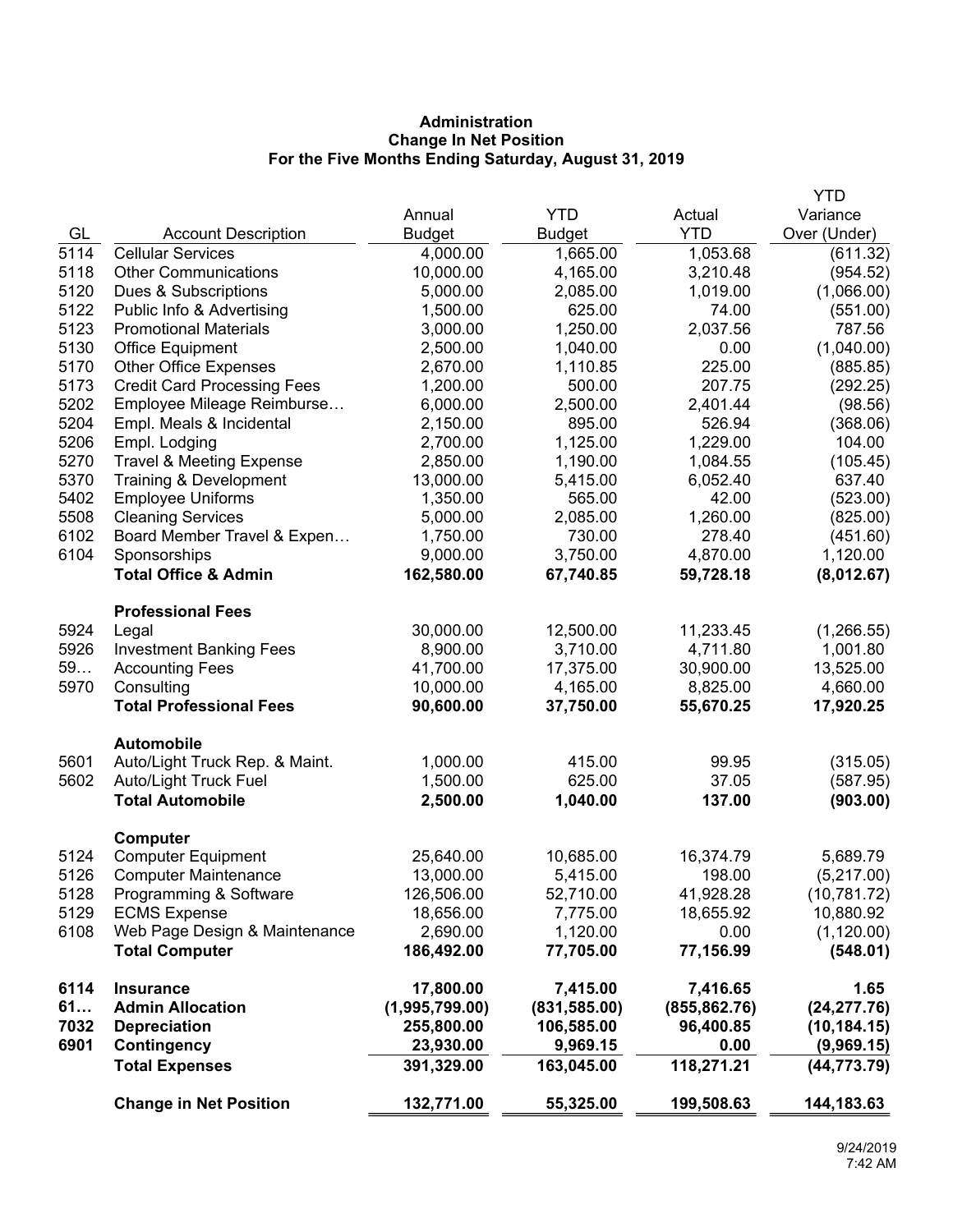|      |                                                           |                          |                        |                         | <b>YTD</b>             |
|------|-----------------------------------------------------------|--------------------------|------------------------|-------------------------|------------------------|
|      |                                                           | Annual                   | <b>YTD</b>             | Actual                  | Variance               |
| GL   | <b>Account Description</b>                                | <b>Budget</b>            | <b>Budget</b>          | <b>YTD</b>              | Over (Under)           |
|      | <b>Customer Billings</b>                                  |                          |                        |                         |                        |
| 4001 | <b>Customer Billings</b>                                  | \$7,331,188.00           | \$3,054,660.00         | \$3,238,658.78          | \$183,998.78           |
| 4006 | Replacement Reserve Tip Inco                              | 537,188.00               | 223,830.00             | 229,925.59              | 6,095.59               |
| 4008 | Closure Reserve Tip Income                                | 477,500.00               | 198,960.00             | 204,378.30              | 5,418.30               |
| 4012 | Capital Reserve Tip Income                                | 477,500.00               | 198,960.00             | 204,378.30              | 5,418.30               |
| 4013 | Landfill Gas Tip Income                                   | 477,500.00               | 198,960.00             | 204,378.30              | 5,418.30               |
|      | <b>Total Customer Billings</b>                            | 9,300,876.00             | 3,875,370.00           | 4,081,719.27            | 206,349.27             |
|      | <b>Grant Revenue</b>                                      |                          |                        |                         |                        |
| 4183 | <b>NY State Grants</b>                                    | 120,000.00               | 50,000.00              | 0.00                    | (50,000.00)            |
|      | <b>Total Grant Revenue</b>                                | 120,000.00               | 50,000.00              | 0.00                    | (50,000.00)            |
|      | <b>Other Income</b>                                       |                          |                        |                         |                        |
| 4164 | Miscellaneous                                             | 15,000.00                | 6,250.00               | 6,870.45                | 620.45                 |
| 4166 | <b>LFGTE Revenue</b>                                      | 582,330.00               | 242,640.00             | 192,253.85              | (50, 386.15)           |
|      | <b>Total Other Income</b>                                 | 597,330.00               | 248,890.00             | 199,124.30              | (49, 765.70)           |
| 4201 | <b>Gain on Sale of Assets</b>                             | 15,000.00                | 6,250.00               | 4,300.00                | (1,950.00)             |
|      |                                                           |                          |                        |                         |                        |
| 41   | <b>Interest Income</b><br><b>Trustee Interest</b>         |                          | 61,310.00              |                         |                        |
| 4108 |                                                           | 147,140.00               |                        | 146,766.58<br>46,517.24 | 85,456.58              |
| 4116 | Reserve Interest<br>Replace Reserve Interest Income       | 116,222.00<br>124,514.00 | 48,425.00<br>51,880.00 | 55,223.76               | (1,907.76)<br>3,343.76 |
| 4118 | <b>Closure Reserve Interest Income</b>                    | 188,360.00               | 78,485.00              | 78,522.18               | 37.18                  |
| 4119 | Post Close Interest Income                                | 142,096.00               | 59,205.00              | 68,497.96               | 9,292.96               |
| 4120 |                                                           |                          |                        |                         | 341.85                 |
| 42   | Wetlands Mitigation Interest Inc                          | 41,092.00<br>0.00        | 17,120.00<br>0.00      | 17,461.85<br>406,231.67 | 406,231.67             |
|      | Mark to Market Adjustment<br><b>Total Interest Income</b> |                          | 316,425.00             | 819,221.24              |                        |
|      |                                                           | 759,424.00               |                        |                         | 502,796.24             |
|      | <b>Total Income</b>                                       | 10,792,630.00            | 4,496,935.00           | 5,104,364.81            | 607,429.81             |
|      | <b>Salaries</b>                                           |                          |                        |                         |                        |
| 50   | <b>Engineering Wages</b>                                  | 101,488.00               | 42,285.00              | 17,020.03               | (25, 264.97)           |
| 50   | <b>Technology Wages</b>                                   | 0.00                     | 0.00                   | 721.45                  | 721.45                 |
| 50   | <b>MMF Wages</b>                                          | 1,495,022.00             | 622,925.00             | 589,843.91              | (33,081.09)            |
| 50   | Overtime Wages                                            | 35,438.00                | 14,765.00              | 5,813.70                | (8,951.30)             |
| 5005 | On-Call Stipend                                           | 7,800.00                 | 3,250.00               | 3,150.00                | (100.00)               |
|      | <b>Total Salaries</b>                                     | 1,639,748.00             | 683,225.00             | 616,549.09              | (66, 675.91)           |
|      | <b>Fringe Benefits</b>                                    |                          |                        |                         |                        |
| 50   | <b>FICA Expense</b>                                       | 125,397.00               | 52,250.00              | 44,028.79               | (8,221.21)             |
| 50   | <b>Pension Expense</b>                                    | 230,211.00               | 95,920.00              | 82,824.94               | (13,095.06)            |
| 50   | Health Insurance                                          | 248,331.00               | 103,470.00             | 93,906.09               | (9, 563.91)            |
| 50   | <b>Workers Comp</b>                                       | 113,726.00               | 47,385.00              | 46,756.12               | (628.88)               |
| 50   | <b>Disability Insurance</b>                               | 1,168.00                 | 485.00                 | 486.65                  | 1.65                   |
| 50   | Post Retire Overhead                                      | 156,547.00               | 65,230.00              | 59,494.29               | (5,735.71)             |
| 5054 | <b>Employee Physicals &amp; Screening</b>                 | 8,000.00                 | 3,335.00               | 2,704.70                | (630.30)               |
|      | <b>Total Fringe Benefits</b>                              | 883,380.00               | 368,075.00             | 330,201.58              | (37, 873.42)           |
|      |                                                           |                          |                        |                         | 9/24/2019              |

<sup>7:42</sup> AM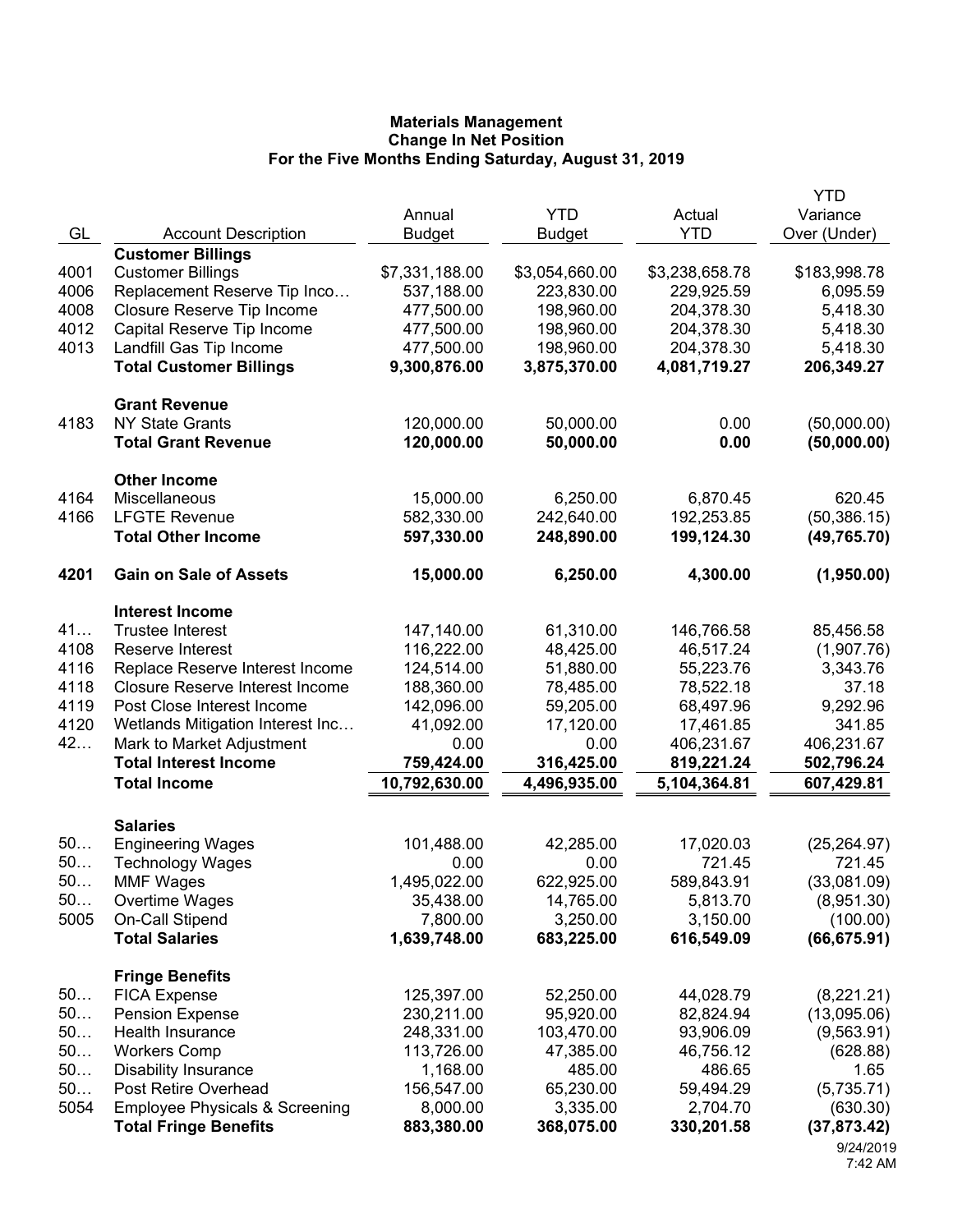|      |                                        |               |               |            | YTD          |
|------|----------------------------------------|---------------|---------------|------------|--------------|
|      |                                        | Annual        | <b>YTD</b>    | Actual     | Variance     |
| GL   | <b>Account Description</b>             | <b>Budget</b> | <b>Budget</b> | <b>YTD</b> | Over (Under) |
|      |                                        |               |               |            |              |
|      | <b>Operations &amp; Maintenance</b>    |               |               |            |              |
| 5062 | Third Party Temporary - O&M            | 36,000.00     | 15,000.00     | 23,676.32  | 8,676.32     |
| 5403 | <b>Safety Equipment &amp; Supplies</b> | 14,000.00     | 5,835.00      | 2,200.63   | (3,634.37)   |
| 5702 | Large Parts                            | 95,000.00     | 39,585.00     | 37,220.12  | (2,364.88)   |
| 5703 | <b>Small Equipment</b>                 | 30,000.00     | 12,500.00     | 1,696.78   | (10,803.22)  |
| 5704 | <b>O&amp;M Supplies</b>                | 20,000.00     | 8,335.00      | 4,728.71   | (3,606.29)   |
| 5708 | Fuels                                  | 248,000.00    | 103,335.00    | 96,629.11  | (6,705.89)   |
| 5710 | Lubricants                             | 20,000.00     | 8,335.00      | 5,014.65   | (3,320.35)   |
| 5712 | Purchased Maintenance & Repair         | 90,000.00     | 37,498.35     | 22,976.37  | (14,521.98)  |
| 5716 |                                        | 10,000.00     | 4,165.00      | 6,329.10   | 2,164.10     |
| 5718 | <b>Equipment Rental</b>                | 46,000.00     |               | 2,903.31   | (16, 261.69) |
|      | Tires                                  |               | 19,165.00     |            |              |
| 5770 | Other Tool, Equip & O&M                | 2,500.00      | 1,040.00      | 1,496.66   | 456.66       |
| 5815 | Chemicals                              | 20,000.00     | 8,335.00      | 5,125.46   | (3,209.54)   |
| 5820 | <b>LFG Maintenance</b>                 | 75,000.00     | 31,250.00     | 24,658.05  | (6,591.95)   |
| 5932 | <b>Monitoring &amp; Testing</b>        | 115,600.00    | 48,165.00     | 43,316.00  | (4,849.00)   |
| 6008 | <b>Contract Hauling</b>                | 27,500.00     | 11,460.00     | 6,032.50   | (5,427.50)   |
|      | Total O & M                            | 849,600.00    | 354,003.35    | 284,003.77 | (69,999.58)  |
|      |                                        |               |               |            |              |
|      | <b>Recycling Transfer Station</b>      |               |               |            |              |
| 50   | <b>Material Reprocessing Wages</b>     | 86,757.00     | 36,150.00     | 0.00       | (36, 150.00) |
| 50   | <b>FICA Expense</b>                    | 6,637.00      | 2,765.00      | 0.00       | (2,765.00)   |
| 50   | <b>Pension Expense</b>                 | 8,068.00      | 3,360.00      | 0.00       | (3,360.00)   |
| 50   | Health Insurance                       | 23,120.00     | 9,635.00      | 0.00       | (9,635.00)   |
| 50   | <b>Workers Comp</b>                    | 9,552.00      | 3,980.00      | 0.00       | (3,980.00)   |
| 50   | <b>Disability Insurance</b>            | 49.00         | 20.00         | 0.00       | (20.00)      |
| 50   | Post Retire Overhead                   | 11,040.00     | 4,600.00      | 0.00       | (4,600.00)   |
| 6300 | RTS -Safety Equipment & Sup            | 1,350.00      | 565.00        | 348.04     | (216.96)     |
| 6305 | RTS - Large Parts                      | 7,500.00      | 3,125.00      | 164.30     | (2,960.70)   |
| 6310 | RTS - Small Equipment                  | 4,005.00      | 1,670.00      | 0.00       | (1,670.00)   |
| 6315 | RTS - O&M Supplies                     | 14,000.00     | 5,835.00      | 2,950.65   | (2,884.35)   |
| 6320 | RTS - Fuels                            | 3,500.00      | 1,460.00      | 478.74     | (981.26)     |
| 6325 | RTS - Purchased Maintenance            | 7,500.00      | 3,125.00      | 0.00       | (3, 125.00)  |
| 6330 | RTS - Contract Hauling                 | 185,000.00    | 77,085.00     | 0.00       | (77,085.00)  |
| 6335 | RTS - Office Supplies                  | 250.00        | 105.00        | 98.10      | (6.90)       |
| 6340 | RTS - Cellular Services                | 1,020.00      | 425.00        | 0.00       | (425.00)     |
| 6345 | RTS - Other Communications             | 2,400.00      | 1,000.00      | 0.00       | (1,000.00)   |
| 6350 | RTS - Office Equipment Mainte          | 500.00        | 210.00        | 0.00       | (210.00)     |
| 6355 | RTS - Employee Mileage Reim            | 150.00        | 65.00         | 0.00       | (65.00)      |
| 6360 | RTS - Employee Uniforms                | 150.00        | 65.00         | 0.00       | (65.00)      |
| 6365 | RTS - Gas & Electric                   | 5,000.00      | 2,085.00      | 118.92     | (1,966.08)   |
| 6370 | RTS - Propane                          | 2,500.00      | 1,040.00      | 0.00       | (1,040.00)   |
| 6375 | RTS - Building Supplies                | 1,000.00      | 415.00        | 217.96     | (197.04)     |
| 6380 | RTS - Site Supplies                    | 1,000.00      | 415.00        | 0.00       | (415.00)     |
| 6385 | RTS - Building Maintenance &           | 1,500.00      | 625.00        | 0.00       | (625.00)     |
| 6390 | RTS - Site Maintenance & Repair        | 4,000.00      | 1,665.00      | 0.00       | (1,665.00)   |
| 6395 | RTS - Auto/Light Truck Rep. &          | 2,000.00      | 835.00        | 0.00       | (835.00)     |
|      |                                        |               |               |            |              |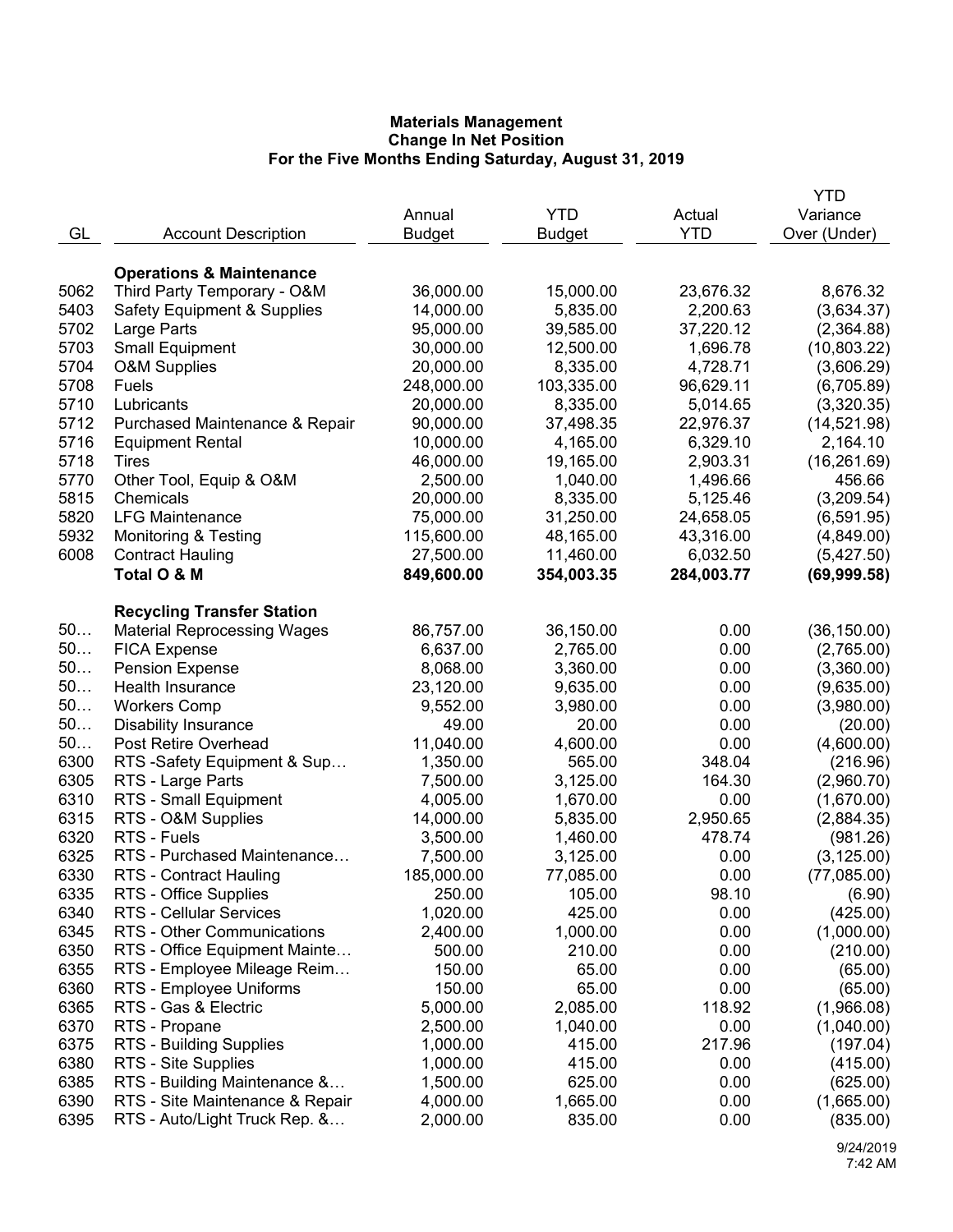|              |                                                     |                      |                  |              | <b>YTD</b>             |
|--------------|-----------------------------------------------------|----------------------|------------------|--------------|------------------------|
|              |                                                     | Annual               | <b>YTD</b>       | Actual       | Variance               |
| GL           | <b>Account Description</b>                          | <b>Budget</b>        | <b>Budget</b>    | <b>YTD</b>   | Over (Under)           |
| 6400         | RTS - Auto/Light Truck Fuel                         | 1,500.00             | 625.00           | 0.00         | (625.00)               |
| 6410         | RTS - Programming & Software                        | 5,000.00             | 2,085.00         | 0.00         | (2,085.00)             |
|              | <b>Total Recycling Transfer Stati</b>               | 396,048.00           | 165,035.00       | 4,376.71     | (160, 658.29)          |
|              | <b>Waste Diversion</b>                              |                      |                  |              |                        |
| 5125         | <b>Promotional Materials - RRR</b>                  | 75,000.00            | 31,250.00        | 9,705.03     | (21, 544.97)           |
| 6009         | <b>Household Hazardous Waste</b>                    | 70,000.00            | 29,165.00        | 31,180.25    | 2,015.25               |
| 6011         | Recycling Incentive                                 | 67,755.00            | 28,230.00        | 26,594.05    | (1,635.95)             |
| 6012         | Recycling Incentive-County Ca                       | 600,000.00           | 250,000.00       | 0.00         | (250,000.00)           |
| 6013         | <b>CRT Recycling</b>                                | 115,000.00           | 47,915.00        | 44,119.80    | (3,795.20)             |
| 6015         | Ag Plastics Recycling                               | 25,000.00            | 10,415.00        | 0.00         | (10, 415.00)           |
| 6017         | <b>Book Debinding</b>                               | 7,500.00             | 3,125.00         | 912.31       | (2,212.69)             |
| 6018         | <b>Mattress Recycling - All Counties</b>            | 102,500.00           | 42,710.00        | 79,636.00    | 36,926.00              |
| 6020         | <b>Waste Audit</b>                                  | 35,000.00            | 14,585.00        | 0.00         | (14, 585.00)           |
|              | <b>Total Waste Diversion</b>                        | 1,097,755.00         | 457,395.00       | 192,147.44   | (265, 247.56)          |
| 6002         | <b>Sewage Treatment</b>                             | 398,443.00           | 166,020.00       | 175,387.98   | 9,367.98               |
| 60           | <b>Closure &amp; Post Closure Care</b>              | 807,956.00           | 336,650.00       | 548,411.46   | 211,761.46             |
| 6006         | <b>Host Community Benefits</b>                      | 813,373.00           | 338,905.00       | 345,399.33   | 6,494.33               |
| 6007         | <b>LFGTE Revenue Sharing</b>                        | 10,000.00            | 4,165.00         | 0.00         | (4, 165.00)            |
|              | <b>Office &amp; Administrative</b>                  |                      |                  |              |                        |
| 5053         | Misc Employee Costs                                 | 1,000.00             | 415.00           | 160.58       | (254.42)               |
| 5104         | <b>Office Supplies</b>                              | 5,000.00             | 2,085.00         | 629.14       | (1,455.86)             |
| 5112         | Telephone                                           | 7,640.00             | 3,185.00         | 3,227.35     | 42.35                  |
| 5114         | <b>Cellular Services</b>                            | 9,100.00             | 3,790.00         | 1,720.85     | (2,069.15)             |
| 5120         | Dues & Subscriptions                                | 3,000.00             | 1,250.00         | 358.99       | (891.01)               |
| 5122         | Public Info & Advertising                           | 2,500.00             | 1,040.00         | 698.51       | (341.49)               |
| 5123         | <b>Promotional Materials</b>                        | 8,000.00             | 3,335.00         | 1,760.15     | (1,574.85)             |
| 5130<br>5132 | <b>Office Equipment</b><br>Office Equip Maintenance | 1,000.00<br>1,200.00 | 415.00<br>500.00 | 0.00<br>0.00 | (415.00)               |
| 5202         | Employee Mileage Reimburse                          | 5,000.00             | 2,085.00         | 453.79       | (500.00)<br>(1,631.21) |
| 5204         | Empl. Meals & Incidental                            | 1,800.00             | 750.00           | 0.00         | (750.00)               |
| 5206         | Empl. Lodging                                       | 4,800.00             | 2,000.00         | 675.00       | (1,325.00)             |
| 5270         | <b>Travel &amp; Meeting Expense</b>                 | 750.00               | 315.00           | 0.00         | (315.00)               |
| 5312         | <b>Continuing Education</b>                         | 3,000.00             | 1,250.00         | 0.00         | (1,250.00)             |
| 5370         | Training & Development                              | 8,000.00             | 3,335.00         | 894.90       | (2,440.10)             |
| 5402         | <b>Employee Uniforms</b>                            | 20,100.00            | 8,375.00         | 4,602.39     | (3,772.61)             |
| 5508         | <b>Cleaning Services</b>                            | 10,000.00            | 4,165.00         | 2,580.00     | (1,585.00)             |
| 6210         | <b>Trustee Fees</b>                                 | 8,500.00             | 3,540.00         | 0.00         | (3,540.00)             |
|              | <b>Total Office &amp; Admin</b>                     | 100,390.00           | 41,830.00        | 17,761.65    | (24,068.35)            |
|              | <b>Utilities</b>                                    |                      |                  |              |                        |
| 5802         | Gas & Electric                                      | 40,000.00            | 16,665.00        | 13,521.77    | (3, 143.23)            |
| 5803         | Propane                                             | 25,000.00            | 10,415.00        | 2,454.39     | (7,960.61)             |
|              | <b>Total Utilities</b>                              | 65,000.00            | 27,080.00        | 15,976.16    | (11, 103.84)           |
|              |                                                     |                      |                  |              |                        |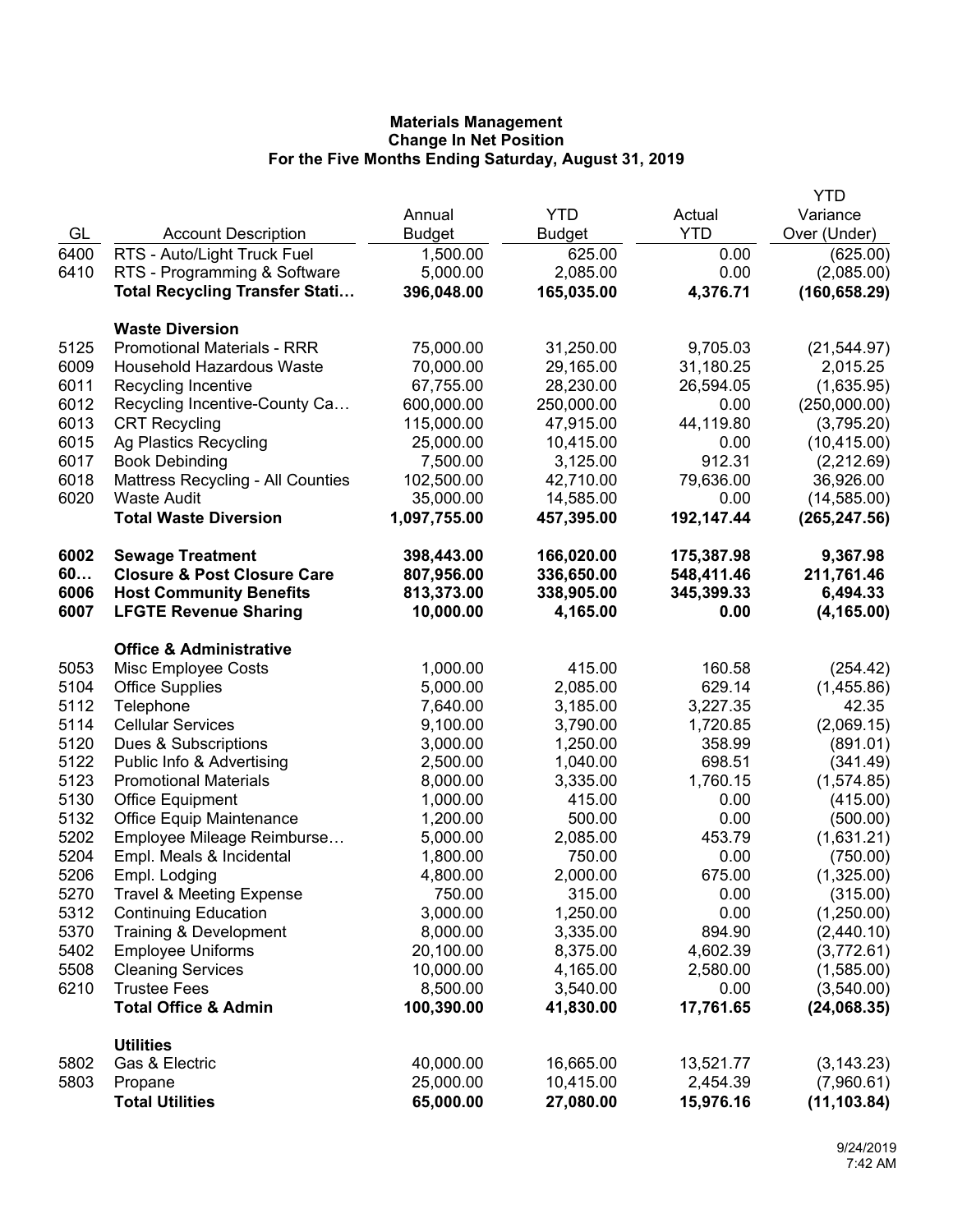|              |                                                | Annual                     | <b>YTD</b>                 |                            | <b>YTD</b>                     |
|--------------|------------------------------------------------|----------------------------|----------------------------|----------------------------|--------------------------------|
| GL           | <b>Account Description</b>                     | <b>Budget</b>              | <b>Budget</b>              | Actual<br><b>YTD</b>       | Variance<br>Over (Under)       |
|              | <b>Materials &amp; Supplies</b>                |                            |                            |                            |                                |
| 5806         | <b>Building Supplies</b>                       | 7,000.00                   | 2,915.00                   | 1,845.97                   | (1,069.03)                     |
| 5810         | <b>Site Supplies</b>                           | 20,000.00                  | 8,331.65                   | 6,073.35                   | (2,258.30)                     |
| 5824         | Sand, Gravel & Stone                           | 200,000.00                 | 83,335.00                  | 84,799.53                  | 1,464.53                       |
| 5826         | Seed & Mulch                                   | 30,000.00                  | 12,500.00                  | 18,255.40                  | 5,755.40                       |
|              | <b>Total Materials &amp; Supplies</b>          | 257,000.00                 | 107,081.65                 | 110,974.25                 | 3,892.60                       |
|              | <b>Professional Fees</b>                       |                            |                            |                            |                                |
| 5924         | Legal                                          | 5,500.00                   | 2,290.00                   | 0.00                       | (2,290.00)                     |
| 5926         | <b>Investment Banking Fees</b>                 | 18,034.00                  | 7,515.00                   | 7,422.31                   | (92.69)                        |
| 5970         | Consulting                                     | 3,500.00                   | 1,460.00                   | 90.00                      | (1,370.00)                     |
|              | <b>Total Professional Fees</b>                 | 27,034.00                  | 11,265.00                  | 7,512.31                   | (3,752.69)                     |
|              | <b>Repairs &amp; Maintenance</b>               |                            |                            |                            |                                |
| 5804         | <b>Building Maintenance &amp; Repair</b>       | 25,000.00                  | 10,415.00                  | 2,146.57                   | (8, 268.43)                    |
|              | <b>Total Repairs &amp; Maintenance</b>         | 25,000.00                  | 10,415.00                  | 2,146.57                   | (8, 268.43)                    |
|              | <b>Automobile</b>                              |                            |                            |                            |                                |
| 5603         | Auto/Light Truck Rental/Lease                  | 23,400.00                  | 9,750.00                   | 13,226.60                  | 3,476.60                       |
|              | <b>Total Automobile</b>                        | 23,400.00                  | 9,750.00                   | 13,226.60                  | 3,476.60                       |
|              | Computer                                       |                            |                            |                            |                                |
| 5124         | <b>Computer Equipment</b>                      | 8,300.00                   | 3,460.00                   | 5,284.56                   | 1,824.56                       |
| 5128         | Programming & Software                         | 5,000.00                   | 2,085.00                   | 0.00                       | (2,085.00)                     |
|              | <b>Total Computer</b>                          | 13,300.00                  | 5,545.00                   | 5,284.56                   | (260.44)                       |
| 6114         | <b>Insurance</b>                               | 146,000.00                 | 60,835.00                  | 60,833.35                  | (1.65)                         |
| 61           | <b>Admin Allocation</b>                        | 769,515.00                 | 320,630.00                 | 329,935.10                 | 9,305.10                       |
| 61           | <b>Engineering Allocation</b>                  | 32,073.00                  | 13,365.00                  | 7,752.24                   | (5,612.76)                     |
| 6208         | <b>NYS Administrative Assessm</b>              | 51,703.00                  | 21,545.00                  | 0.00                       | (21, 545.00)                   |
| 7032<br>6202 | <b>Depreciation</b><br><b>Interest Expense</b> | 4,162,900.00<br>580,297.00 | 1,734,540.00<br>241,790.00 | 1,628,709.58<br>101,536.60 | (105, 830.42)<br>(140, 253.40) |
| 6901         | <b>Contingency</b>                             | 30,000.00                  | 12,500.00                  | 0.00                       | (12,500.00)                    |
|              | <b>Total Expenses</b>                          | 13,179,915.00              | 5,491,645.00               | 4,798,126.33               | (693, 518.67)                  |
|              | <b>Change in Net Position</b>                  | (2,387,285.00)             | (994, 710.00)              | 306,238.48                 | 1,300,948.48                   |
|              |                                                |                            |                            |                            |                                |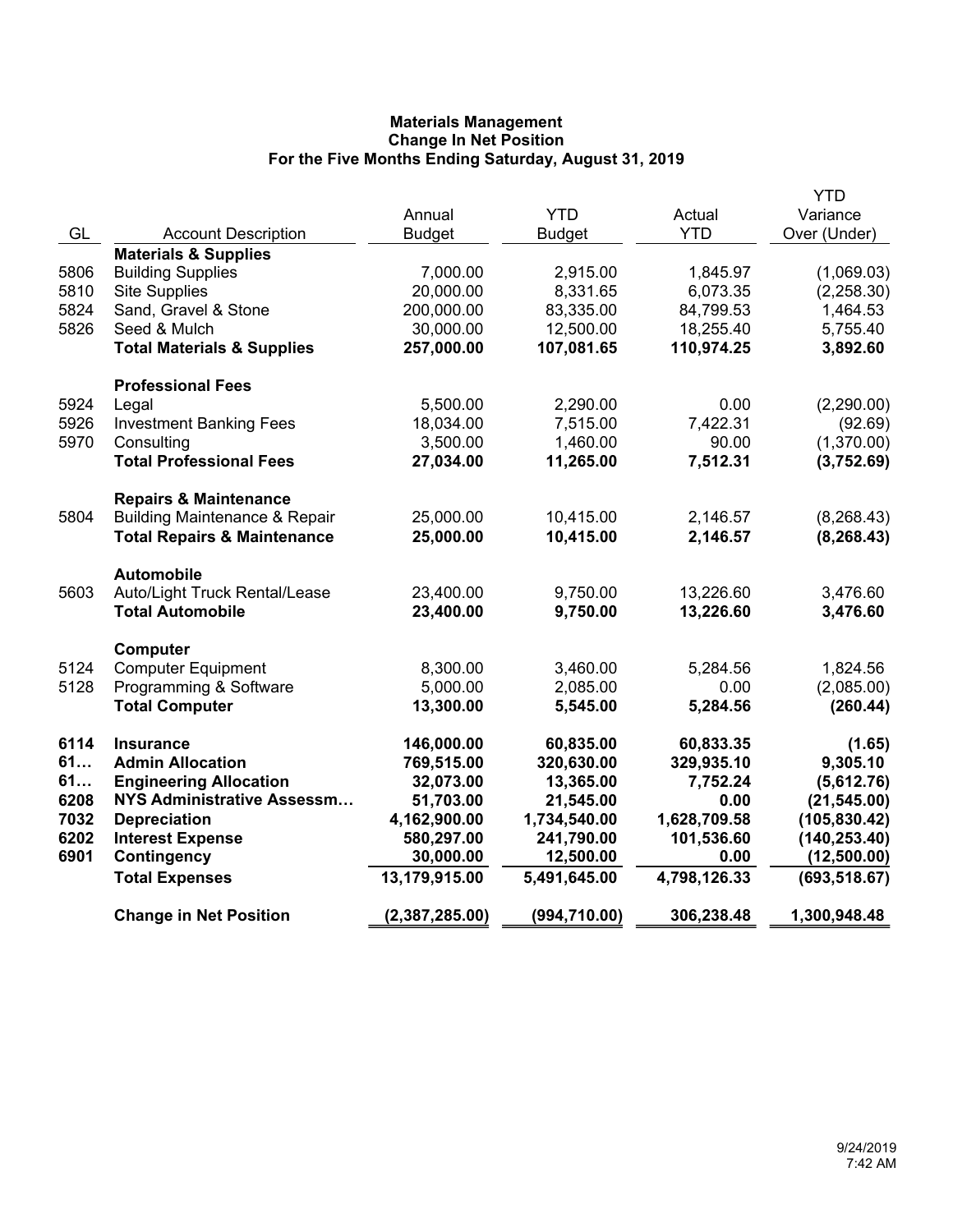## **Telecommunications Change In Net Position For the Five Months Ending Saturday, August 31, 2019**

| GL           | <b>Account Description</b>                             | Annual<br><b>Budget</b> | <b>YTD</b><br><b>Budget</b> | Actual<br><b>YTD</b>   | <b>YTD</b><br>Variance<br>Over (Under) |
|--------------|--------------------------------------------------------|-------------------------|-----------------------------|------------------------|----------------------------------------|
|              | <b>Customer Billings</b>                               |                         |                             |                        |                                        |
| 4001         | <b>Customer Billings</b>                               | \$5,782,654.00          | \$2,409,440.00              | \$2,484,715.76         | \$75,275.76                            |
| 4004         | Dark Fiber Billings                                    | 414,444.00              | 172,685.00                  | 83,532.80              | (89, 152.20)                           |
|              | <b>Total Customer Billings</b>                         | 6,197,098.00            | 2,582,125.00                | 2,568,248.56           | (13, 876.44)                           |
|              | <b>Other Income</b>                                    |                         |                             |                        |                                        |
| 4164         | Miscellaneous<br><b>Total Other Income</b>             | 47,050.00<br>47,050.00  | 19,605.00<br>19,605.00      | 24,433.54<br>24,433.54 | 4,828.54<br>4,828.54                   |
|              | <b>Interest Income</b>                                 |                         |                             |                        |                                        |
| 4102         | Investment Interest Income                             | 2,915.00                | 1,215.00                    | 9,562.36               | 8,347.36                               |
| 4108         | Reserve Interest                                       | 160,193.00              | 66,745.00                   | 105,118.88             | 38,373.88                              |
| 42           | Mark to Market Adjustment                              | 0.00                    | 0.00                        | 112,677.88             | 112,677.88                             |
|              | <b>Total Interest Income</b>                           | 163,108.00              | 67,960.00                   | 227,359.12             | 159,399.12                             |
|              | <b>Total Income</b>                                    | 6,407,256.00            | 2,669,690.00                | 2,820,041.22           | 150,351.22                             |
|              | <b>Salaries</b>                                        |                         |                             |                        |                                        |
| 50           | <b>Engineering Wages</b>                               | 37,944.00               | 15,810.00                   | 9,704.21               | (6, 105.79)                            |
| 50           | <b>Technology Wages</b>                                | 1,159,837.00            | 483,265.00                  | 479,978.02             | (3,286.98)                             |
| 50           | <b>MMF Wages</b>                                       | 0.00                    | 0.00                        | 66.78                  | 66.78                                  |
| 50           | Overtime Wages                                         | 2,350.00                | 980.00                      | 1,625.13               | 645.13                                 |
|              | <b>Total Salaries</b>                                  | 1,200,131.00            | 500,055.00                  | 491,374.14             | (8,680.86)                             |
|              | <b>Fringe Benefits</b>                                 |                         |                             |                        |                                        |
| 50           | <b>FICA Expense</b>                                    | 91,631.00               | 38,180.00                   | 36,325.67              | (1,854.33)                             |
| 50           | <b>Pension Expense</b>                                 | 174,617.00              | 72,755.00                   | 64,247.27              | (8,507.73)                             |
| 50           | Health Insurance                                       | 111,155.00              | 46,315.00                   | 34,552.34              | (11,762.66)                            |
| 50           | <b>Workers Comp</b>                                    | 2,900.00                | 1,210.00                    | 994.03                 | (215.97)                               |
| 50           | <b>Disability Insurance</b>                            | 429.00                  | 180.00                      | 178.75                 | (1.25)                                 |
| 50           | Post Retire Overhead                                   | 72,036.00               | 30,015.00                   | 29,153.01              | (861.99)                               |
| 5054         | <b>Employee Physicals &amp; Screening</b>              | 500.00                  | 210.00                      | 271.25                 | 61.25                                  |
|              | <b>Total Fringe Benefits</b>                           | 453,268.00              | 188,865.00                  | 165,722.32             | (23, 142.68)                           |
|              | <b>Operations &amp; Maintenance</b>                    |                         |                             |                        |                                        |
| 5062         | Third Party Temporary - O&M                            | 5,500.00                | 2,290.00                    | 0.00                   | (2,290.00)                             |
| 5133         | Equipment Maintenance Contr                            | 340,000.00              | 141,665.00                  | 241,410.94             | 99,745.94                              |
| 5134         | <b>Maintenance Contracts</b>                           | 175,000.00              | 72,915.00                   | 45,843.92              | (27,071.08)                            |
| 5135         | <b>Underground Locating</b>                            | 95,000.00               | 39,585.00                   | 19,160.38              | (20, 424.62)                           |
| 5403         | <b>Safety Equipment &amp; Supplies</b>                 | 900.00                  | 375.00                      | 0.00                   | (375.00)                               |
| 5704         | <b>O&amp;M Supplies</b>                                | 4,500.00                | 1,875.00                    | 2,902.09               | 1,027.09                               |
| 5712         | Purchased Maintenance & Repair                         | 45,000.00               | 18,750.00                   | 15,159.64              | (3,590.36)                             |
| 5720<br>5770 | <b>Offnet Circuit Lease</b><br>Other Tool, Equip & O&M | 600,000.00<br>8,000.00  | 250,000.00<br>3,333.35      | 227,694.01<br>4,857.73 | (22, 305.99)<br>1,524.38               |
| 5830         | Collo Expense                                          | 185,000.00              | 77,085.00                   | 63,516.34              | (13,568.66)                            |
| 5834         | Permitting                                             | 3,000.00                | 1,250.00                    | 269.00                 | (981.00)                               |
| 5836         | <b>Pole Attachment Fees</b>                            | 279,479.00              | 116,450.00                  | 148,300.16             | 31,850.16                              |
| 5838         | <b>Conduit Lease</b>                                   | 24,696.00               | 10,290.00                   | 9,576.84               | (713.16)                               |
|              |                                                        |                         |                             |                        | 9/24/2019                              |
|              |                                                        |                         |                             |                        | 7:42 AM                                |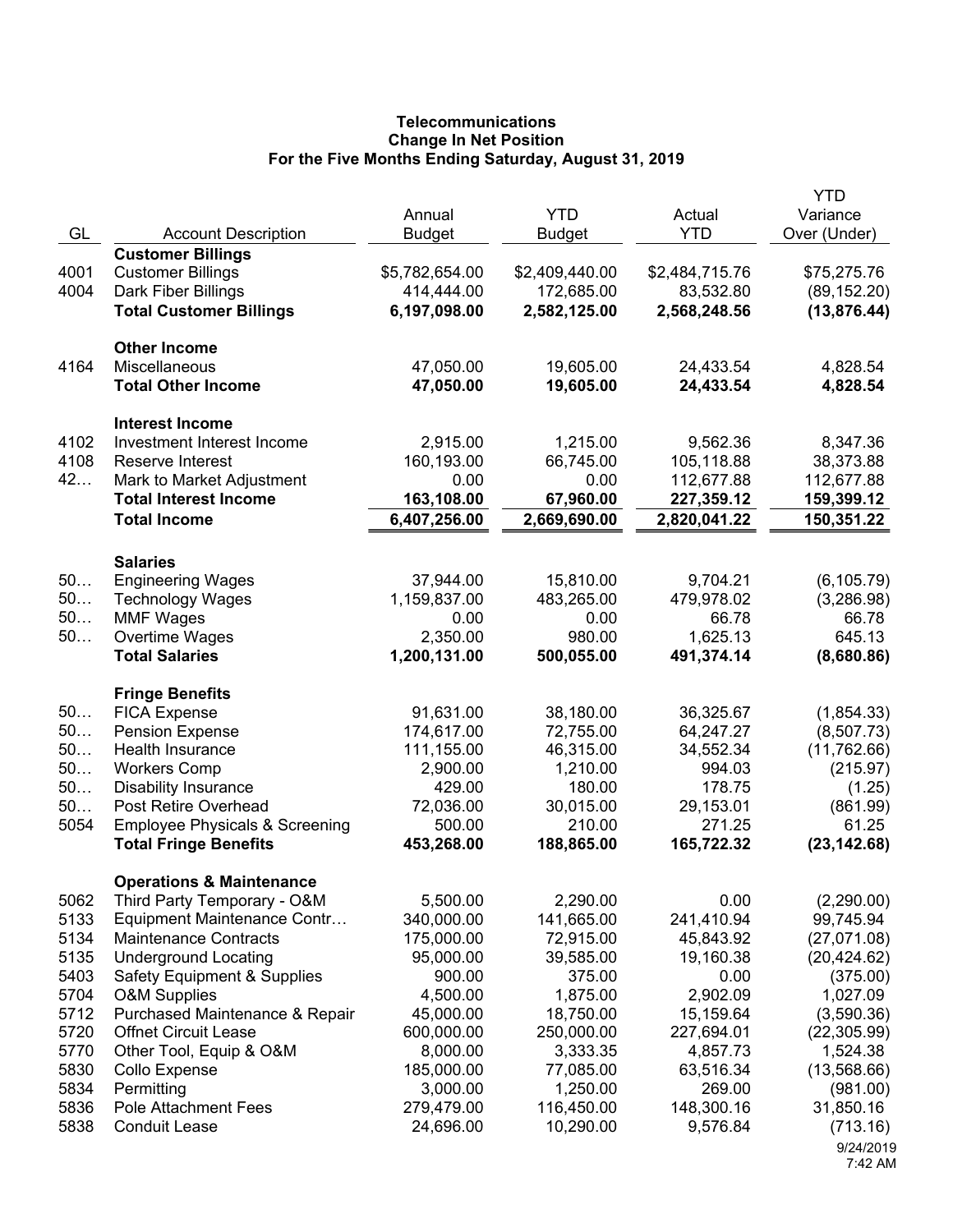# **Telecommunications Change In Net Position For the Five Months Ending Saturday, August 31, 2019**

|      |                                           |               |               |            | YTD          |
|------|-------------------------------------------|---------------|---------------|------------|--------------|
|      |                                           | Annual        | <b>YTD</b>    | Actual     | Variance     |
| GL   | <b>Account Description</b><br>Total O & M | <b>Budget</b> | <b>Budget</b> | <b>YTD</b> | Over (Under) |
|      |                                           | 1,766,075.00  | 735,863.35    | 778,691.05 | 42,827.70    |
|      | <b>Office &amp; Administrative</b>        |               |               |            |              |
| 5053 | Misc Employee Costs                       | 2,400.00      | 1,000.00      | 454.73     | (545.27)     |
| 5102 | <b>Office Rent</b>                        | 44,279.00     | 18,450.00     | 18,449.60  | (0.40)       |
| 5104 | <b>Office Supplies</b>                    | 2,200.00      | 915.00        | 864.37     | (50.63)      |
| 5110 | Postage & Shipping                        | 1,000.00      | 415.00        | 186.44     | (228.56)     |
| 5112 | Telephone                                 | 12,000.00     | 5,000.00      | 4,526.94   | (473.06)     |
| 5114 | <b>Cellular Services</b>                  | 5,700.00      | 2,375.00      | 1,316.42   | (1,058.58)   |
| 5118 | <b>Other Communications</b>               | 1,600.00      | 665.00        | 537.25     | (127.75)     |
| 5120 | Dues & Subscriptions                      | 500.00        | 210.00        | 0.00       | (210.00)     |
| 5122 | Public Info & Advertising                 | 2,000.00      | 835.00        | 0.00       | (835.00)     |
| 5123 | <b>Promotional Materials</b>              | 5,000.00      | 2,085.00      | 250.00     | (1,835.00)   |
| 5130 | <b>Office Equipment</b>                   | 5,000.00      | 2,085.00      | 0.00       | (2,085.00)   |
| 5170 | <b>Other Office Expenses</b>              | 5,000.00      | 2,085.00      | 661.30     | (1,423.70)   |
| 5172 | <b>Filing Fees</b>                        | 10,000.00     | 4,165.00      | 759.51     | (3,405.49)   |
| 5202 | Employee Mileage Reimburse                | 1,962.00      | 820.00        | 328.86     | (491.14)     |
| 5204 | Empl. Meals & Incidental                  | 9,500.00      | 3,960.00      | 2,288.65   | (1,671.35)   |
| 5206 | Empl. Lodging                             | 18,000.00     | 7,500.00      | 4,863.86   | (2,636.14)   |
| 5270 | <b>Travel &amp; Meeting Expense</b>       | 500.00        | 210.00        | 49.70      | (160.30)     |
| 5370 | Training & Development                    | 14,300.00     | 5,956.65      | 1,828.86   | (4, 127.79)  |
| 5402 | <b>Employee Uniforms</b>                  | 1,450.00      | 605.00        | 0.00       | (605.00)     |
| 5570 | <b>Other General Expense</b>              | 1,000.00      | 415.00        | 0.00       | (415.00)     |
|      | <b>Total Office &amp; Admin</b>           | 143,391.00    | 59,751.65     | 37,366.49  | (22, 385.16) |
|      | <b>Utilities</b>                          |               |               |            |              |
| 5802 | Gas & Electric                            | 4,400.00      | 1,835.00      | 1,166.48   | (668.52)     |
|      | <b>Total Utilities</b>                    | 4,400.00      | 1,835.00      | 1,166.48   | (668.52)     |
| 5924 | <b>Professional Fees</b><br>Legal         | 18,500.00     | 7,710.00      | 3,690.00   | (4,020.00)   |
| 5926 | <b>Investment Banking Fees</b>            | 4,760.00      | 1,985.00      | 2,557.40   | 572.40       |
| 5970 | Consulting                                | 7,500.00      | 3,125.00      | 0.00       | (3, 125.00)  |
|      | <b>Total Professional Fees</b>            | 30,760.00     | 12,820.00     | 6,247.40   | (6, 572.60)  |
|      |                                           |               |               |            |              |
|      | <b>Automobile</b>                         |               |               |            |              |
| 5601 | Auto/Light Truck Rep. & Maint.            | 12,000.00     | 5,000.00      | 3,207.14   | (1,792.86)   |
| 5602 | <b>Auto/Light Truck Fuel</b>              | 22,000.00     | 9,165.00      | 8,096.50   | (1,068.50)   |
| 5603 | Auto/Light Truck Rental/Lease             | 47,900.00     | 19,960.00     | 13,093.30  | (6,866.70)   |
| 5605 | Vehicle Ins                               | 11,200.00     | 4,665.00      | 4,666.65   | 1.65         |
|      | <b>Total Automobile</b>                   | 93,100.00     | 38,790.00     | 29,063.59  | (9,726.41)   |
| 5124 | Computer<br><b>Computer Equipment</b>     | 8,000.00      | 3,335.00      | 4,482.06   | 1,147.06     |
| 5128 | Programming & Software                    | 12,000.00     | 5,000.00      | 4,573.35   | (426.65)     |
|      | <b>Total Computer</b>                     | 20,000.00     | 8,335.00      | 9,055.41   | 720.41       |
|      |                                           |               |               |            |              |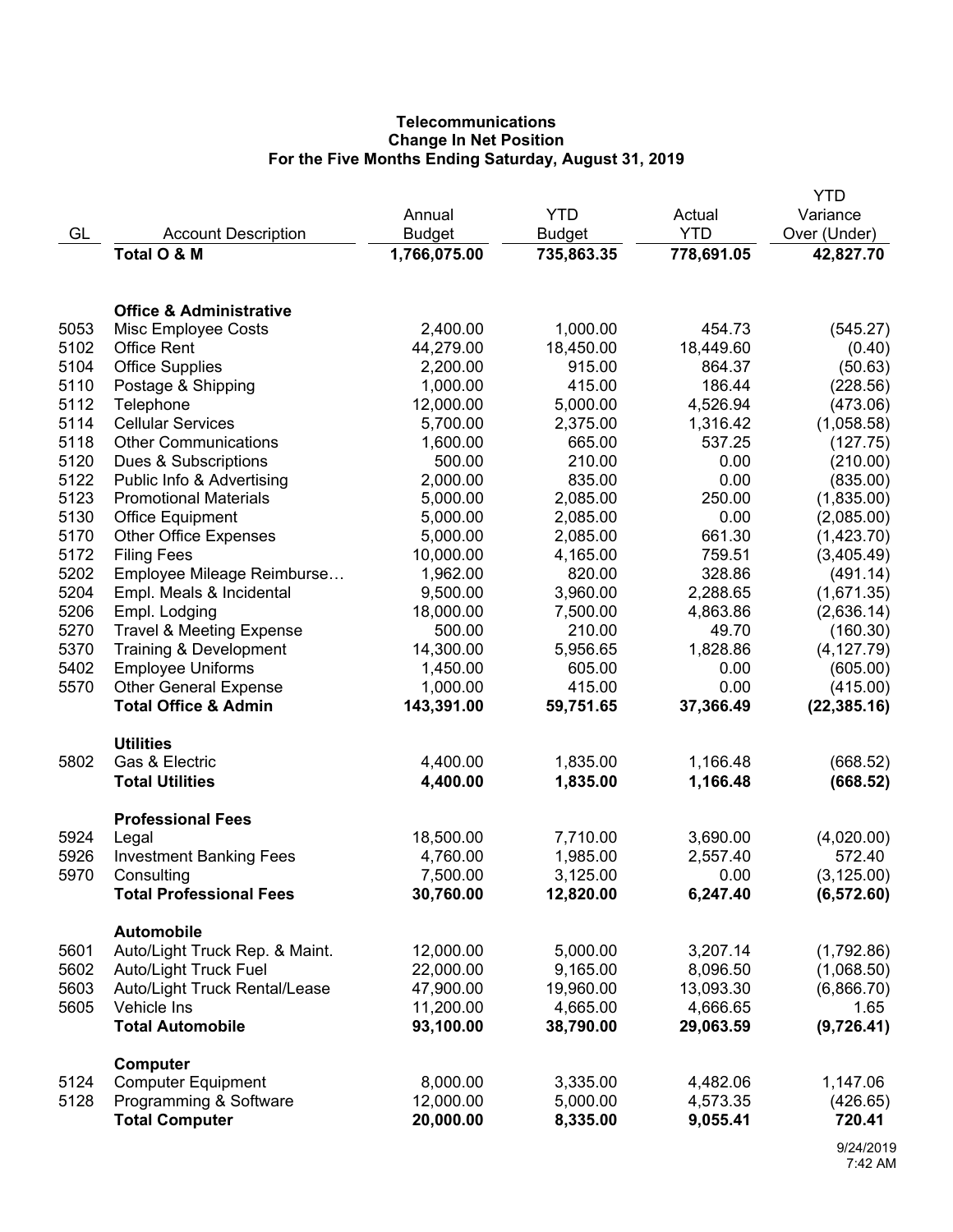# **Telecommunications Change In Net Position For the Five Months Ending Saturday, August 31, 2019**

|      |                                   |                |               |              | <b>YTD</b>    |
|------|-----------------------------------|----------------|---------------|--------------|---------------|
|      |                                   | Annual         | <b>YTD</b>    | Actual       | Variance      |
| GL   | <b>Account Description</b>        | <b>Budget</b>  | <b>Budget</b> | <b>YTD</b>   | Over (Under)  |
| 6114 | <b>Insurance</b>                  | 116,300.00     | 48,460.00     | 48,458.35    | (1.65)        |
| 61   | <b>Admin Allocation</b>           | 570,964.00     | 237,900.00    | 244,862.34   | 6,962.34      |
| 61   | <b>Engineering Allocation</b>     | 16,959.00      | 7,065.00      | 8,436.12     | 1,371.12      |
| 6208 | <b>NYS Administrative Assessm</b> | 34,608.00      | 14,420.00     | 0.00         | (14, 420.00)  |
| 7032 | <b>Depreciation</b>               | 3,684,400.00   | 1,535,165.00  | 1,457,924.89 | (77, 240.11)  |
| 6901 | Contingency                       | 25,000.00      | 10,415.00     | 0.00         | (10, 415.00)  |
|      | <b>Total Expenses</b>             | 8,159,356.00   | 3,399,740.00  | 3,278,368.58 | (121, 371.42) |
|      | <b>Change in Net Position</b>     | (1,752,100.00) | (730,050.00)  | (458,327.36) | 271,722.64    |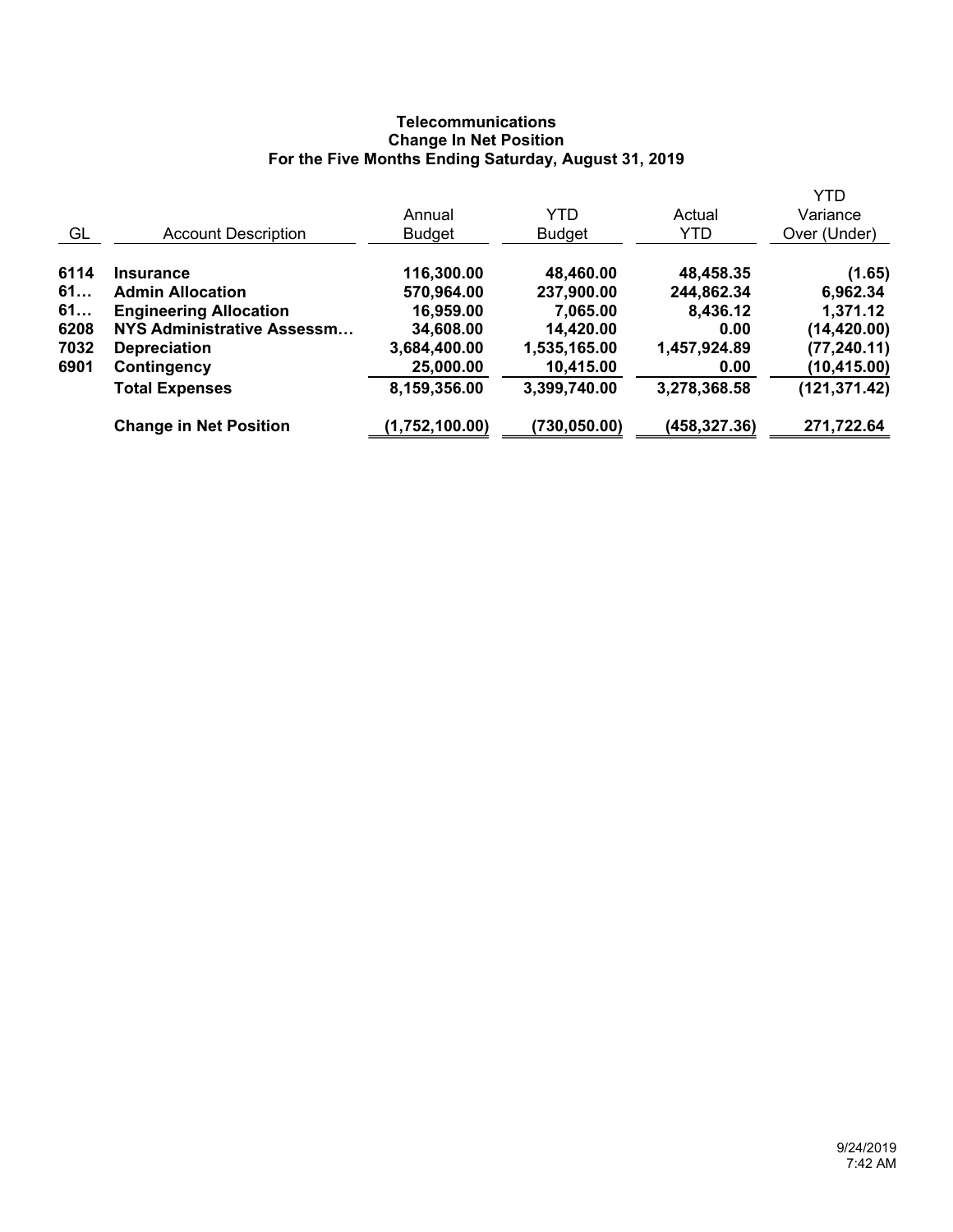## **Water Quality Change In Net Position For the Five Months Ending Saturday, August 31, 2019**

|      |                                           |                |                |                | <b>YTD</b>   |
|------|-------------------------------------------|----------------|----------------|----------------|--------------|
|      |                                           | Annual         | <b>YTD</b>     | Actual         | Variance     |
| GL   | <b>Account Description</b>                | <b>Budget</b>  | <b>Budget</b>  | <b>YTD</b>     | Over (Under) |
|      | <b>Customer Billings</b>                  |                |                |                |              |
| 4001 | <b>Customer Billings</b>                  | \$5,306,138.00 | \$2,210,890.00 | \$2,316,178.03 | \$105,288.03 |
| 4005 | <b>Capital Billings</b>                   | 277,287.00     | 115,535.00     | 115,536.48     | 1.48         |
|      | <b>Total Customer Billings</b>            | 5,583,425.00   | 2,326,425.00   | 2,431,714.51   | 105,289.51   |
|      |                                           |                |                |                |              |
|      | <b>Other Income</b>                       |                |                |                |              |
| 4164 | Miscellaneous                             | 12,501.00      | 5,210.00       | 5,208.75       | (1.25)       |
|      | <b>Total Other Income</b>                 | 12,501.00      | 5,210.00       | 5,208.75       | (1.25)       |
|      | <b>Interest Income</b>                    |                |                |                |              |
| 4102 | Investment Interest Income                | 8,600.00       | 3,585.00       | 3,687.93       | 102.93       |
| 4108 | Reserve Interest                          | 63,600.00      | 26,500.00      | 23,382.90      | (3, 117.10)  |
| 42   | Mark to Market Adjustment                 | 0.00           | 0.00           | 28,847.70      | 28,847.70    |
|      | <b>Total Interest Income</b>              | 72,200.00      | 30,085.00      | 55,918.53      | 25,833.53    |
|      | <b>Total Income</b>                       | 5,668,126.00   | 2,361,720.00   | 2,492,841.79   | 131,121.79   |
|      |                                           |                |                |                |              |
|      | <b>Salaries</b>                           |                |                |                |              |
| 50   | <b>Engineering Wages</b>                  | 75,250.00      | 31,360.00      | 17,166.79      | (14, 193.21) |
| 50   | <b>Technology Wages</b>                   | 0.00           | 0.00           | 721.45         | 721.45       |
| 50   | <b>MMF Wages</b>                          | 0.00           | 0.00           | 166.95         | 166.95       |
| 50   | <b>WQ Wages</b>                           | 910,351.00     | 379,315.00     | 373,569.23     | (5,745.77)   |
| 50   | Overtime Wages                            | 115,362.00     | 48,070.00      | 44,769.16      | (3,300.84)   |
| 5005 | On-Call Stipend                           | 18,000.00      | 7,500.00       | 6,300.00       | (1,200.00)   |
|      | <b>Total Salaries</b>                     | 1,118,963.00   | 466,245.00     | 442,693.58     | (23, 551.42) |
|      |                                           |                |                |                |              |
|      | <b>Fringe Benefits</b>                    |                |                |                |              |
| 50   | <b>FICA Expense</b>                       | 85,555.00      | 35,655.00      | 31,600.07      | (4,054.93)   |
| 50   | <b>Pension Expense</b>                    | 147,530.00     | 61,470.00      | 58,550.43      | (2,919.57)   |
| 50   | Health Insurance                          | 153,719.00     | 64,050.00      | 63,237.85      | (812.15)     |
| 50   | <b>Workers Comp</b>                       | 70,100.00      | 29,210.00      | 30,464.34      | 1,254.34     |
| 50   | <b>Disability Insurance</b>               | 600.00         | 250.00         | 250.05         | 0.05         |
| 50   | Post Retire Overhead                      | 99,527.00      | 41,475.00      | 39,207.72      | (2,267.28)   |
| 5054 | <b>Employee Physicals &amp; Screening</b> | 5,500.00       | 2,290.00       | 0.00           | (2,290.00)   |
|      | <b>Total Fringe Benefits</b>              | 562,531.00     | 234,400.00     | 223,310.46     | (11,089.54)  |
|      | <b>Operations &amp; Maintenance</b>       |                |                |                |              |
| 5062 | Third Party Temporary - O&M               | 7,500.00       | 3,125.00       | 0.00           | (3, 125.00)  |
| 5403 | <b>Safety Equipment &amp; Supplies</b>    | 15,000.00      | 6,250.00       | 5,768.16       | (481.84)     |
| 5704 | <b>O&amp;M Supplies</b>                   | 500.00         | 210.00         | 0.00           | (210.00)     |
| 5706 | Shop Tools                                | 16,540.00      | 6,895.00       | 1,064.18       | (5,830.82)   |
| 5770 | Other Tool, Equip & O&M                   | 500.00         | 210.00         | 0.00           | (210.00)     |
| 5815 | Chemicals                                 | 97,040.00      | 40,435.00      | 19,123.80      | (21, 311.20) |
| 5902 | Lab Fees                                  | 9,100.00       | 3,795.00       | 1,872.00       | (1,923.00)   |
| 6010 | <b>Cape Vincent Reserve</b>               | 700.00         | 290.00         | 700.00         | 410.00       |
| 8090 | <b>Purchases for Resale</b>               | 50,000.00      | 20,835.00      | 4,429.29       | (16, 405.71) |
|      | Total O & M                               | 196,880.00     | 82,045.00      | 32,957.43      | (49,087.57)  |
|      |                                           |                |                |                |              |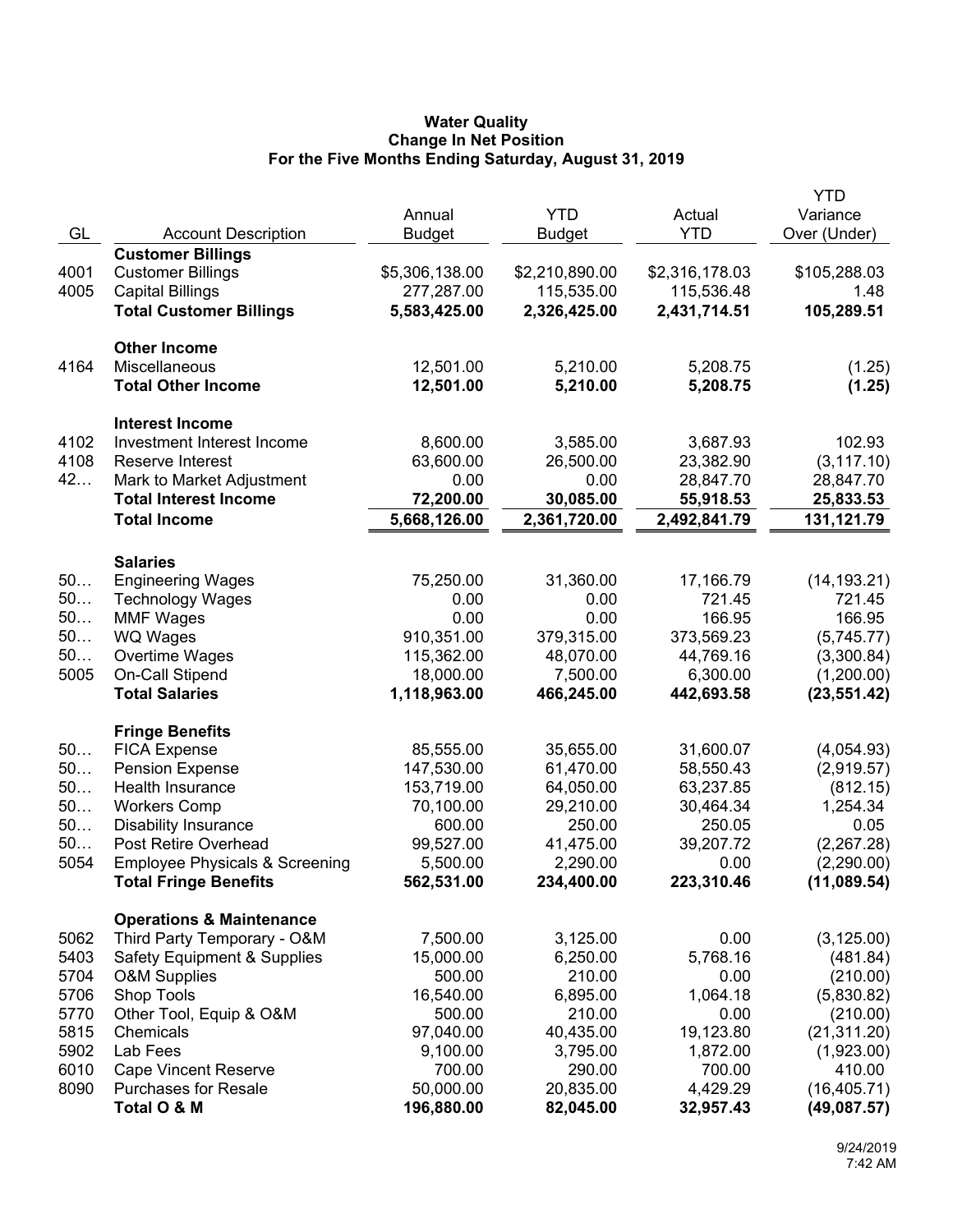## **Water Quality Change In Net Position For the Five Months Ending Saturday, August 31, 2019**

|              |                                              |                         |            |            | <b>YTD</b>   |
|--------------|----------------------------------------------|-------------------------|------------|------------|--------------|
|              |                                              | Annual                  | <b>YTD</b> | Actual     | Variance     |
| GL           | <b>Account Description</b>                   | <b>Budget</b>           | Budget     | <b>YTD</b> | Over (Under) |
| 6002         | <b>Sewage Treatment</b>                      | 1,112,520.00            | 463,550.00 | 449,329.64 | (14, 220.36) |
| 6004         | <b>Water Purchases</b>                       | 706,548.00              | 294,400.00 | 273,683.38 | (20, 716.62) |
|              | <b>Office &amp; Administrative</b>           |                         |            |            |              |
|              |                                              | 100.00                  | 40.00      | 0.00       |              |
| 5053         | Misc Employee Costs                          | 5,500.00                |            |            | (40.00)      |
| 5104<br>5110 | <b>Office Supplies</b>                       |                         | 2,290.00   | 1,168.95   | (1, 121.05)  |
| 5112         | Postage & Shipping                           | 1,500.00                | 625.00     | 0.00       | (625.00)     |
| 5114         | Telephone                                    | 6,120.00                | 2,550.00   | 3,807.83   | 1,257.83     |
|              | <b>Cellular Services</b>                     | 12,900.00               | 5,375.00   | 2,887.59   | (2,487.41)   |
| 5120         | Dues & Subscriptions                         | 2,000.00                | 835.00     | 0.00       | (835.00)     |
| 5122         | Public Info & Advertising                    | 2,750.00                | 1,145.00   | 86.36      | (1,058.64)   |
| 5130         | <b>Office Equipment</b>                      | 1,000.00                | 415.00     | 0.00       | (415.00)     |
| 5202         | Employee Mileage Reimburse                   | 1,700.00                | 705.00     | 0.00       | (705.00)     |
| 5204         | Empl. Meals & Incidental                     | 3,000.00                | 1,250.00   | 66.85      | (1, 183.15)  |
| 5206         | Empl. Lodging                                | 7,000.00                | 2,915.00   | 988.00     | (1,927.00)   |
| 5270         | <b>Travel &amp; Meeting Expense</b>          | 300.00                  | 125.00     | 0.00       | (125.00)     |
| 5312         | <b>Continuing Education</b>                  | 5,000.00                | 2,085.00   | 0.00       | (2,085.00)   |
| 5370         | Training & Development                       | 10,000.00               | 4,165.00   | 389.00     | (3,776.00)   |
| 5402         | <b>Employee Uniforms</b>                     | 9,000.00                | 3,750.00   | 786.45     | (2,963.55)   |
| 5508         | <b>Cleaning Services</b>                     | 12,000.00               | 5,000.00   | 4,575.00   | (425.00)     |
|              | <b>Total Office &amp; Admin</b>              | 79,870.00               | 33,270.00  | 14,756.03  | (18, 513.97) |
|              | <b>Utilities</b>                             |                         |            |            |              |
| 5802         | Gas & Electric                               | 106,000.00              | 44,165.00  | 26,773.17  | (17, 391.83) |
|              | <b>Total Utilities</b>                       | 106,000.00              | 44,165.00  | 26,773.17  | (17, 391.83) |
|              | <b>Professional Fees</b>                     |                         |            |            |              |
| 5924         | Legal                                        | 5,000.00                | 2,085.00   | 0.00       | (2,085.00)   |
| 5926         | <b>Investment Banking Fees</b>               | 1,903.00                | 795.00     | 811.80     | 16.80        |
|              | <b>Total Professional Fees</b>               | 6,903.00                | 2,880.00   | 811.80     | (2,068.20)   |
|              | <b>Repairs &amp; Maintenance</b>             |                         |            |            |              |
| 5804         | <b>Building Maintenance &amp; Repair</b>     | 35,500.00               | 14,790.00  | 9,540.48   | (5,249.52)   |
| 5808         | Site Maint & Repair                          | 35,500.00               | 14,790.00  | 5,006.39   | (9,783.61)   |
| 5812         | <b>Pipeline Maintenance</b>                  | 85,000.00               | 35,420.00  | 19,910.60  | (15,509.40)  |
|              | <b>Total Repairs &amp; Maintenance</b>       | 156,000.00              | 65,000.00  | 34,457.47  | (30, 542.53) |
|              |                                              |                         |            |            |              |
|              | <b>Automobile</b>                            |                         |            |            |              |
| 5601         | Auto/Light Truck Rep. & Maint.               | 19,000.00               | 7,915.00   | 2,377.14   | (5,537.86)   |
| 5602         | <b>Auto/Light Truck Fuel</b>                 | 60,000.00               | 25,000.00  | 14,615.07  | (10, 384.93) |
| 5603         | Auto/Light Truck Rental/Lease<br>Vehicle Ins | 126,300.00<br>30,600.00 | 52,625.00  | 49,617.45  | (3,007.55)   |
| 5605         |                                              |                         | 12,750.00  | 12,750.00  | 0.00         |
|              | <b>Total Automobile</b>                      | 235,900.00              | 98,290.00  | 79,359.66  | (18,930.34)  |
|              | Computer                                     |                         |            |            |              |
| 5124         | <b>Computer Equipment</b>                    | 15,600.00               | 6,503.35   | 5,701.88   | (801.47)     |
| 5128         | Programming & Software                       | 46,520.00               | 19,381.65  | 29,165.00  | 9,783.35     |
|              |                                              |                         |            |            |              |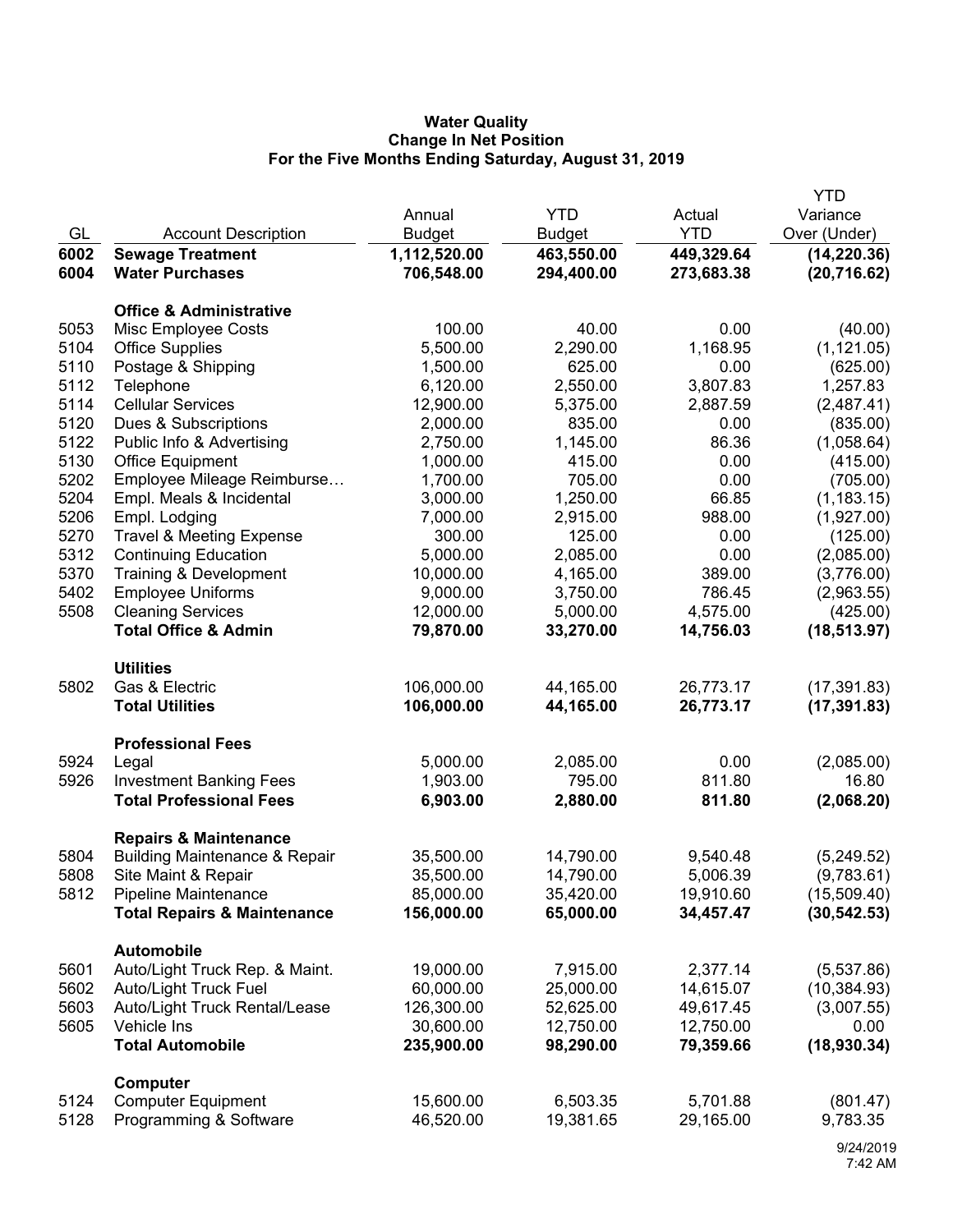## **Water Quality Change In Net Position For the Five Months Ending Saturday, August 31, 2019**

|      |                               |               |               |              | <b>YTD</b>    |
|------|-------------------------------|---------------|---------------|--------------|---------------|
|      |                               | Annual        | <b>YTD</b>    | Actual       | Variance      |
| GL   | <b>Account Description</b>    | <b>Budget</b> | <b>Budget</b> | YTD          | Over (Under)  |
|      | <b>Total Computer</b>         | 62,120.00     | 25,885.00     | 34,866.88    | 8,981.88      |
| 6114 | <b>Insurance</b>              | 82,200.00     | 34,250.00     | 34,250.00    | 0.00          |
| 61   | <b>Admin Allocation</b>       | 457,677.00    | 190,700.00    | 196,249.32   | 5,549.32      |
| 61   | <b>Engineering Allocation</b> | 42,616.00     | 17,755.00     | 10,848.45    | (6,906.55)    |
| 6208 | NYS Administrative Assessm    | 32,099.00     | 13,375.00     | 0.00         | (13, 375.00)  |
| 7032 | <b>Depreciation</b>           | 667,400.00    | 278,085.00    | 228,907.81   | (49,177.19)   |
| 7002 | Amortization                  | 24,400.00     | 10,165.00     | 10,152.80    | (12.20)       |
| 6202 | <b>Interest Expense</b>       | 61,902.00     | 25,795.00     | 3,165.75     | (22,629.25)   |
|      | <b>Total Expenses</b>         | 5,712,529.00  | 2,380,255.00  | 2,096,573.63 | (283, 681.37) |
|      | <b>Change in Net Position</b> | (44, 403.00)  | (18, 535.00)  | 396,268.16   | 414,803.16    |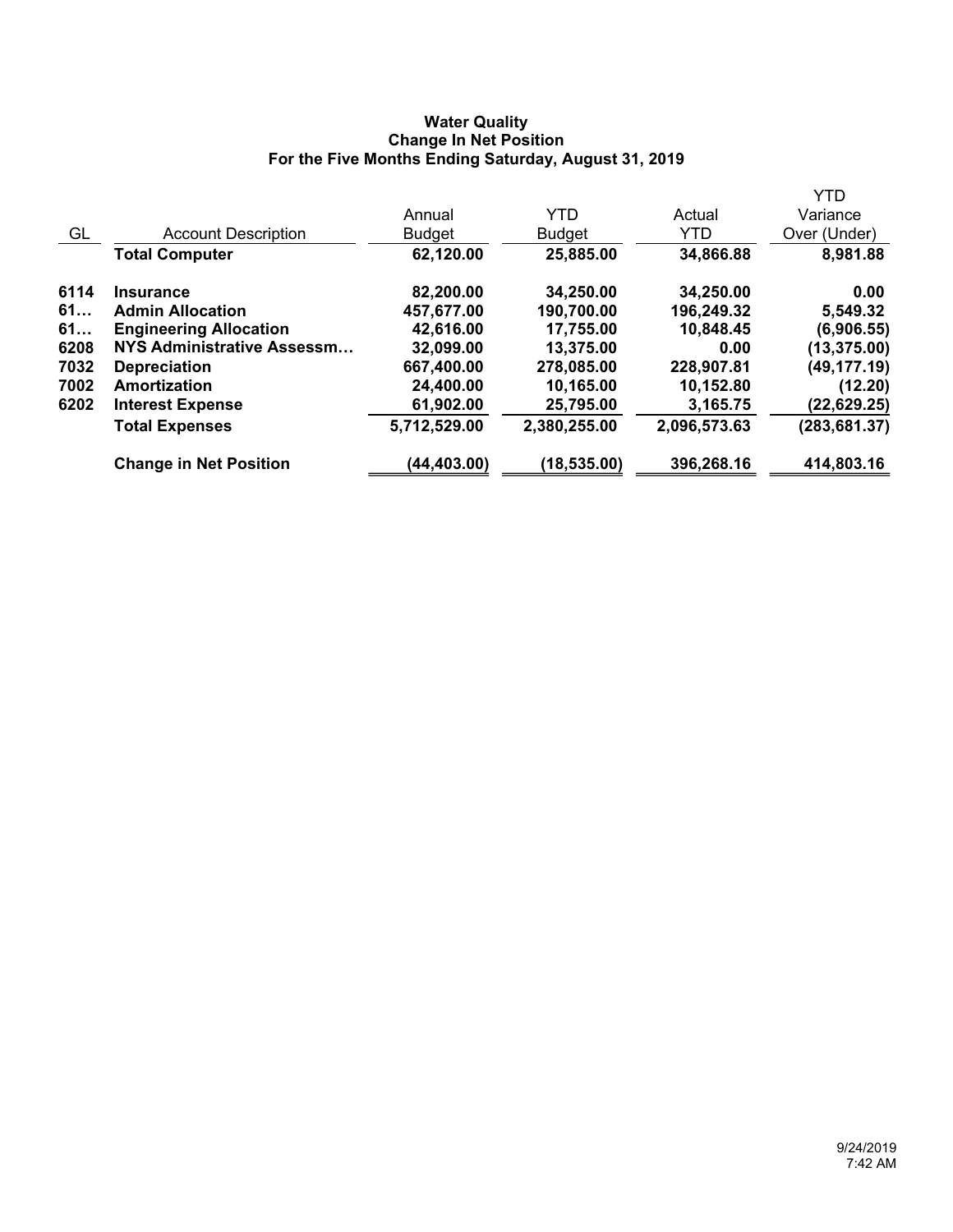### **Army Sewer Change In Net Position For the Five Months Ending Saturday, August 31, 2019**

| GL       | <b>Account Description</b>                | Annual<br><b>Budget</b> | <b>YTD</b><br><b>Budget</b> | Actual<br><b>YTD</b>     | <b>YTD</b><br>Variance<br>Over (Under) |
|----------|-------------------------------------------|-------------------------|-----------------------------|--------------------------|----------------------------------------|
|          | <b>Customer Billings</b>                  |                         |                             |                          |                                        |
| 4001     | <b>Customer Billings</b>                  | \$2,452,737.00          | \$1,021,975.00              | \$1,099,682.45           | \$77,707.45                            |
|          | <b>Total Customer Billings</b>            | 2,452,737.00            | 1,021,975.00                | 1,099,682.45             | 77,707.45                              |
|          | <b>Other Income</b>                       |                         |                             |                          |                                        |
| 4164     | Miscellaneous                             | 12,501.00               | 5,210.00                    | 5,208.75                 | (1.25)                                 |
|          | <b>Total Other Income</b>                 | 12,501.00               | 5,210.00                    | 5,208.75                 | (1.25)                                 |
|          | <b>Interest Income</b>                    |                         |                             |                          |                                        |
| 4108     | Reserve Interest                          | 41,200.00               | 17,165.00                   | 15,130.11                | (2,034.89)                             |
| 42       | Mark to Market Adjustment                 | 0.00                    | 0.00                        | 18,666.16                | 18,666.16                              |
|          | <b>Total Interest Income</b>              | 41,200.00               | 17,165.00                   | 33,796.27                | 16,631.27                              |
|          | <b>Total Income</b>                       | 2,506,438.00            | 1,044,350.00                | 1,138,687.47             | 94,337.47                              |
|          | <b>Salaries</b>                           |                         |                             |                          |                                        |
| 50       | <b>Engineering Wages</b>                  | 24,726.00               | 10,305.00                   | 7,014.26                 | (3,290.74)                             |
| 50       | <b>Technology Wages</b>                   | 0.00                    | 0.00                        | 360.72                   | 360.72                                 |
| 50       | <b>MMF Wages</b>                          | 0.00                    | 0.00                        | 66.78                    | 66.78                                  |
| 50<br>50 | <b>WQ Wages</b><br>Overtime Wages         | 333,081.00<br>26,191.00 | 138,785.00<br>10,915.00     | 122, 147.37<br>13,777.46 | (16, 637.63)<br>2,862.46               |
| 5005     | <b>On-Call Stipend</b>                    | 3,840.00                | 1,600.00                    | 1,260.00                 | (340.00)                               |
|          | <b>Total Salaries</b>                     | 387,838.00              | 161,605.00                  | 144,626.59               | (16,978.41)                            |
|          | <b>Fringe Benefits</b>                    |                         |                             |                          |                                        |
| 50       | <b>FICA Expense</b>                       | 29,670.00               | 12,365.00                   | 10,570.81                | (1,794.19)                             |
| 50       | <b>Pension Expense</b>                    | 51,038.00               | 21,265.00                   | 19,253.70                | (2,011.30)                             |
| 50       | Health Insurance                          | 53,475.00               | 22,280.00                   | 21,631.76                | (648.24)                               |
| 50       | <b>Workers Comp</b>                       | 24,407.00               | 10,170.00                   | 11,853.22                | 1,683.22                               |
| 50       | <b>Disability Insurance</b>               | 210.00                  | 90.00                       | 87.50                    | (2.50)                                 |
| 50       | Post Retire Overhead                      | 34,542.00               | 14,395.00                   | 12,474.72                | (1,920.28)                             |
| 5054     | <b>Employee Physicals &amp; Screening</b> | 3,000.00                | 1,250.00                    | 0.00                     | (1,250.00)                             |
|          | <b>Total Fringe Benefits</b>              | 196,342.00              | 81,815.00                   | 75,871.71                | (5,943.29)                             |
|          | <b>Operations &amp; Maintenance</b>       |                         |                             |                          |                                        |
| 5062     | Third Party Temporary - O&M               | 7,500.00                | 3,125.00                    | 0.00                     | (3, 125.00)                            |
| 5403     | <b>Safety Equipment &amp; Supplies</b>    | 15,000.00               | 6,250.00                    | 5,768.16                 | (481.84)                               |
| 5706     | Shop Tools                                | 12,000.00               | 5,000.00                    | 1,064.18                 | (3,935.82)                             |
| 5815     | Chemicals                                 | 94,040.00               | 39,185.00                   | 18,487.00                | (20, 698.00)                           |
| 5902     | Lab Fees<br>Total O & M                   | 500.00<br>129,040.00    | 210.00<br>53,770.00         | 0.00<br>25,319.34        | (210.00)<br>(28, 450.66)               |
| 6002     | <b>Sewage Treatment</b>                   | 1,112,520.00            | 463,550.00                  | 449,329.64               | (14, 220.36)                           |
| 6004     | <b>Water Purchases</b>                    | 3,200.00                | 1,335.00                    | 1,436.00                 | 101.00                                 |
|          | <b>Office &amp; Administrative</b>        |                         |                             |                          |                                        |
| 5053     | Misc Employee Costs                       | 100.00                  | 40.00                       | 0.00                     | (40.00)                                |
| 5104     | <b>Office Supplies</b>                    | 5,500.00                | 2,290.00                    | 1,168.95                 | (1, 121.05)                            |
|          |                                           |                         |                             |                          | 9/24/2019                              |
|          |                                           |                         |                             |                          | 7:42 AM                                |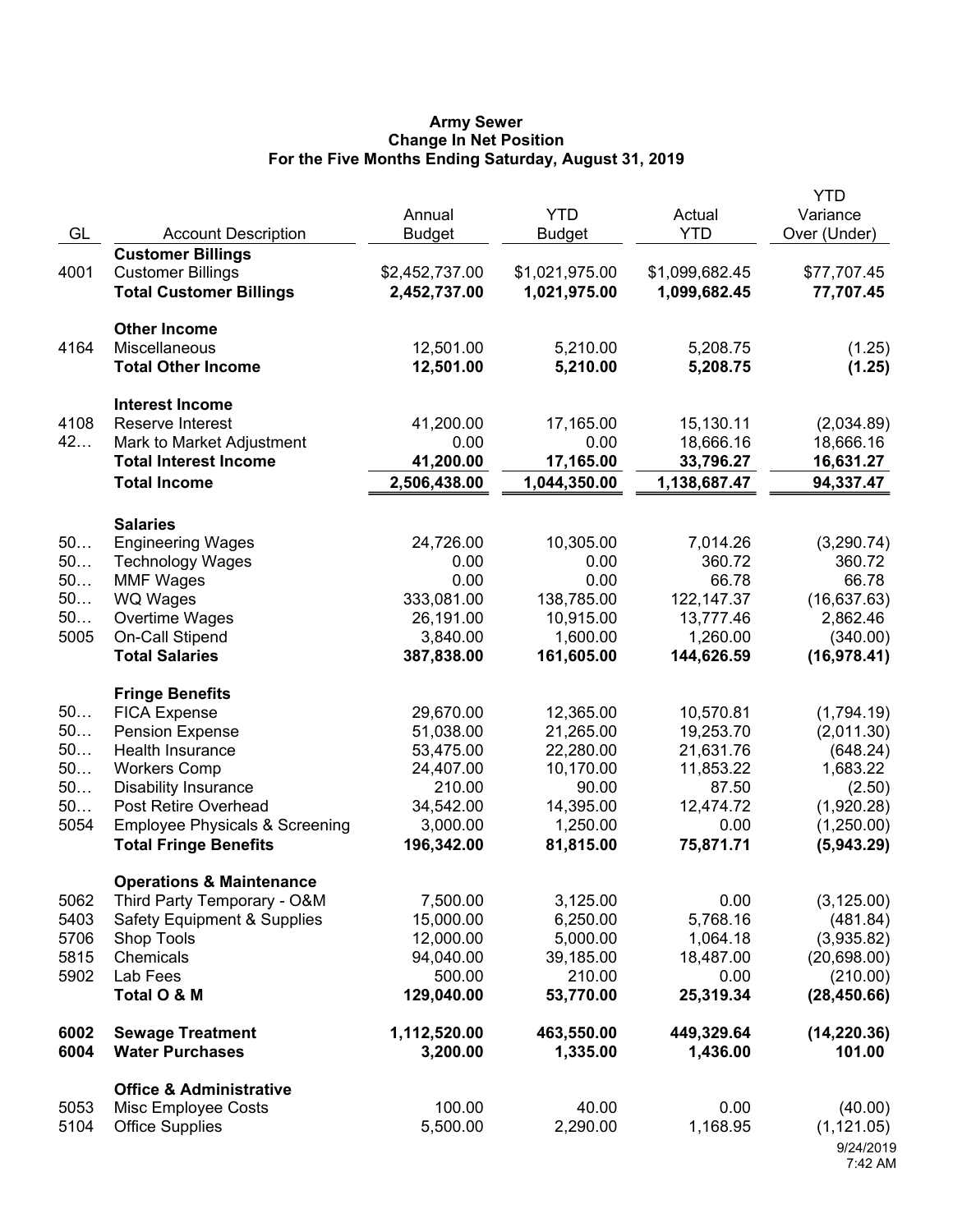## **Army Sewer Change In Net Position For the Five Months Ending Saturday, August 31, 2019**

|              |                                                        |                         |                        |                        | <b>YTD</b>                 |
|--------------|--------------------------------------------------------|-------------------------|------------------------|------------------------|----------------------------|
|              |                                                        | Annual                  | <b>YTD</b>             | Actual                 | Variance                   |
| GL           | <b>Account Description</b>                             | <b>Budget</b>           | <b>Budget</b>          | <b>YTD</b>             | Over (Under)               |
| 5110         | Postage & Shipping                                     | 1,500.00                | 625.00                 | 0.00                   | (625.00)                   |
| 5112         | Telephone                                              | 6,120.00                | 2,550.00               | 3,807.83               | 1,257.83                   |
| 5114         | <b>Cellular Services</b>                               | 12,900.00               | 5,375.00               | 2,887.59               | (2,487.41)                 |
| 5120         | Dues & Subscriptions                                   | 2,000.00                | 835.00                 | 0.00                   | (835.00)                   |
| 5122         | Public Info & Advertising                              | 1,500.00                | 625.00                 | 86.36                  | (538.64)                   |
| 5130         | <b>Office Equipment</b>                                | 1,000.00                | 415.00                 | 0.00                   | (415.00)                   |
| 5202         | Employee Mileage Reimburse                             | 1,000.00                | 415.00                 | 0.00                   | (415.00)                   |
| 5204         | Empl. Meals & Incidental                               | 3,000.00                | 1,250.00               | 66.85                  | (1, 183.15)                |
| 5206         | Empl. Lodging                                          | 7,000.00                | 2,915.00               | 988.00                 | (1,927.00)                 |
| 5312         | <b>Continuing Education</b>                            | 5,000.00                | 2,085.00               | 0.00                   | (2,085.00)                 |
| 5370         | Training & Development                                 | 10,000.00               | 4,165.00               | 389.00                 | (3,776.00)                 |
| 5402         | <b>Employee Uniforms</b>                               | 9,000.00                | 3,750.00               | 786.45                 | (2,963.55)                 |
| 5508         | <b>Cleaning Services</b>                               | 12,000.00               | 5,000.00               | 4,575.00               | (425.00)                   |
|              | <b>Total Office &amp; Admin</b>                        | 77,620.00               | 32,335.00              | 14,756.03              | (17, 578.97)               |
|              | <b>Utilities</b>                                       |                         |                        |                        |                            |
| 5802         | Gas & Electric                                         | 59,750.00               | 24,895.00              | 14,421.18              | (10, 473.82)               |
|              | <b>Total Utilities</b>                                 | 59,750.00               | 24,895.00              | 14,421.18              | (10, 473.82)               |
|              | <b>Professional Fees</b>                               |                         |                        |                        |                            |
| 5924         | Legal                                                  | 3,000.00                | 1,250.00               | 0.00                   | (1,250.00)                 |
| 5926         | <b>Investment Banking Fees</b>                         | 1,158.00                | 485.00                 | 527.67                 | 42.67                      |
|              | <b>Total Professional Fees</b>                         | 4,158.00                | 1,735.00               | 527.67                 | (1, 207.33)                |
|              | <b>Repairs &amp; Maintenance</b>                       |                         |                        |                        |                            |
| 5804         | <b>Building Maintenance &amp; Repair</b>               | 22,500.00               | 9,375.00               | 8,263.08               | (1, 111.92)                |
| 5808         | Site Maint & Repair                                    | 25,000.00               | 10,415.00              | 3,840.38               | (6, 574.62)                |
| 5812         | Pipeline Maintenance                                   | 45,000.00               | 18,750.00              | 6,768.43               | (11,981.57)                |
|              | <b>Total Repairs &amp; Maintenance</b>                 | 92,500.00               | 38,540.00              | 18,871.89              | (19,668.11)                |
|              |                                                        |                         |                        |                        |                            |
|              | <b>Automobile</b>                                      |                         |                        |                        |                            |
| 5601         | Auto/Light Truck Rep. & Maint.                         | 19,000.00               | 7,915.00               | 2,377.14               | (5,537.86)                 |
| 5602<br>5603 | Auto/Light Truck Fuel<br>Auto/Light Truck Rental/Lease | 60,000.00<br>126,300.00 | 25,000.00<br>52,625.00 | 14,615.07<br>49,617.45 | (10, 384.93)<br>(3,007.55) |
| 5605         | Vehicle Ins                                            | 30,600.00               | 12,750.00              | 12,750.00              | 0.00                       |
|              | <b>Total Automobile</b>                                | 235,900.00              | 98,290.00              | 79,359.66              | (18,930.34)                |
|              |                                                        |                         |                        |                        |                            |
|              | Computer                                               |                         |                        |                        |                            |
| 5124         | <b>Computer Equipment</b>                              | 13,900.00               | 5,793.35               | 5,701.88               | (91.47)                    |
| 5128         | Programming & Software                                 | 24,560.00               | 10,231.65              | 24,460.00              | 14,228.35                  |
|              | <b>Total Computer</b>                                  | 38,460.00               | 16,025.00              | 30,161.88              | 14,136.88                  |
| 6114         | <b>Insurance</b>                                       | 37,500.00               | 15,625.00              | 15,625.00              | 0.00                       |
| 61           | <b>Admin Allocation</b>                                | 286,033.00              | 119,180.00             | 122,645.14             | 3,465.14                   |
| 61           | <b>Engineering Allocation</b>                          | 10,673.00               | 4,445.00               | 3,799.45               | (645.55)                   |
| 6208         | <b>NYS Administrative Assessm</b>                      | 14,700.00               | 6,125.00               | 0.00                   | (6, 125.00)                |
| 89           | <b>Water Quality Allocation</b>                        | (209, 796.00)           | (87, 415.00)           | (71, 949.29)           | 15,465.71                  |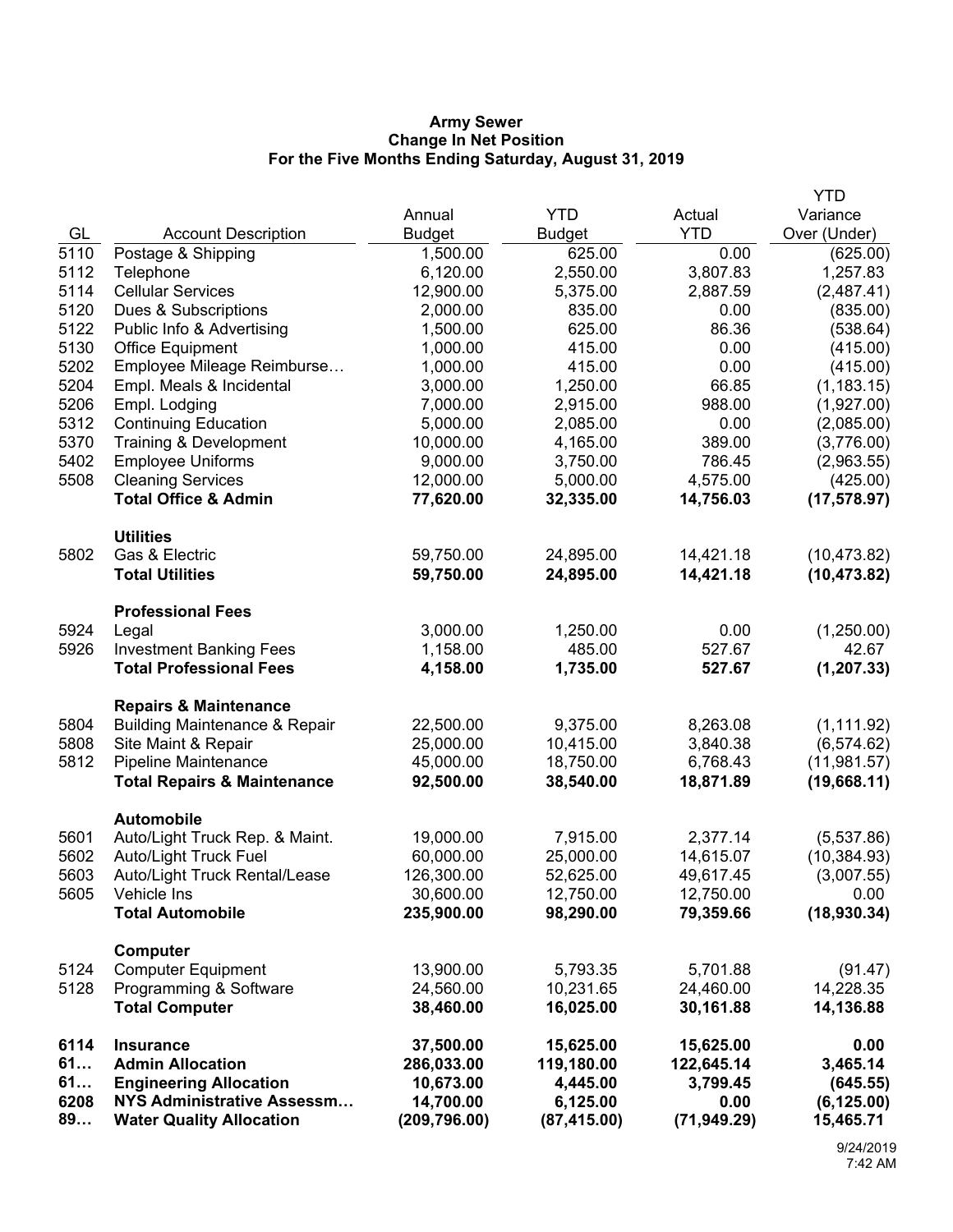## **Army Sewer Change In Net Position For the Five Months Ending Saturday, August 31, 2019**

|      | <b>Change in Net Position</b> | (288,900.00)  | (120, 380.00) | 104,219.26   | 224,599.26    |
|------|-------------------------------|---------------|---------------|--------------|---------------|
|      | <b>Total Expenses</b>         | 2,795,338.00  | 1,164,730.00  | 1,034,468.21 | (130, 261.79) |
| 7032 | <b>Depreciation</b>           | 318,900.00    | 132,875.00    | 109,666.32   | (23, 208.68)  |
| GL   | Account Description           | <b>Budget</b> | <b>Budget</b> | YTD          | Over (Under)  |
|      |                               | Annual        | YTD           | Actual       | Variance      |
|      |                               |               |               |              | YTD           |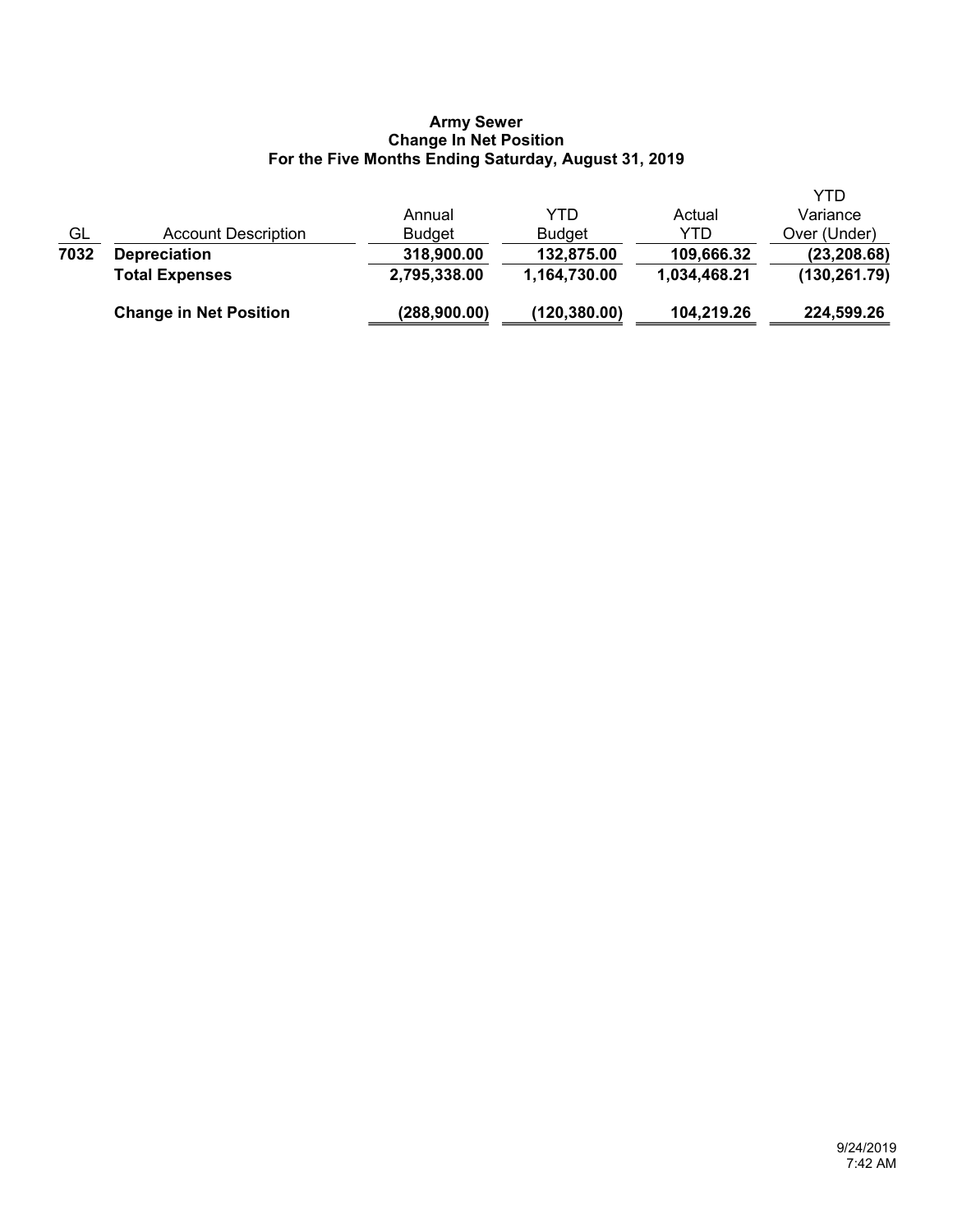## **Army Water Line Change In Net Position For the Five Months Ending Saturday, August 31, 2019**

|      |                                           |                |               |              | <b>YTD</b>   |
|------|-------------------------------------------|----------------|---------------|--------------|--------------|
|      |                                           | Annual         | <b>YTD</b>    | Actual       | Variance     |
| GL   | <b>Account Description</b>                | <b>Budget</b>  | <b>Budget</b> | <b>YTD</b>   | Over (Under) |
|      | <b>Customer Billings</b>                  |                |               |              |              |
| 4001 | <b>Customer Billings</b>                  | \$1,937,009.00 | \$807,085.00  | \$854,069.15 | \$46,984.15  |
|      | <b>Total Customer Billings</b>            | 1,937,009.00   | 807,085.00    | 854,069.15   | 46,984.15    |
|      |                                           |                |               |              |              |
|      | <b>Interest Income</b>                    |                |               |              |              |
| 4108 | Reserve Interest                          | 22,400.00      | 9,335.00      | 8,252.79     | (1,082.21)   |
| 42   | Mark to Market Adjustment                 | 0.00           | 0.00          | 10,181.54    | 10,181.54    |
|      | <b>Total Interest Income</b>              | 22,400.00      | 9,335.00      | 18,434.33    | 9,099.33     |
|      | <b>Total Income</b>                       | 1,959,409.00   | 816,420.00    | 872,503.48   | 56,083.48    |
|      |                                           |                |               |              |              |
|      | <b>Salaries</b>                           |                |               |              |              |
| 50   | <b>Engineering Wages</b>                  | 24,726.00      | 10,305.00     | 5,317.42     | (4,987.58)   |
| 50   | <b>Technology Wages</b>                   | 0.00           | 0.00          | 360.73       | 360.73       |
| 50   | <b>MMF Wages</b>                          | 0.00           | 0.00          | 100.17       | 100.17       |
| 50   | WQ Wages                                  | 283,461.00     | 118,110.00    | 100,329.10   | (17,780.90)  |
| 50   | Overtime Wages                            | 5,276.00       | 2,200.00      | 1,101.55     | (1,098.45)   |
| 5005 | On-Call Stipend                           | 3,840.00       | 1,600.00      | 1,260.00     | (340.00)     |
|      | <b>Total Salaries</b>                     | 317,303.00     | 132,215.00    | 108,468.97   | (23,746.03)  |
|      |                                           |                |               |              |              |
|      | <b>Fringe Benefits</b>                    |                |               |              |              |
| 50   | <b>FICA Expense</b>                       | 24,274.00      | 10,115.00     | 7,557.73     | (2,557.27)   |
| 50   | <b>Pension Expense</b>                    | 41,772.00      | 17,405.00     | 14,484.32    | (2,920.68)   |
| 50   | Health Insurance                          | 43,777.00      | 18,240.00     | 16,947.38    | (1,292.62)   |
| 50   | <b>Workers Comp</b>                       | 19,687.00      | 8,205.00      | 5,199.36     | (3,005.64)   |
| 50   | <b>Disability Insurance</b>               | 173.00         | 70.00         | 72.10        | 2.10         |
| 50   | Post Retire Overhead                      | 28,196.00      | 11,750.00     | 9,411.75     | (2,338.25)   |
| 5054 | <b>Employee Physicals &amp; Screening</b> | 2,500.00       | 1,040.00      | 0.00         | (1,040.00)   |
|      | <b>Total Fringe Benefits</b>              | 160,379.00     | 66,825.00     | 53,672.64    | (13, 152.36) |
|      |                                           |                |               |              |              |
|      | <b>Operations &amp; Maintenance</b>       |                |               |              |              |
| 5706 | Shop Tools                                | 4,040.00       | 1,685.00      | 0.00         | (1,685.00)   |
| 5902 | Lab Fees                                  | 5,000.00       | 2,085.00      | 986.00       | (1,099.00)   |
|      | Total O & M                               | 9,040.00       | 3,770.00      | 986.00       | (2,784.00)   |
| 6004 | <b>Water Purchases</b>                    | 596,936.00     | 248,725.00    | 233,402.92   | (15, 322.08) |
|      | <b>Office &amp; Administrative</b>        |                |               |              |              |
| 5122 | Public Info & Advertising                 | 1,000.00       | 415.00        | 0.00         | (415.00)     |
| 5202 | Employee Mileage Reimburse                | 100.00         | 40.00         | 0.00         |              |
|      |                                           |                |               |              | (40.00)      |
|      | <b>Total Office &amp; Admin</b>           | 1,100.00       | 455.00        | 0.00         | (455.00)     |
|      | <b>Utilities</b>                          |                |               |              |              |
| 5802 | Gas & Electric                            | 21,250.00      | 8,855.00      | 4,731.41     | (4, 123.59)  |
|      | <b>Total Utilities</b>                    | 21,250.00      | 8,855.00      | 4,731.41     | (4, 123.59)  |
|      |                                           |                |               |              |              |
|      | <b>Professional Fees</b>                  |                |               |              |              |
| 5924 | Legal                                     | 1,500.00       | 625.00        | 0.00         | (625.00)     |
|      |                                           |                |               |              | 9/24/2019    |
|      |                                           |                |               |              | 7:42 AM      |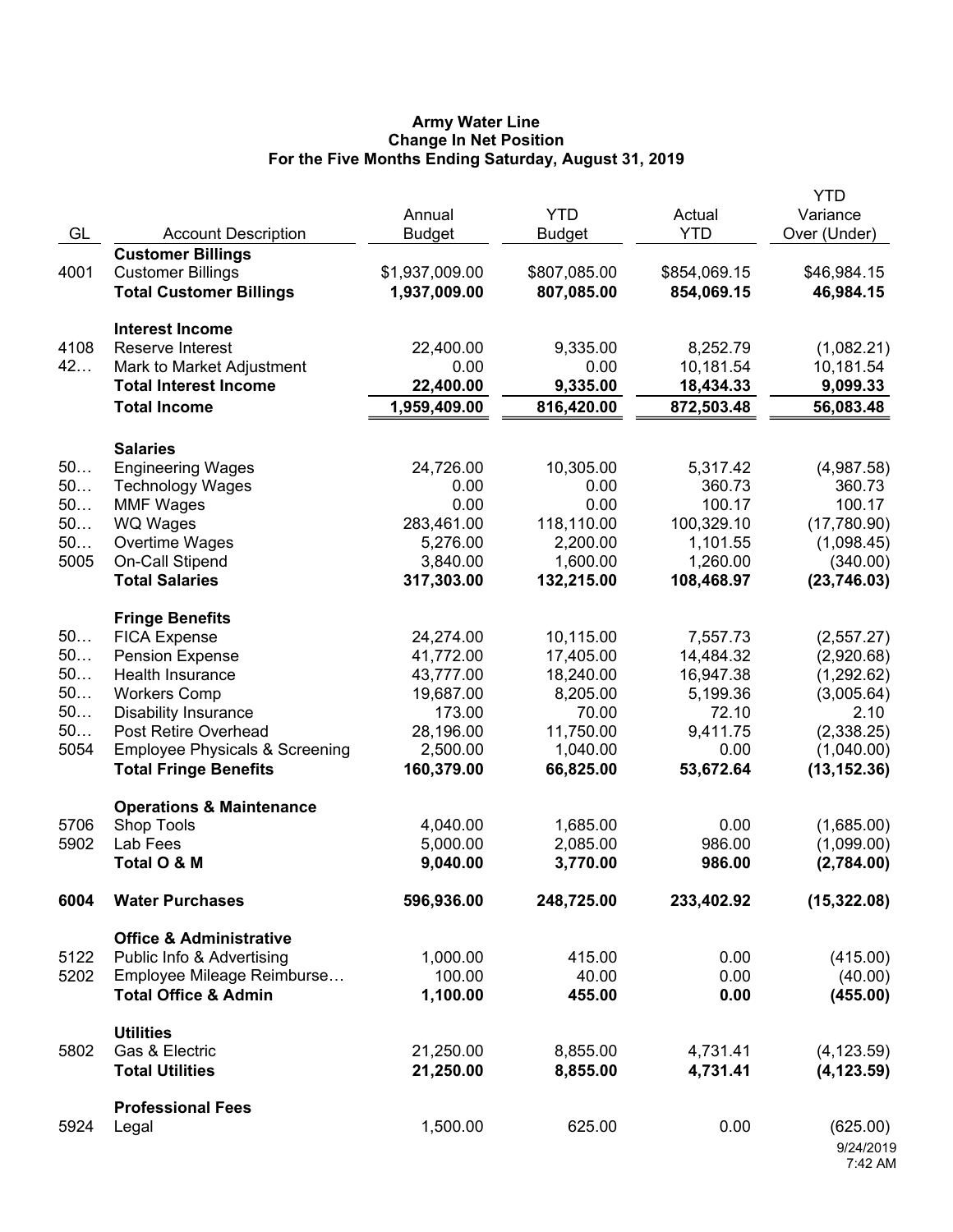# **Army Water Line Change In Net Position For the Five Months Ending Saturday, August 31, 2019**

|      |                                          |               |               |            | YTD           |
|------|------------------------------------------|---------------|---------------|------------|---------------|
|      |                                          | Annual        | <b>YTD</b>    | Actual     | Variance      |
| GL   | <b>Account Description</b>               | <b>Budget</b> | <b>Budget</b> | <b>YTD</b> | Over (Under)  |
| 5926 | <b>Investment Banking Fees</b>           | 745.00        | 310.00        | 284.13     | (25.87)       |
|      | <b>Total Professional Fees</b>           | 2,245.00      | 935.00        | 284.13     | (650.87)      |
|      | <b>Repairs &amp; Maintenance</b>         |               |               |            |               |
| 5804 | <b>Building Maintenance &amp; Repair</b> | 4,000.00      | 1,665.00      | 1,193.55   | (471.45)      |
| 5808 | Site Maint & Repair                      | 7,000.00      | 2,915.00      | 757.00     | (2, 158.00)   |
| 5812 | <b>Pipeline Maintenance</b>              | 20,000.00     | 8,335.00      | 4,640.86   | (3,694.14)    |
|      | <b>Total Repairs &amp; Maintenance</b>   | 31,000.00     | 12,915.00     | 6,591.41   | (6,323.59)    |
|      | Computer                                 |               |               |            |               |
| 5124 | <b>Computer Equipment</b>                | 1,700.00      | 710.00        | 0.00       | (710.00)      |
| 5128 | Programming & Software                   | 21,960.00     | 9,150.00      | 4,705.00   | (4,445.00)    |
|      | <b>Total Computer</b>                    | 23,660.00     | 9,860.00      | 4,705.00   | (5, 155.00)   |
| 6114 | <b>Insurance</b>                         | 25,300.00     | 10,540.00     | 10,541.65  | 1.65          |
| 61   | <b>Admin Allocation</b>                  | 119,182.00    | 49,660.00     | 51,094.99  | 1,434.99      |
| 61   | <b>Engineering Allocation</b>            | 10,142.00     | 4,225.00      | 3,615.04   | (609.96)      |
| 6208 | <b>NYS Administrative Assessm</b>        | 10,765.00     | 4,485.00      | 0.00       | (4,485.00)    |
| 89   | <b>Water Quality Allocation</b>          | 91,107.00     | 37,960.00     | 25,035.67  | (12, 924.33)  |
| 7032 | <b>Depreciation</b>                      | 206,700.00    | 86,125.00     | 59,967.92  | (26, 157.08)  |
|      | <b>Total Expenses</b>                    | 1,626,109.00  | 677,550.00    | 563,097.75 | (114, 452.25) |
|      | <b>Change in Net Position</b>            | 333,300.00    | 138,870.00    | 309,405.73 | 170,535.73    |
|      |                                          |               |               |            |               |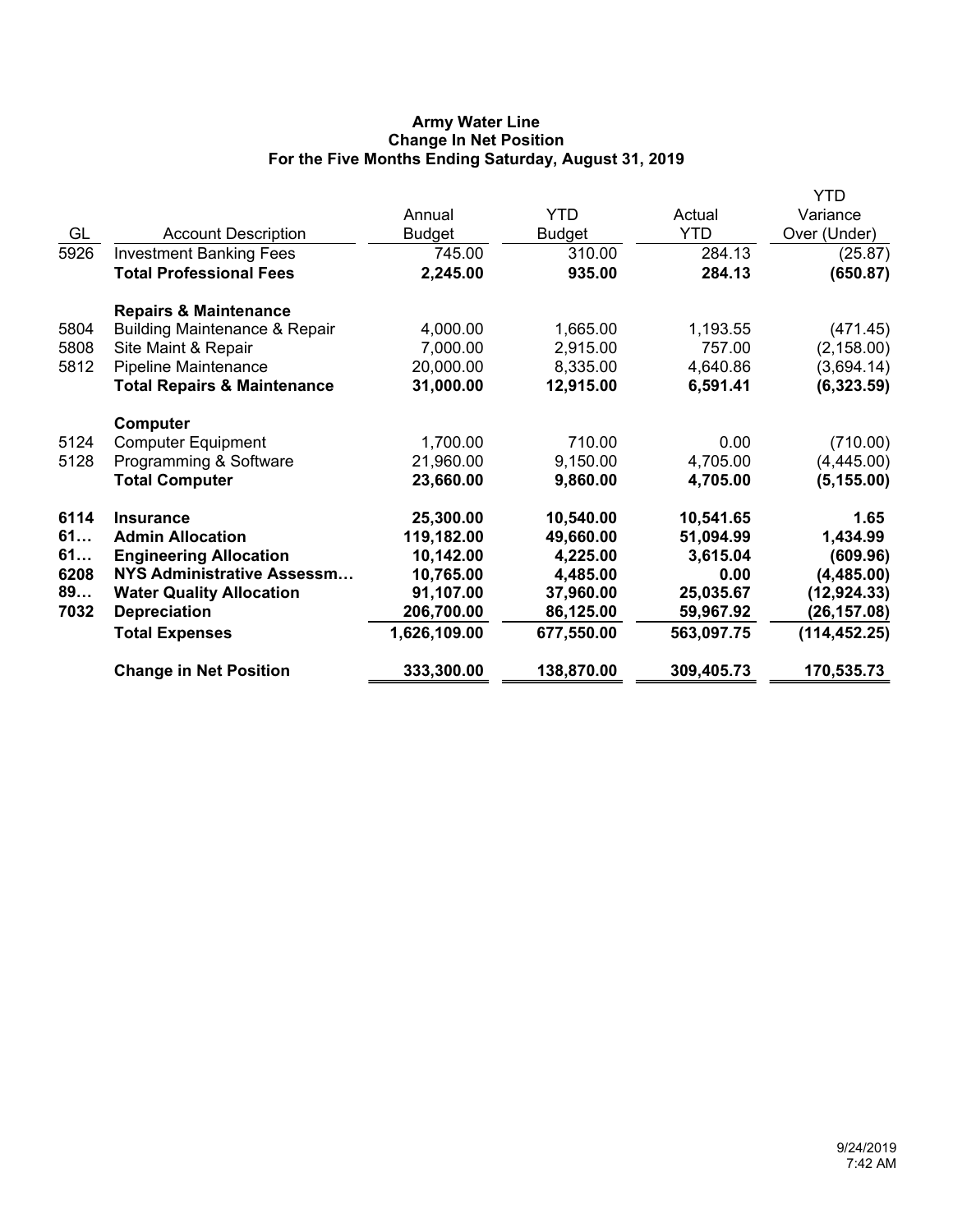## **Regional Water Line Change In Net Position For the Five Months Ending Saturday, August 31, 2019**

|          |                                                     | Annual                | <b>YTD</b>       | Actual         | <b>YTD</b><br>Variance  |
|----------|-----------------------------------------------------|-----------------------|------------------|----------------|-------------------------|
| GL       | <b>Account Description</b>                          | <b>Budget</b>         | <b>Budget</b>    | <b>YTD</b>     | Over (Under)            |
|          | <b>Customer Billings</b>                            |                       |                  |                |                         |
| 4001     | <b>Customer Billings</b>                            | \$106,412.00          | \$44,340.00      | \$38,765.20    | (\$5,574.80)            |
| 4005     | <b>Capital Billings</b>                             | 277,287.00            | 115,535.00       | 115,536.48     | 1.48                    |
|          | <b>Total Customer Billings</b>                      | 383,699.00            | 159,875.00       | 154,301.68     | (5, 573.32)             |
|          | <b>Interest Income</b>                              |                       |                  |                |                         |
| 4102     | Investment Interest Income                          | 8,600.00              | 3,585.00         | 3,687.93       | 102.93                  |
|          | <b>Total Interest Income</b>                        | 8,600.00              | 3,585.00         | 3,687.93       | 102.93                  |
|          | <b>Total Income</b>                                 | 392,299.00            | 163,460.00       | 157,989.61     | (5,470.39)              |
|          | <b>Salaries</b>                                     |                       |                  |                |                         |
| 50       | <b>Engineering Wages</b>                            | 7,857.00              | 3,275.00         | 934.23         | (2,340.77)              |
| 50       | <b>WQ Wages</b>                                     | 22,647.00             | 9,435.00         | 8,965.96       | (469.04)                |
| 50       | Overtime Wages                                      | 1,381.00              | 575.00           | 637.68         | 62.68                   |
| 5005     | On-Call Stipend                                     | 1,920.00              | 800.00           | 630.00         | (170.00)                |
|          | <b>Total Salaries</b>                               | 33,805.00             | 14,085.00        | 11,167.87      | (2,917.13)              |
|          | <b>Fringe Benefits</b>                              |                       |                  |                |                         |
| 50       | <b>FICA Expense</b>                                 | 2,586.00              | 1,080.00         | 769.29         | (310.71)                |
| 50       | <b>Pension Expense</b>                              | 4,608.00              | 1,920.00         | 1,511.26       | (408.74)                |
| 50       | <b>Health Insurance</b>                             | 4,714.00              | 1,965.00         | 1,980.53       | 15.53                   |
| 50<br>50 | <b>Workers Comp</b>                                 | 1,753.00              | 730.00           | 545.95         | (184.05)                |
| $50$     | <b>Disability Insurance</b><br>Post Retire Overhead | 17.00                 | 5.00<br>1,205.00 | 7.10<br>947.25 | 2.10                    |
|          | <b>Total Fringe Benefits</b>                        | 2,887.00<br>16,565.00 | 6,905.00         | 5,761.38       | (257.75)<br>(1, 143.62) |
|          | <b>Operations &amp; Maintenance</b>                 |                       |                  |                |                         |
| 5706     | Shop Tools                                          | 500.00                | 210.00           | 0.00           | (210.00)                |
| 5815     | Chemicals                                           | 3,000.00              | 1,250.00         | 636.80         | (613.20)                |
| 5902     | Lab Fees                                            | 3,600.00              | 1,500.00         | 886.00         | (614.00)                |
| 6010     | <b>Cape Vincent Reserve</b>                         | 700.00                | 290.00           | 700.00         | 410.00                  |
|          | Total O & M                                         | 7,800.00              | 3,250.00         | 2,222.80       | (1,027.20)              |
| 6004     | <b>Water Purchases</b>                              | 106,412.00            | 44,340.00        | 38,844.46      | (5,495.54)              |
|          | <b>Office &amp; Administrative</b>                  |                       |                  |                |                         |
| 5122     | Public Info & Advertising                           | 250.00                | 105.00           | 0.00           | (105.00)                |
| 5202     | Employee Mileage Reimburse                          | 100.00                | 40.00            | 0.00           | (40.00)                 |
|          | <b>Total Office &amp; Admin</b>                     | 350.00                | 145.00           | 0.00           | (145.00)                |
|          | <b>Utilities</b>                                    |                       |                  |                |                         |
| 5802     | Gas & Electric                                      | 25,000.00             | 10,415.00        | 7,620.58       | (2,794.42)              |
|          | <b>Total Utilities</b>                              | 25,000.00             | 10,415.00        | 7,620.58       | (2,794.42)              |
|          | <b>Professional Fees</b>                            |                       |                  |                |                         |
| 5924     | Legal                                               | 500.00                | 210.00           | 0.00           | (210.00)                |
|          | <b>Total Professional Fees</b>                      | 500.00                | 210.00           | 0.00           | (210.00)                |
|          |                                                     |                       |                  |                | 9/24/2019<br>7:42 AM    |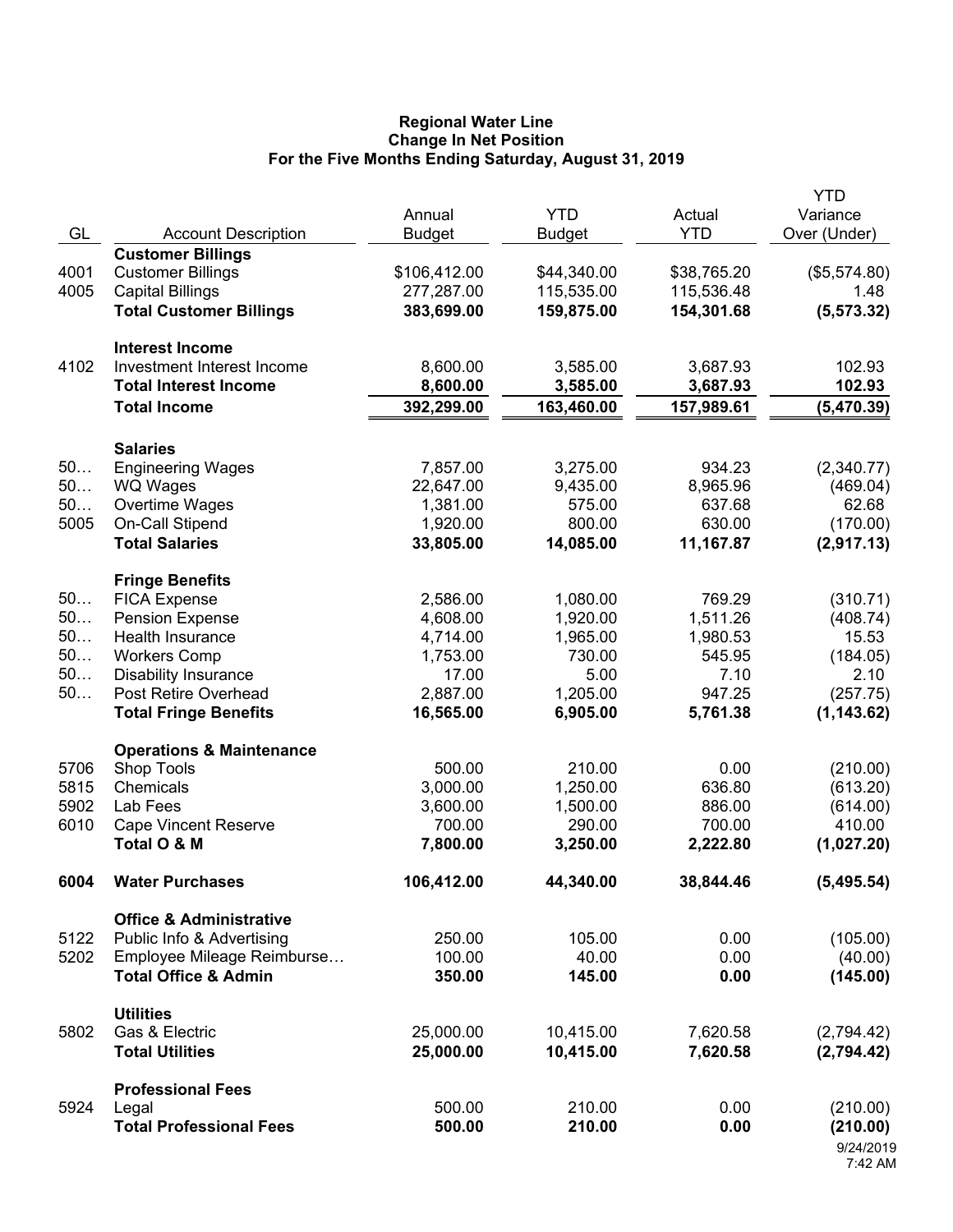# **Regional Water Line Change In Net Position For the Five Months Ending Saturday, August 31, 2019**

|                                |                                                                                                                                               | Annual                                                    | <b>YTD</b>                                             | Actual                                               | YTD<br>Variance                                    |
|--------------------------------|-----------------------------------------------------------------------------------------------------------------------------------------------|-----------------------------------------------------------|--------------------------------------------------------|------------------------------------------------------|----------------------------------------------------|
| GL                             | <b>Account Description</b>                                                                                                                    | <b>Budget</b>                                             | <b>Budget</b>                                          | <b>YTD</b>                                           | Over (Under)                                       |
|                                | <b>Repairs &amp; Maintenance</b>                                                                                                              |                                                           |                                                        |                                                      |                                                    |
| 5804                           | <b>Building Maintenance &amp; Repair</b>                                                                                                      | 9,000.00                                                  | 3,750.00                                               | 83.85                                                | (3,666.15)                                         |
| 5808                           | Site Maint & Repair                                                                                                                           | 3,500.00                                                  | 1,460.00                                               | 409.01                                               | (1,050.99)                                         |
| 5812                           | <b>Pipeline Maintenance</b>                                                                                                                   | 20,000.00                                                 | 8,335.00                                               | 8,501.31                                             | 166.31                                             |
|                                | <b>Total Repairs &amp; Maintenance</b>                                                                                                        | 32,500.00                                                 | 13,545.00                                              | 8,994.17                                             | (4, 550.83)                                        |
| 6114<br>61<br>61<br>6208<br>89 | <b>Insurance</b><br><b>Admin Allocation</b><br><b>Engineering Allocation</b><br>NYS Administrative Assessm<br><b>Water Quality Allocation</b> | 4,800.00<br>16,492.00<br>5,259.00<br>2,131.00<br>7,759.00 | 2,000.00<br>6,870.00<br>2,190.00<br>890.00<br>3,235.00 | 2,000.00<br>7,103.67<br>1,517.61<br>0.00<br>2,444.65 | 0.00<br>233.67<br>(672.39)<br>(890.00)<br>(790.35) |
| 7032                           | <b>Depreciation</b>                                                                                                                           | 141,800.00                                                | 59,085.00                                              | 59,273.57                                            | 188.57                                             |
| 7002                           | Amortization                                                                                                                                  | 24,400.00                                                 | 10,165.00                                              | 10,152.80                                            | (12.20)                                            |
| 6202                           | <b>Interest Expense</b>                                                                                                                       | 61,902.00                                                 | 25,795.00                                              | 3,165.75                                             | (22,629.25)                                        |
|                                | <b>Total Expenses</b>                                                                                                                         | 487,475.00                                                | 203,125.00                                             | 160,269.31                                           | (42, 855.69)                                       |
|                                | <b>Change in Net Position</b>                                                                                                                 | (95, 176.00)                                              | (39, 665.00)                                           | (2, 279.70)                                          | 37,385.30                                          |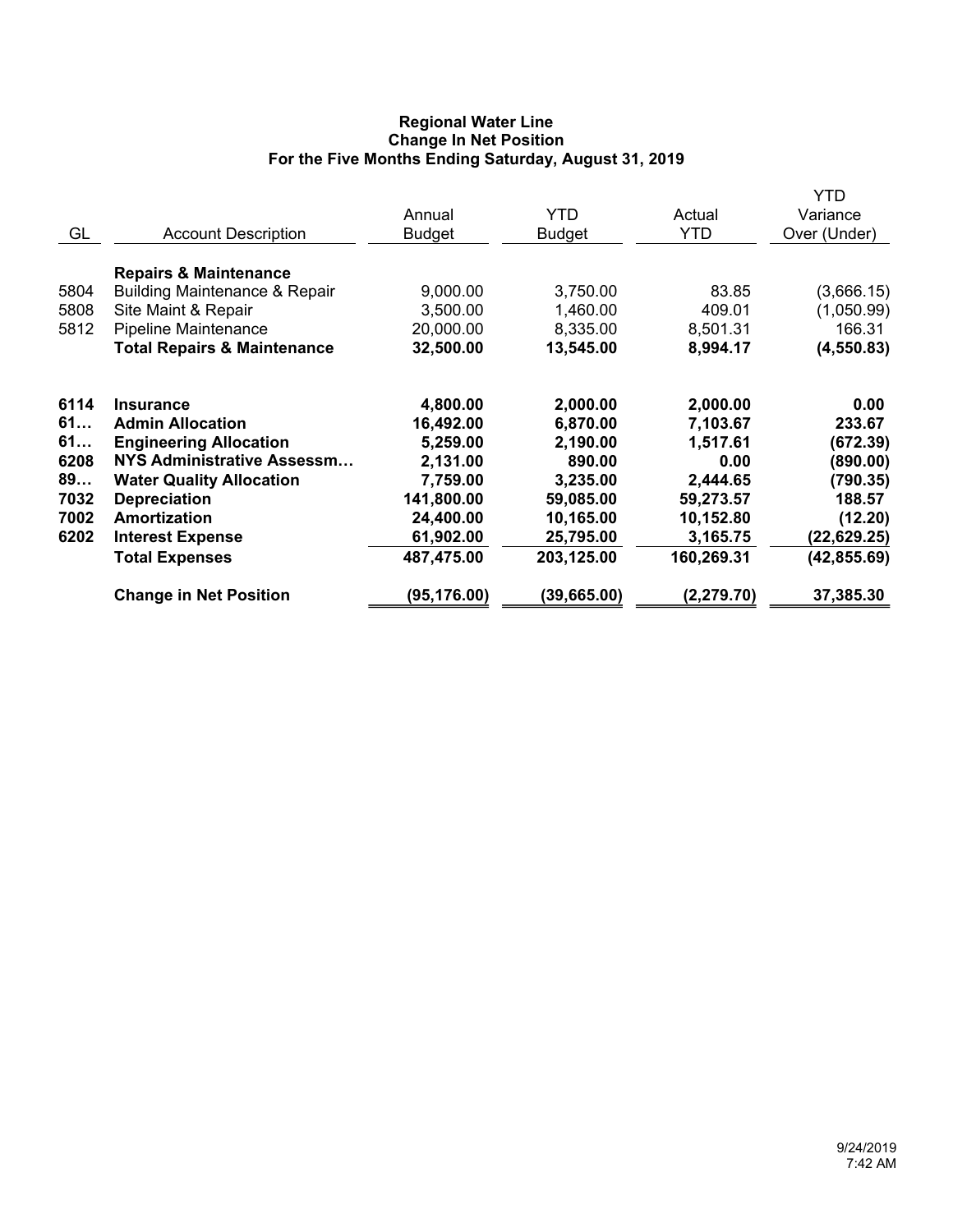# **Water Sewer Contracts Change In Net Position For the Five Months Ending Saturday, August 31, 2019**

|      |                                     |               |               |              | <b>YTD</b>    |
|------|-------------------------------------|---------------|---------------|--------------|---------------|
|      |                                     | Annual        | <b>YTD</b>    | Actual       | Variance      |
| GL   | <b>Account Description</b>          | <b>Budget</b> | <b>Budget</b> | <b>YTD</b>   | Over (Under)  |
|      | <b>Customer Billings</b>            |               |               |              |               |
| 4001 | <b>Customer Billings</b>            | \$809,980.00  | \$337,490.00  | \$323,661.23 | (\$13,828.77) |
|      | <b>Total Customer Billings</b>      | 809,980.00    | 337,490.00    | 323,661.23   | (13,828.77)   |
|      |                                     |               |               |              |               |
|      | <b>Total Income</b>                 | 809,980.00    | 337,490.00    | 323,661.23   | (13,828.77)   |
|      |                                     |               |               |              |               |
|      | <b>Salaries</b>                     |               |               |              |               |
| 50   | <b>Engineering Wages</b>            | 17,941.00     | 7,475.00      | 3,900.88     | (3,574.12)    |
| 50   | <b>WQ Wages</b>                     | 271,162.00    | 112,985.00    | 142,126.80   | 29,141.80     |
| 50   | Overtime Wages                      | 82,514.00     | 34,380.00     | 29,252.47    | (5, 127.53)   |
| 5005 | On-Call Stipend                     | 8,400.00      | 3,500.00      | 3,150.00     | (350.00)      |
|      | <b>Total Salaries</b>               | 380,017.00    | 158,340.00    | 178,430.15   | 20,090.15     |
|      | <b>Fringe Benefits</b>              |               |               |              |               |
| 50   | <b>FICA Expense</b>                 | 29,025.00     | 12,095.00     | 12,702.24    | 607.24        |
| 50   | <b>Pension Expense</b>              | 50,112.00     | 20,880.00     | 23,301.15    | 2,421.15      |
| 50   | <b>Health Insurance</b>             | 51,753.00     | 21,565.00     | 22,678.18    | 1,113.18      |
| 50   | <b>Workers Comp</b>                 | 24,253.00     | 10,105.00     | 12,865.81    | 2,760.81      |
| 50   | <b>Disability Insurance</b>         | 200.00        | 85.00         | 83.35        | (1.65)        |
| 50   | Post Retire Overhead                | 33,902.00     | 14,125.00     | 16,374.00    | 2,249.00      |
|      | <b>Total Fringe Benefits</b>        | 189,245.00    | 78,855.00     | 88,004.73    | 9,149.73      |
|      |                                     |               |               |              |               |
|      | <b>Operations &amp; Maintenance</b> |               |               |              |               |
| 5704 | <b>O&amp;M Supplies</b>             | 500.00        | 210.00        | 0.00         | (210.00)      |
| 5770 | Other Tool, Equip & O&M             | 500.00        | 210.00        | 0.00         | (210.00)      |
| 8090 | <b>Purchases for Resale</b>         | 50,000.00     | 20,835.00     | 4,429.29     | (16, 405.71)  |
|      | Total O & M                         | 51,000.00     | 21,255.00     | 4,429.29     | (16, 825.71)  |
|      |                                     |               |               |              |               |
|      | <b>Office &amp; Administrative</b>  |               |               |              |               |
| 5202 | Employee Mileage Reimburse          | 500.00        | 210.00        | 0.00         | (210.00)      |
| 5270 | <b>Travel &amp; Meeting Expense</b> | 300.00        | 125.00        | 0.00         | (125.00)      |
|      | <b>Total Office &amp; Admin</b>     | 800.00        | 335.00        | 0.00         | (335.00)      |
|      |                                     |               |               |              |               |
| 6114 | <b>Insurance</b>                    | 14,600.00     | 6,085.00      | 6,083.35     | (1.65)        |
| 61   | <b>Admin Allocation</b>             | 35,970.00     | 14,990.00     | 15,405.52    | 415.52        |
| 61   | <b>Engineering Allocation</b>       | 16,542.00     | 6,895.00      | 1,916.35     | (4,978.65)    |
| 6208 | NYS Administrative Assessm          | 4,503.00      | 1,875.00      | 0.00         | (1,875.00)    |
| 89   | <b>Water Quality Allocation</b>     | 110,930.00    | 46,220.00     | 44,468.97    | (1,751.03)    |
|      | <b>Total Expenses</b>               | 803,607.00    | 334,850.00    | 338,738.36   | 3,888.36      |
|      | <b>Change in Net Position</b>       | 6,373.00      |               |              | (17, 717.13)  |
|      |                                     |               | 2,640.00      | (15, 077.13) |               |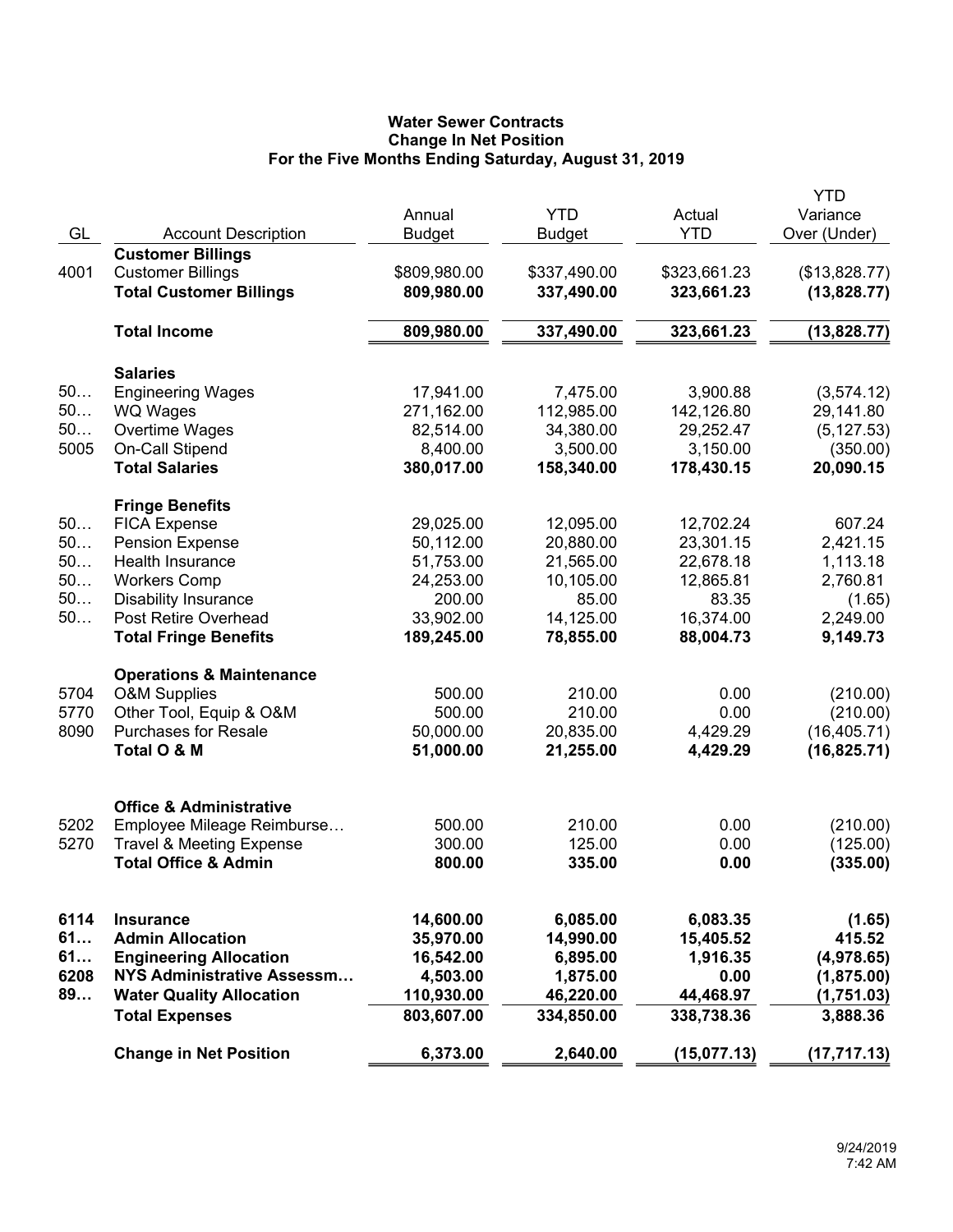## **Engineering Change In Net Position For the Five Months Ending Saturday, August 31, 2019**

|      |                                                                  |                         |                        |                        | <b>YTD</b>          |
|------|------------------------------------------------------------------|-------------------------|------------------------|------------------------|---------------------|
|      |                                                                  | Annual                  | <b>YTD</b>             | Actual                 | Variance            |
| GL   | <b>Account Description</b>                                       | <b>Budget</b>           | <b>Budget</b>          | <b>YTD</b>             | Over (Under)        |
|      | <b>Customer Billings</b>                                         |                         |                        |                        |                     |
| 4001 | <b>Customer Billings</b>                                         | \$1,158,850.00          | \$482,856.65           | \$632,894.05           | \$150,037.40        |
|      | <b>Total Customer Billings</b>                                   | 1,158,850.00            | 482,856.65             | 632,894.05             | 150,037.40          |
|      | <b>Grant Revenue</b>                                             |                         |                        |                        |                     |
| 4181 | <b>Federal Grant Income</b>                                      | 0.00                    | 0.00                   | 8,995.00               | 8,995.00            |
|      | <b>Total Grant Revenue</b>                                       | 0.00                    | 0.00                   | 8,995.00               | 8,995.00            |
|      | <b>Total Income</b>                                              | 1,158,850.00            | 482,856.65             | 641,889.05             | 159,032.40          |
|      | <b>Salaries</b>                                                  |                         |                        |                        |                     |
| 50   | <b>Administrative Wages</b>                                      | 0.00                    | 0.00                   | 249.58                 | 249.58              |
| 50   | <b>Engineering Wages</b>                                         | 653,301.00              | 272,210.00             | 349,500.94             | 77,290.94           |
| 50   | <b>Technology Wages</b>                                          | 0.00                    | 0.00                   | 360.72                 | 360.72              |
| 50   | <b>WQ Wages</b>                                                  | 0.00                    | 0.00                   | 132.20                 | 132.20              |
| 50   | Overtime Wages                                                   | 270.00                  | 115.00                 | 272.75                 | 157.75              |
|      | <b>Total Salaries</b>                                            | 653,571.00              | 272,325.00             | 350,516.19             | 78,191.19           |
|      | <b>Fringe Benefits</b>                                           |                         |                        |                        |                     |
| 50   | <b>FICA Expense</b>                                              | 49,998.00               | 20,835.00              | 24,850.29              | 4,015.29            |
| 50   | <b>Pension Expense</b>                                           | 75,685.00               | 31,535.00              | 41,280.45              | 9,745.45            |
| 50   | Health Insurance                                                 | 94,411.00               | 39,340.00              | 46,378.64              | 7,038.64            |
| 50   | <b>Workers Comp</b>                                              | 31,229.00               | 13,010.00              | 16,505.49              | 3,495.49            |
| 50   | <b>Disability Insurance</b>                                      | 404.00                  | 170.00                 | 168.35                 | (1.65)              |
| 50   | Post Retire Overhead                                             | 47,619.00               | 19,840.00              | 26,162.79              | 6,322.79            |
| 5054 | <b>Employee Physicals &amp; Screening</b>                        | 500.00                  | 210.00                 | 297.75                 | 87.75               |
|      | <b>Total Fringe Benefits</b>                                     | 299,846.00              | 124,940.00             | 155,643.76             | 30,703.76           |
|      | <b>Operations &amp; Maintenance</b>                              |                         |                        |                        |                     |
| 5403 | <b>Safety Equipment &amp; Supplies</b>                           | 1,000.00                | 415.00                 | 290.24                 | (124.76)            |
| 5904 | <b>SCADA</b><br><b>Purchases for Resale</b>                      | 28,820.00               | 12,010.00              | 0.00                   | (12,010.00)         |
| 8090 | Total O & M                                                      | 82,000.00<br>111,820.00 | 34,168.35<br>46,593.35 | 46,914.47<br>47,204.71 | 12,746.12<br>611.36 |
|      |                                                                  |                         |                        |                        |                     |
| 5053 | <b>Office &amp; Administrative</b><br><b>Misc Employee Costs</b> | 1,000.00                | 415.00                 | 149.25                 | (265.75)            |
| 5102 | <b>Office Rent</b>                                               | 10,761.00               | 4,485.00               | 4,483.75               | (1.25)              |
| 5104 | <b>Office Supplies</b>                                           | 2,800.00                | 1,165.00               | 901.96                 | (263.04)            |
| 5112 | Telephone                                                        | 3,240.00                | 1,350.00               | 1,629.81               | 279.81              |
| 5114 | <b>Cellular Services</b>                                         | 6,800.00                | 2,835.00               | 1,463.58               | (1,371.42)          |
| 5120 | Dues & Subscriptions                                             | 1,000.00                | 415.00                 | 228.00                 | (187.00)            |
| 5122 | Public Info & Advertising                                        | 500.00                  | 210.00                 | 0.00                   | (210.00)            |
| 5130 | <b>Office Equipment</b>                                          | 6,000.00                | 2,500.00               | 1,889.38               | (610.62)            |
| 5202 | Employee Mileage Reimburse                                       | 14,500.00               | 6,040.00               | 6,888.66               | 848.66              |
| 5204 | Empl. Meals & Incidental                                         | 2,500.00                | 1,040.00               | 232.10                 | (807.90)            |
| 5206 | Empl. Lodging                                                    | 7,000.00                | 2,915.00               | 1,131.00               | (1,784.00)          |
|      |                                                                  |                         |                        |                        | 9/24/2019           |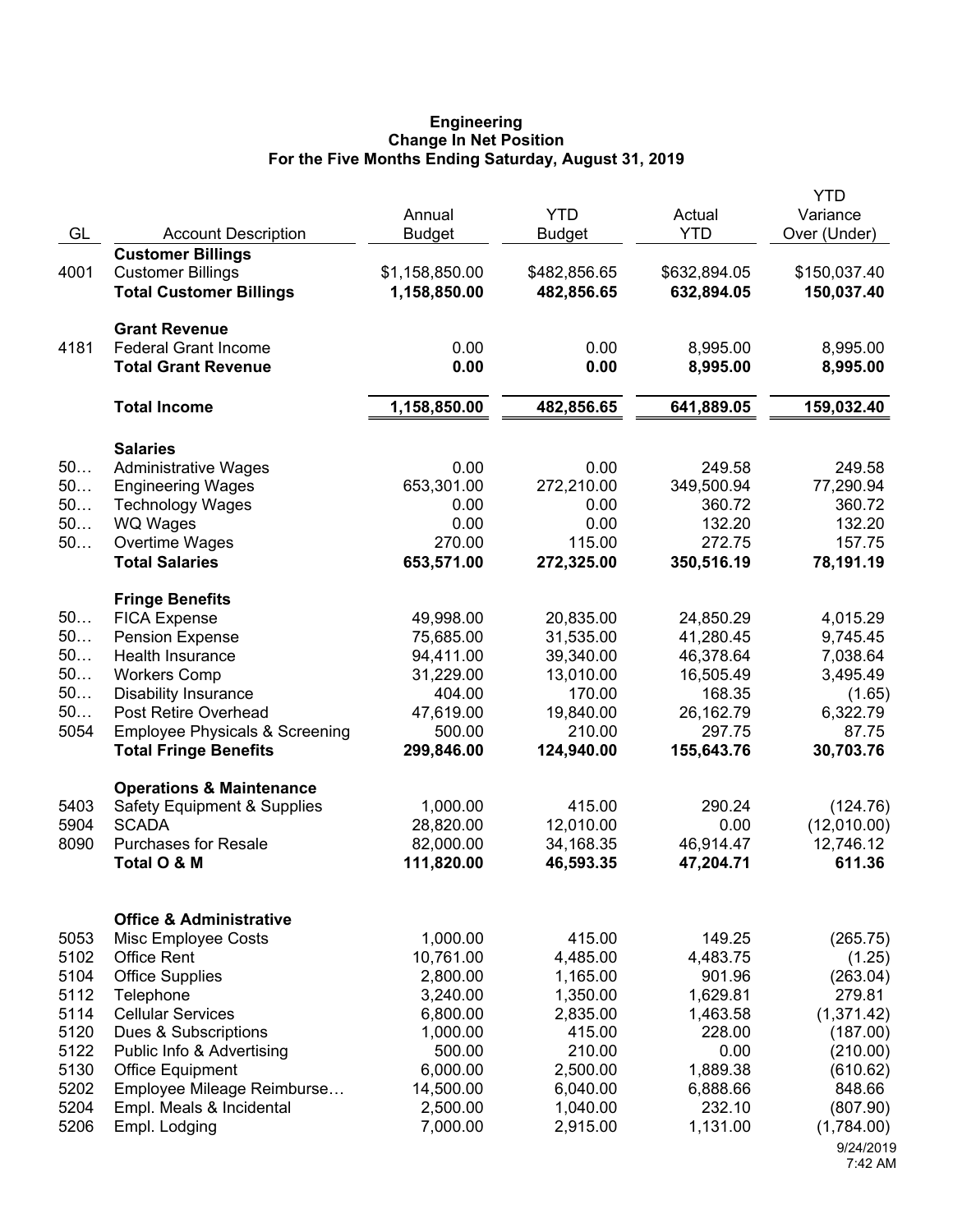# **Engineering Change In Net Position For the Five Months Ending Saturday, August 31, 2019**

|      |                                 |               |               |              | YTD          |
|------|---------------------------------|---------------|---------------|--------------|--------------|
|      |                                 | Annual        | <b>YTD</b>    | Actual       | Variance     |
| GL   | <b>Account Description</b>      | <b>Budget</b> | <b>Budget</b> | <b>YTD</b>   | Over (Under) |
| 5370 | Training & Development          | 8,000.00      | 3,335.00      | 2,075.00     | (1,260.00)   |
| 5402 | <b>Employee Uniforms</b>        | 1,175.00      | 490.00        | 416.00       | (74.00)      |
|      | <b>Total Office &amp; Admin</b> | 65,276.00     | 27,195.00     | 21,488.49    | (5,706.51)   |
|      | <b>Professional Fees</b>        |               |               |              |              |
| 5924 | Legal                           | 50,500.00     | 21,043.35     | 15,947.74    | (5,095.61)   |
|      | <b>Total Professional Fees</b>  | 50,500.00     | 21,043.35     | 15,947.74    | (5,095.61)   |
|      | <b>Automobile</b>               |               |               |              |              |
| 5601 | Auto/Light Truck Rep. & Maint.  | 2,877.00      | 1,200.00      | 199.90       | (1,000.10)   |
| 5602 | <b>Auto/Light Truck Fuel</b>    | 6,000.00      | 2,500.00      | 1,336.00     | (1, 164.00)  |
| 5603 | Auto/Light Truck Rental/Lease   | 8,600.00      | 3,585.00      | 5,068.35     | 1,483.35     |
| 5605 | Vehicle Ins                     | 2,700.00      | 1,125.00      | 1,125.00     | 0.00         |
|      | <b>Total Automobile</b>         | 20,177.00     | 8,410.00      | 7,729.25     | (680.75)     |
|      | <b>Computer</b>                 |               |               |              |              |
| 5124 | <b>Computer Equipment</b>       | 3,100.00      | 1,290.00      | 1,124.08     | (165.92)     |
| 5128 | Programming & Software          | 1,103.00      | 460.00        | 0.00         | (460.00)     |
| 5906 | <b>GIS</b>                      | 42,450.00     | 17,690.00     | 29,315.26    | 11,625.26    |
|      | <b>Total Computer</b>           | 46,653.00     | 19,440.00     | 30,439.34    | 10,999.34    |
| 6114 | <b>Insurance</b>                | 26,300.00     | 10,960.00     | 10,958.35    | (1.65)       |
| 61   | <b>Admin Allocation</b>         | 51,513.00     | 21,465.00     | 22,081.29    | 616.29       |
| 61   | <b>Engineering Allocation</b>   | (99, 330.00)  | (41, 390.00)  | (29, 311.24) | 12,078.76    |
| 6208 | NYS Administrative Assessm      | 6,637.00      | 2,765.00      | 0.00         | (2,765.00)   |
| 7032 | <b>Depreciation</b>             | 35,600.00     | 14,835.00     | 14,527.11    | (307.89)     |
|      | <b>Total Expenses</b>           | 1,268,563.00  | 528,581.70    | 647,224.99   | 118,643.29   |
|      | <b>Change in Net Position</b>   | (109, 713.00) | (45, 725.05)  | (5, 335.94)  | 40,389.11    |
|      |                                 |               |               |              |              |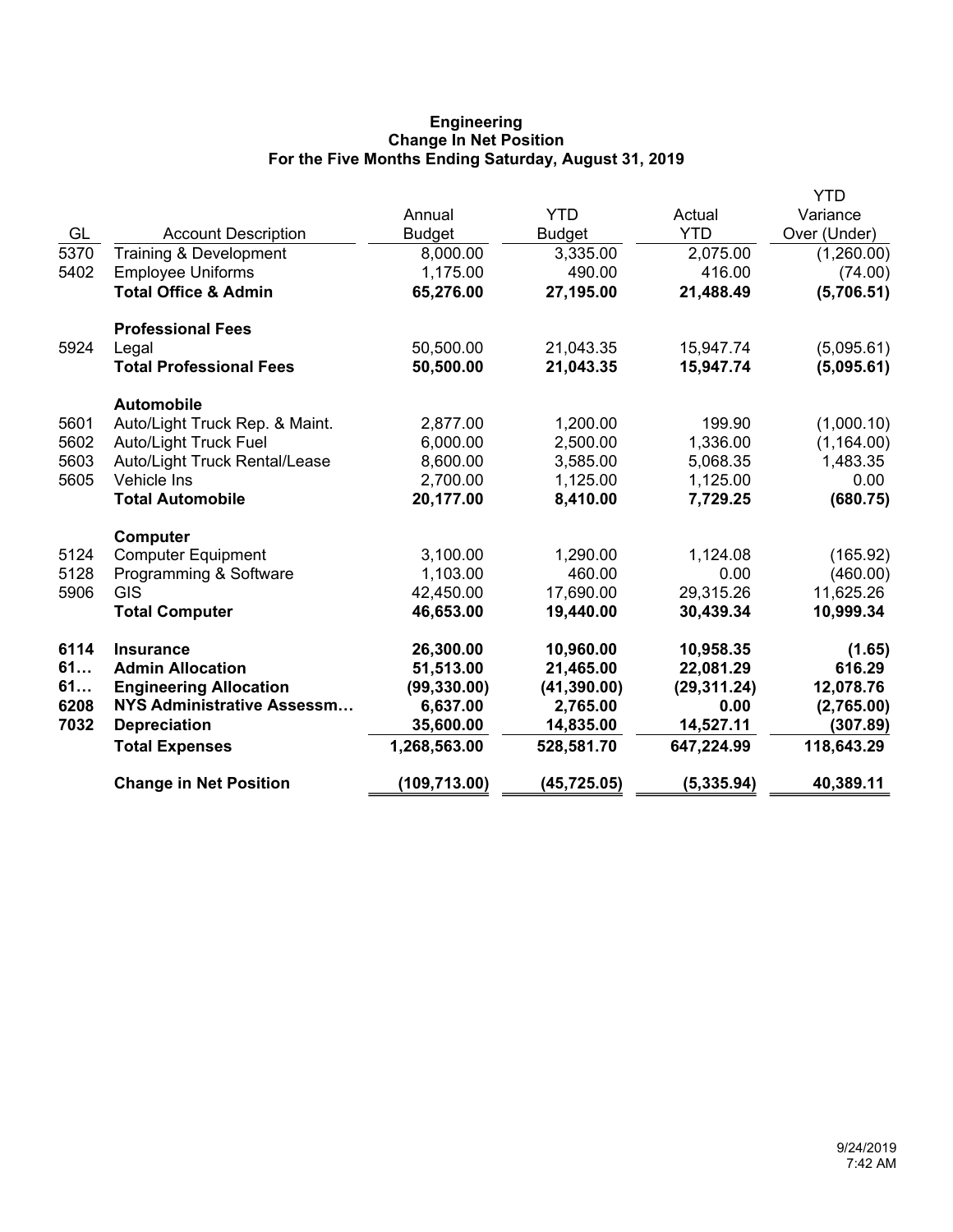## **Regional Development Change In Net Position For the Five Months Ending Saturday, August 31, 2019**

|      |                                     |               |              |              | <b>YTD</b>    |
|------|-------------------------------------|---------------|--------------|--------------|---------------|
|      |                                     | Annual        | <b>YTD</b>   | Actual       | Variance      |
| GL   | <b>Account Description</b>          | <b>Budget</b> | Budget       | <b>YTD</b>   | Over (Under)  |
|      | <b>Customer Billings</b>            |               |              |              |               |
| 4001 | <b>Customer Billings</b>            | \$187,091.00  | \$77,955.00  | \$47,652.97  | (\$30,302.03) |
|      | <b>Total Customer Billings</b>      | 187,091.00    | 77,955.00    | 47,652.97    | (30, 302.03)  |
|      | <b>Grant Revenue</b>                |               |              |              |               |
| 4181 | <b>Federal Grant Income</b>         | 253,465.00    | 105,610.00   | 60,093.85    | (45, 516.15)  |
| 4183 | <b>NY State Grants</b>              | 2,069,996.00  | 862,500.00   | 1,153,990.92 | 291,490.92    |
| 4184 | <b>Other Grants</b>                 | 40,000.00     | 16,665.00    | 0.00         | (16,665.00)   |
|      | <b>Total Grant Revenue</b>          | 2,363,461.00  | 984,775.00   | 1,214,084.77 | 229,309.77    |
| 4104 | Loan Interest Income                | 699,000.00    | 291,255.00   | 249,733.93   | (41, 521.07)  |
|      | <b>Other Income</b>                 |               |              |              |               |
| 4162 | <b>Processing Fees</b>              | 29,575.00     | 12,325.00    | 15,190.00    | 2,865.00      |
| 4164 | Miscellaneous                       | 17,000.00     | 7,080.00     | 7,544.33     | 464.33        |
|      | <b>Total Other Income</b>           | 46,575.00     | 19,405.00    | 22,734.33    | 3,329.33      |
|      | <b>Interest Income</b>              |               |              |              |               |
| 4102 | Investment Interest Income          | 428,940.00    | 178,725.00   | 177,517.44   | (1,207.56)    |
| 42   | Mark to Market Adjustment           | 0.00          | 0.00         | 43,855.44    | 43,855.44     |
|      | <b>Total Interest Income</b>        | 428,940.00    | 178,725.00   | 221,372.88   | 42,647.88     |
|      | <b>Total Income</b>                 | 3,725,067.00  | 1,552,115.00 | 1,755,578.88 | 203,463.88    |
|      | <b>Salaries</b>                     |               |              |              |               |
| 50   | <b>Administrative Wages</b>         | 11,161.00     | 4,650.00     | 4,712.98     | 62.98         |
| 50   | <b>Engineering Wages</b>            | 41,682.00     | 17,370.00    | 7,383.45     | (9,986.55)    |
| 50   | <b>Regional Development Wages</b>   | 338,503.00    | 141,045.00   | 131,092.78   | (9,952.22)    |
| 50   | Overtime Wages                      | 0.00          | 0.00         | 17.82        | 17.82         |
|      | <b>Total Salaries</b>               | 391,346.00    | 163,065.00   | 143,207.03   | (19, 857.97)  |
|      | <b>Fringe Benefits</b>              |               |              |              |               |
| 50   | <b>FICA Expense</b>                 | 29,939.00     | 12,470.00    | 9,781.97     | (2,688.03)    |
| 50   | <b>Pension Expense</b>              | 54,477.00     | 22,695.00    | 21,591.76    | (1, 103.24)   |
| 50.  | Health Insurance                    | 52,309.00     | 21,795.00    | 21,070.53    | (724.47)      |
| $50$ | <b>Workers Comp</b>                 | 935.00        | 390.00       | 294.80       | (95.20)       |
| 50   | <b>Disability Insurance</b>         | 327.00        | 145.00       | 136.25       | (8.75)        |
| 50   | Post Retire Overhead                | 26,441.00     | 11,020.00    | 9,708.96     | (1,311.04)    |
|      | <b>Total Fringe Benefits</b>        | 164,428.00    | 68,515.00    | 62,584.27    | (5,930.73)    |
|      | <b>Operations &amp; Maintenance</b> |               |              |              |               |
| 6110 | Marketing                           | 5,000.00      | 2,085.00     | 0.00         | (2,085.00)    |
| 8090 | <b>Purchases for Resale</b>         | 7,000.00      | 2,915.00     | 205.00       | (2,710.00)    |
|      | Total O & M                         | 12,000.00     | 5,000.00     | 205.00       | (4,795.00)    |
| 6006 | <b>Host Community Benefits</b>      | 88,943.00     | 37,060.00    | 88,942.88    | 51,882.88     |
|      | <b>Office &amp; Administrative</b>  |               |              |              |               |